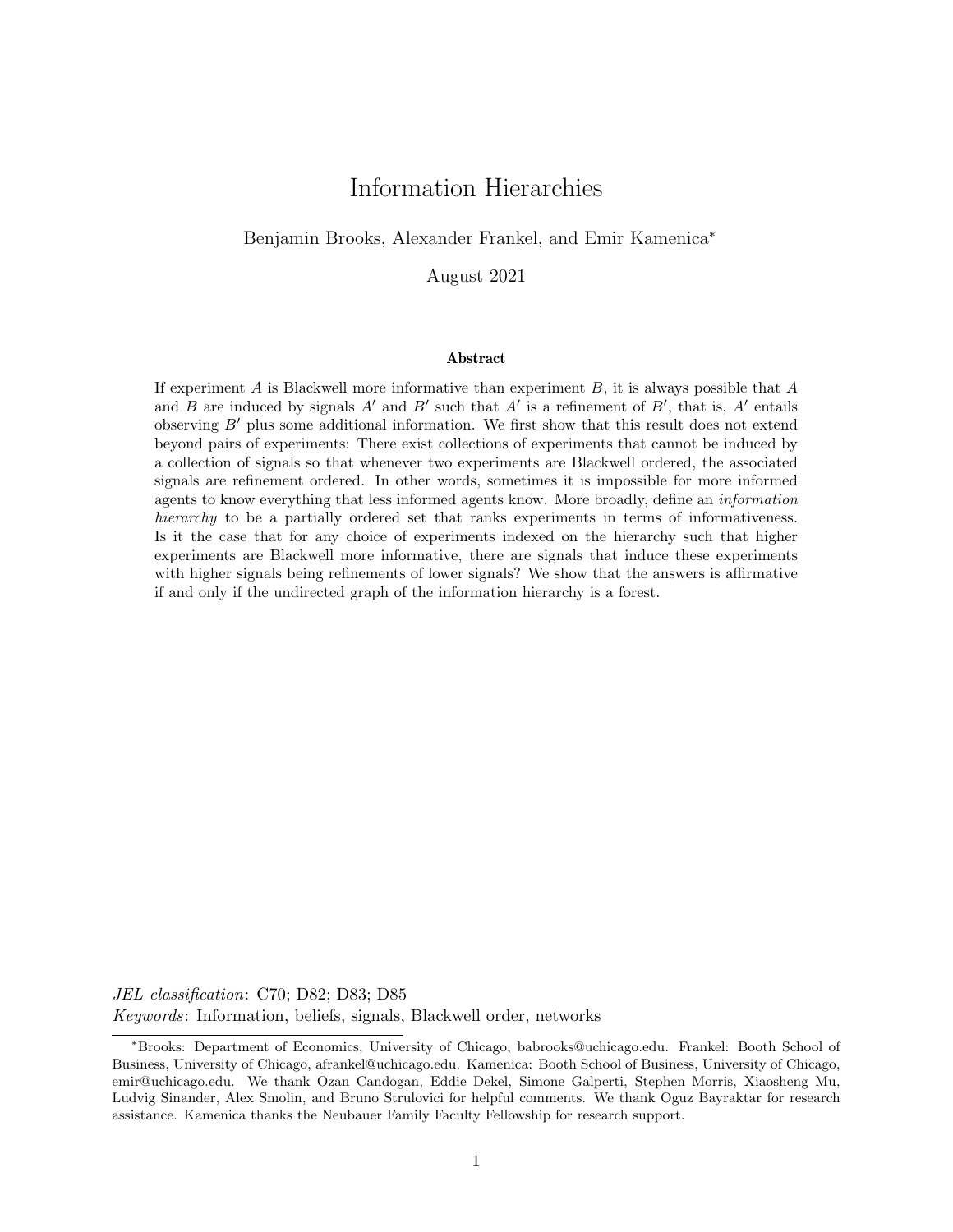# 1 Introduction

There are two distinct things we might mean when we say that A is more informed than B. One is that  $A$ 's information about some state of the world is more accurate than  $B$ 's. The other is that A knows everything that B knows; that is, A observes what B observes, plus something else. The first notion is typically formalized by representing a source of information as an experiment, i.e., a distribution of posterior beliefs (Blackwell, 1953).<sup>1</sup> We then say that A is Blackwell more informed than B if A's beliefs are a mean-preserving spread of B's beliefs. The second notion is formalized by representing a source of information as a partition of some expanded state space  $\Omega \times X$  (Green and Stokey 1978). This formulation distinguishes payoff-relevant states  $(\Omega)$  from the realizations of signals conditional on those states  $(X)$ . We then say that A knows everything that B knows if A's partition is a refinement of B's partition.

These two formalisms are closely related. Every signal, i.e., partition of the expanded state space, induces an experiment. If one signal is a refinement of another, then the experiment it induces is Blackwell more informative. Moreover, Green and Stokey (1978) establish a partial converse: given two Blackwell-ordered experiments, there exist refinement-ordered signals that induce those experiments. In other words, if  $A$ 's information is more accurate than  $B$ 's, it is always possible that A knows everything that B knows.

A natural question is whether Green and Stokey's result extends beyond pairs of experiments. Suppose we have some collection of experiments. Is it always the case that we can construct a collection of signals that induce those experiments, and whenever two experiments are Blackwell ordered, the two corresponding signals are refinement ordered?

We show that the answer is negative. We construct an example where A is Blackwell more informed than B and C, who are in turn more informed than  $D$ , and yet it cannot be that A knows everything that  $B$  and  $C$  know and that all three know everything that  $D$  knows.

To examine this issue more generally, we introduce the notion of an information hierarchy, which is simply a partially ordered set. We consider experiment allocations that assign an experiment to each element of the hierarchy, with the property that a higher element's experiment is

 $1$ This definition is equivalent to the prior-free formulation of an experiment as a map from the state to distributions over signal realizations.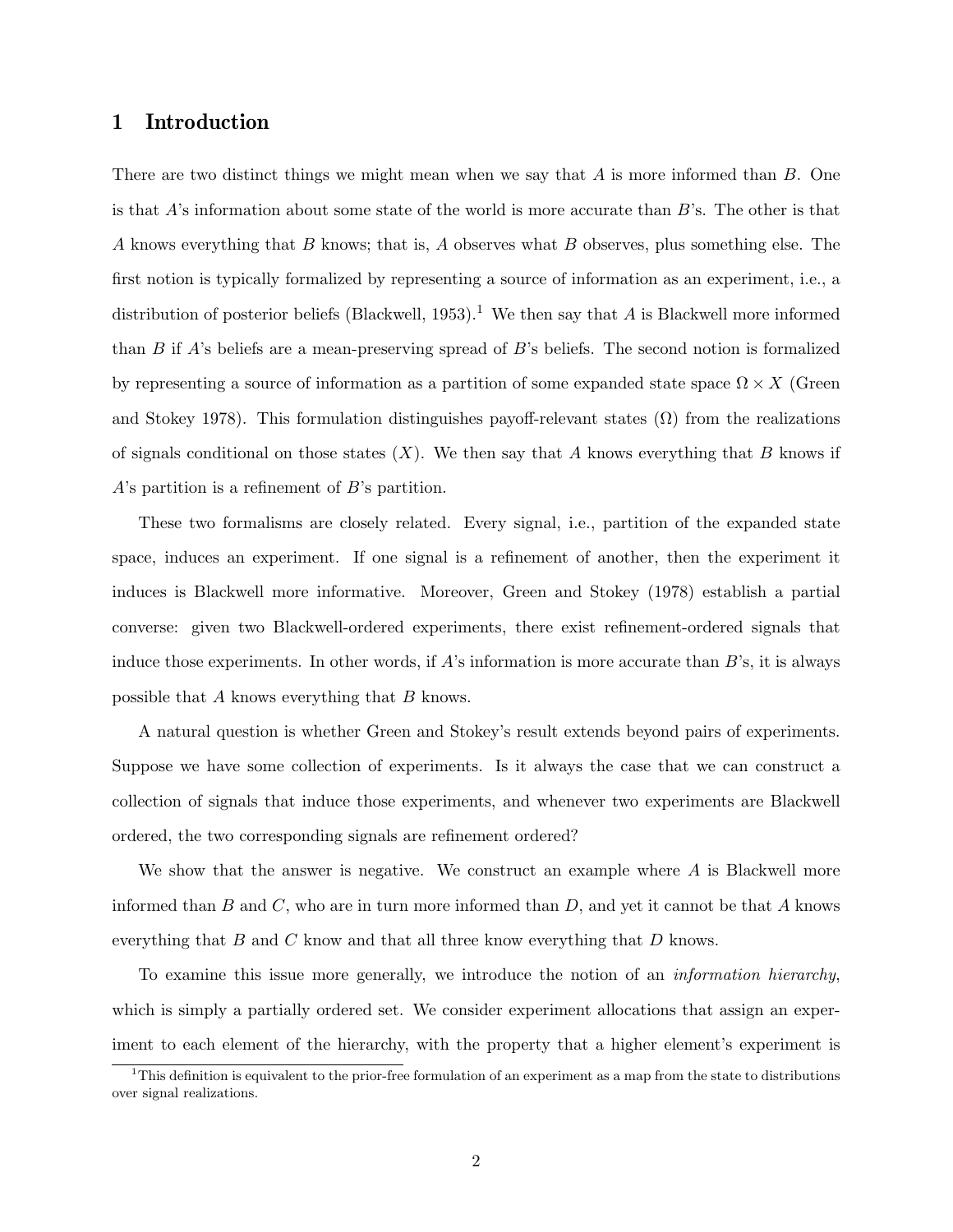Blackwell more informative than a lower element's experiment. We say an experiment allocation is constructible if it is possible to assign a signal to every element of the hierarchy so that each signal induces the corresponding experiment, and a higher element's signal is a refinement of a lower element's signal. If every monotone experiment allocation is constructible, we say that the information hierarchy is universally constructible.

Our main theorem characterizes the set of information hierarchies that are universally constructible. A partially ordered set (and thus an information hierarchy) is associated with an undirected graph, whose nodes are the elements of the set and whose edges are determined by the partial order.<sup>2</sup> We establish that an information hierarchy is universally constructible if and only if this graph is a forest.

We also establish a generalization of this result. We consider a class of other economically meaningful orders on signals, and we show that, if we replace refinement with any one of these orders in our notion of constructibility, our theorem continues to hold.

We discuss two applications of our theorem. First, suppose there is an agent who observes information from several sources and an econometrician who does not know the data generating process behind these sources. We analyze the conditions under which the econometrician can rationalize the agent's reactions to this information. In particular, we show that two necessary conditions, Bayes plausibility and Blackwell monotonicity,<sup>3</sup> do not suffice for rationalizability when there are more than two sources of information. Second, we study information design in organizations under the constraint that managers must have access to the information of their subordinates.

The rest of this paper proceeds as follows. Section 2 establishes basic definitions. Section 3 presents motivating examples. Section 4 contains the remaining definitions and our main result. Section 5 discusses extensions. Section 6 provides two applications. We discuss related literature in probability theory and information economics in Section 7. Section 8 is a conclusion.

<sup>&</sup>lt;sup>2</sup>The standard representation of a partially ordered set as a directed graph encodes the partial order by placing an edge from n to n' if n covers n', i.e., if  $n > n'$  and there is no n'' such that  $n > n'' > n'$ . We associate with each information hierarchy the undirected version of this directed graph.

<sup>&</sup>lt;sup>3</sup>Bayes plausibility requires that the agent's average belief does not vary across the sets of observed information sources. Blackwell monotonicity requires that when an agent observes a superset of sources, her beliefs are more dispersed than when she observes a subset.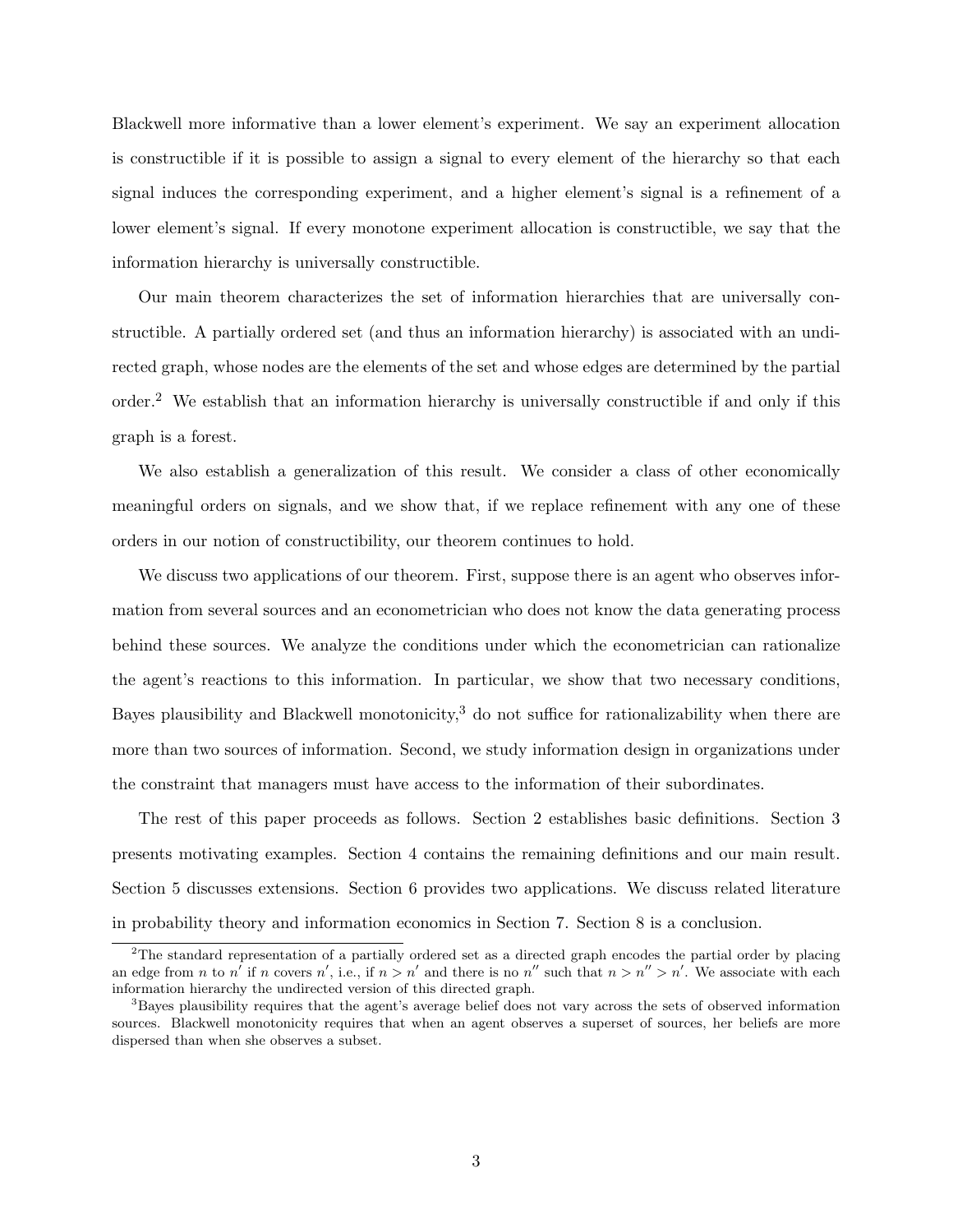# 2 States, signals, and experiments

There is a finite state space  $\Omega$  and a prior  $\mu_0 \in \Delta(\Omega)$ .

A signal  $\pi$  is a finite partition of  $\Omega \times [0, 1]$  s.t.  $\pi \subset S$ , where S is the set of non-empty Lebesguemeasurable subsets of  $\Omega \times [0,1]$  (Green and Stokey, 1978; Gentzkow and Kamenica, 2017). An element  $s \in S$  is a *signal realization*. The interpretation of this formalism is that a random variable x, drawn uniformly from  $[0, 1]$ , determines the signal realization conditional on the state. Thus, the conditional probability of s given  $\omega$  is  $p(s|\omega) = \lambda (\{x | (\omega, x) \in s\})$  where  $\lambda(\cdot)$  denotes the Lebesgue measure. Importantly, if we know that one agent observed some signal, say  $\pi_A$ , and another agent observed some signal  $\pi_B$ , we can deduce not only how informed each agent is about  $\omega$ , but also the joint distribution of their signal realizations (and thus their higher-order beliefs).

In contrast, a (Blackwell) experiment only specifies how informed an agent is about  $\omega$ , without specifying her information about the beliefs of other agents. The standard definition of an experiment is a map from  $\Omega$  to distributions over signal realizations, but for ease of exposition we identify each experiment with the distribution of beliefs it induces. Thus, we define an *experiment*, denoted by  $\tau$ , as an element of  $\Delta(\Delta(\Omega))$  that has finite support and satisfies  $\mathbb{E}_{\tau}[\mu] = \mu_0$ .

We write  $\pi \geq \pi'$  if  $\pi$  is a refinement of  $\pi'$ , i.e., every element of  $\pi$  is a subset of some element of  $\pi'^{A}$  If  $\pi \geq \pi'$ , an agent who observes  $\pi$  has access to all the information available to the agent who observes  $\pi'$  (and thus knows those agent's beliefs). We write  $\tau \gtrsim \tau'$  if  $\tau$  is *Blackwell more informative* than  $\tau'$ , i.e.,  $\tau$  is a mean-preserving spread of  $\tau'$ . If  $\tau \succeq \tau'$ , an agent who observes  $\tau$ obtains a higher payoff than the agent who observes  $\tau'$  in any decision problem.

We denote the set of all signals by  $\Pi$ . The pair  $(\Pi, \trianglerighteq)$  is a lattice and we let  $\vee$  denote the join, i.e.,  $\pi \vee \pi'$  is the coarsest refinement of both  $\pi$  and  $\pi'$ . Note that  $\pi \vee \pi'$  is the signal that is equivalent to observing both  $\pi$  and  $\pi'$ .

Each signal  $\pi$  induces an experiment, denoted  $\langle \pi \rangle$ , according to

$$
\langle \pi \rangle (\mu) = \sum_{\{s \in \pi | \mu_s = \mu\}} p(s)
$$

where  $p(s)$  is the unconditional probability of signal realization s and  $\mu_s$  is the posterior belief about

<sup>&</sup>lt;sup>4</sup>We then also say  $\pi'$  is *coarser* than  $\pi$ .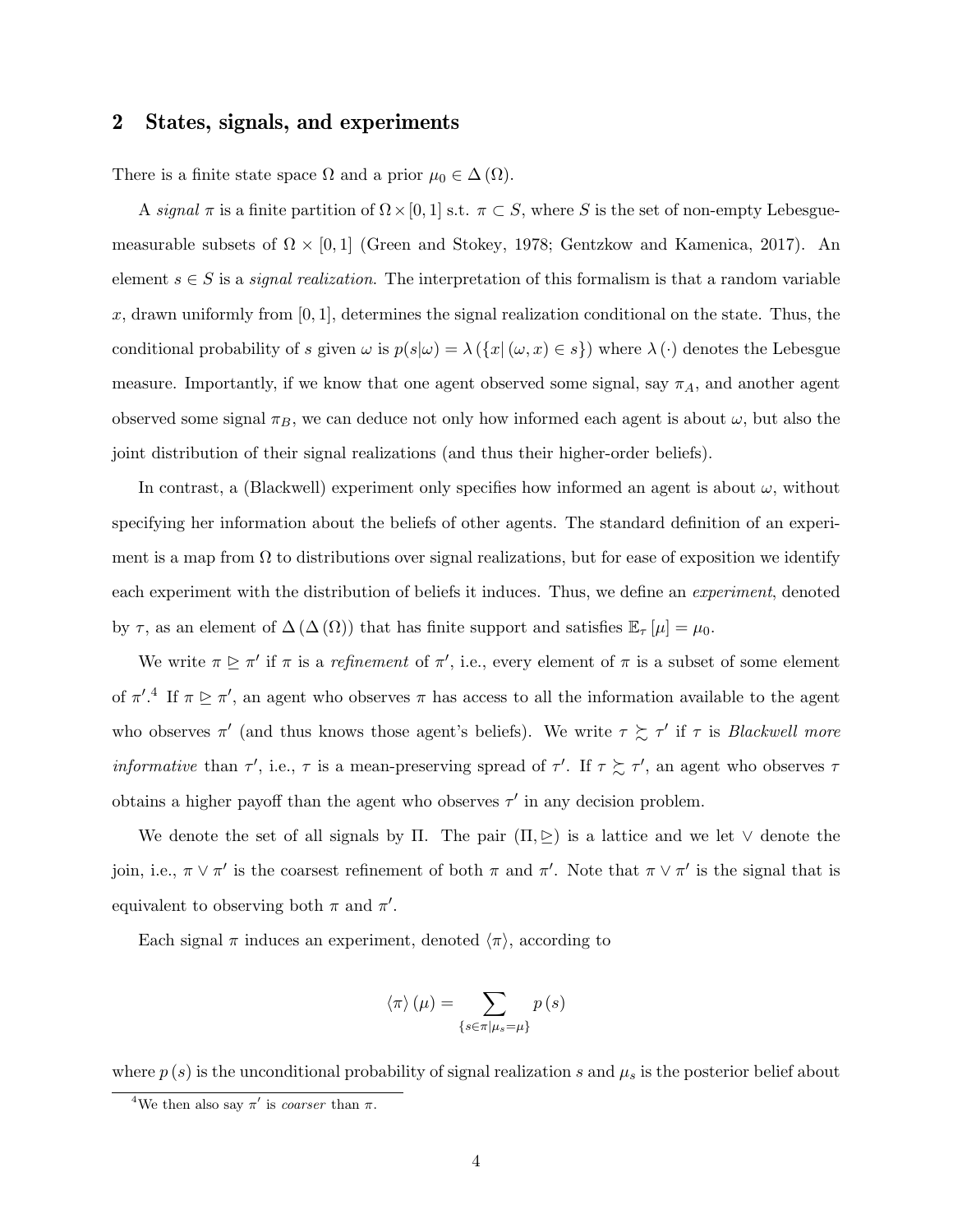$ω$  conditional on  $s$ <sup>5</sup>. Moreover, given signal π, we let  $\tilde{\mu}_{π}$  denote the belief-valued random variable on  $\Omega \times [0, 1]$  that is the posterior induced by the observation of the signal realization from  $\pi$ . Note that the refinement order implies a belief-martingale property: if  $\pi \geq \pi'$ , then  $\mathbb{E}[\tilde{\mu}_{\pi}|\tilde{\mu}_{\pi'}] = \tilde{\mu}_{\pi'}$ .<sup>6</sup> In other words, observing additional information cannot change one's belief on average.

# 3 Illustrative examples

There are four experiments,  $\tau_A$ ,  $\tau_B$ ,  $\tau_C$ , and  $\tau_D$ , some of which might be Blackwell more informative than others. We wish to know whether there exist signals  $\pi_i$  for  $i \in \{A, B, C, D\}$  such that

- (C1)  $\langle \pi_i \rangle = \tau_i$  and
- (C2)  $\tau_i \succsim \tau_j$  implies  $\pi_i \trianglerighteq \pi_j$ .

As we discussed in the introduction, the answer to this question will shed light on (i) whether Green and Stokey's (1978) result on the equivalence of representing information as experiments vs. signals generalizes beyond pairwise comparisons, and (ii) whether it is always possible that a more informed agent knows what a less informed agent knows.

As we will see, for some Blackwell rankings of the experiments, the answer is yes, no matter what the the exact experiments are. For other rankings, this is not the case; there exist experiments for which there do not exist signals satisfying (C1) and (C2). We illustrate these results through three examples, depicted in Figure 1.

#### Chain

Suppose  $\tau_A \gtrsim \tau_B \gtrsim \tau_C \gtrsim \tau_D$ . When experiments are ordered in this way, it is always possible to construct signals that satisfy (C1) and (C2), regardless of the particular experiments. This follows from Green and Stokey (1978): For any  $\pi'$  and  $\tau$  with  $\tau \gtrsim \langle \pi' \rangle$ , there exists a  $\pi$  such that (i)  $\langle \pi \rangle = \tau$  and (ii)  $\pi \geq \pi'$ .<sup>7</sup> In other words, take any signal that induces some experiment; there is a refinement of this signal that induces any particular more-informative experiment.

<sup>&</sup>lt;sup>5</sup>Note that  $p(s) = \sum_{\omega \in \Omega} p(s|\omega) \mu_0(\omega)$ . For any s with  $p(s) > 0$ , we have  $\mu_s(\omega) = \frac{p(s|\omega)\mu_0(\omega)}{p(s)}$ . For those s with  $p(s) = 0$ , we can set  $\mu_s$  to be any arbitrary belief.

 $6$ Throughout the paper, when we say two random variables are equal, we mean almost surely.

<sup>7</sup>This result first appears as Theorem 1 in Green and Stokey (1978). This result is stated and proved using the notation in our paper by Gentzkow and Kamenica (2017).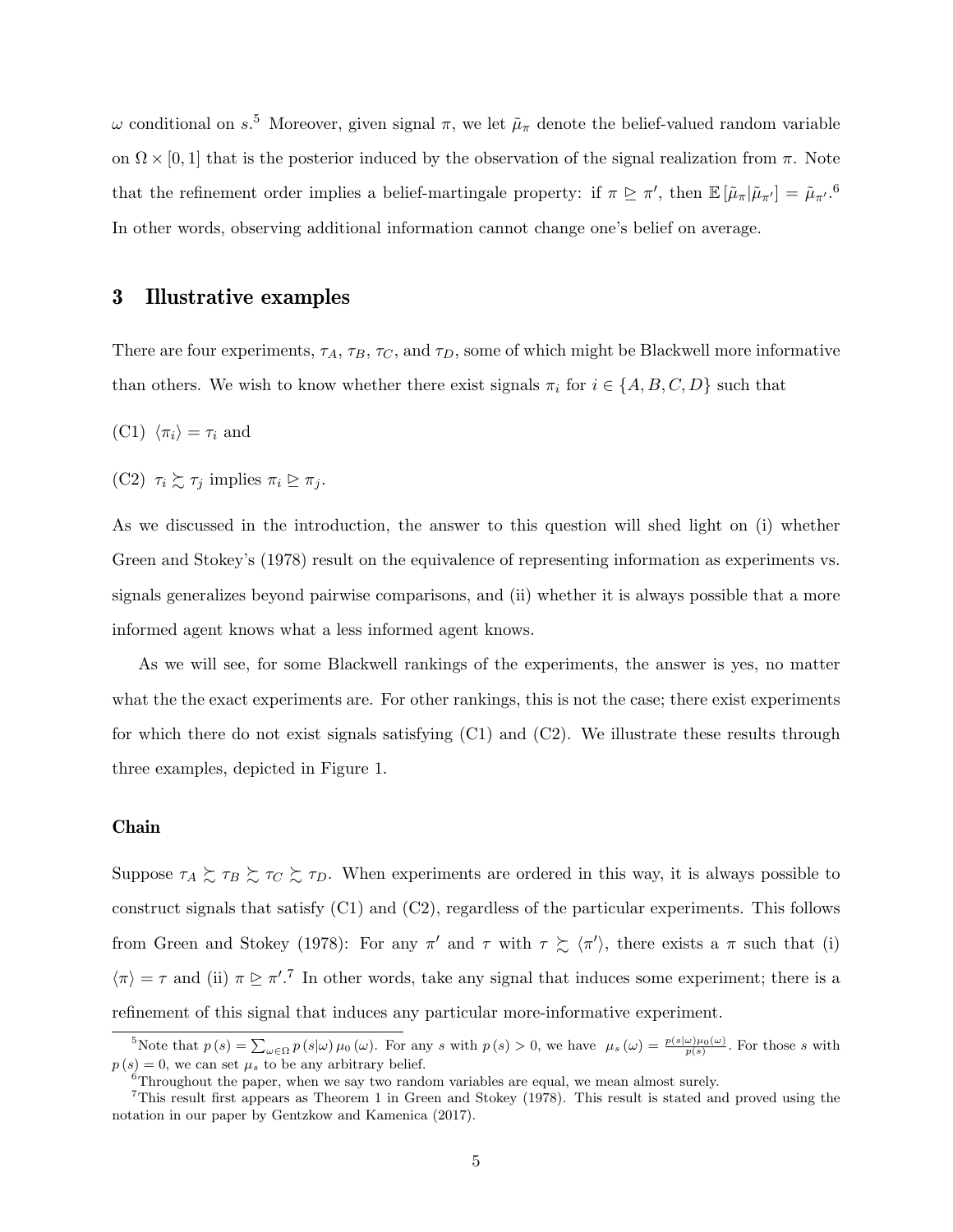Figure 1: Example Hierarchies



Now, consider any  $\pi_D$  that induces  $\tau_D$ . Since  $\tau_C \succsim \tau_D$ , there exists some signal  $\pi_C \trianglerighteq \pi_D$  that induces  $\tau_C$ . Similarly, there is a  $\pi_B \trianglerighteq \pi_C$  that induces  $\tau_B$ . Finally, there is a  $\pi_A \trianglerighteq \pi_B$  that induces  $\tau_A$ . Hence, we constructed signals that satisfy (C1) and (C2).

### Tree

Next, suppose  $\tau_A \gtrsim \tau_B \gtrsim \tau_C$ ,  $\tau_A \gtrsim \tau_D$ , and  $\tau_D$  is not comparable with  $\tau_B$  or  $\tau_C$ . In this case, it is again always possible to construct signals so that  $\langle \pi_i \rangle = \tau_i$  and  $\tau_i \succsim \tau_j$  implies  $\pi_i \trianglerighteq \pi_j$ . The argument, however, is more subtle than for the chain. To see the issue, suppose we first go "up the tree" and proceed as in the previous example: we construct  $\pi_D$  and then  $\pi_A \geq \pi_D$  that induce  $\tau_D$ and  $\tau_A$ . Now, to assign a signal  $\pi_B$ , we have to go "down the tree." But there is no guarantee that, given the  $\pi_A$  we constructed, there exists a  $\pi_B$  that is coarser than  $\pi_A$  and induces  $\tau_B$ .

We establish a result (Lemma 1), however, that tells us we can construct  $\pi_B$  that induces  $\tau_B$ and has the property that  $\langle \pi_A \vee \pi_B \rangle = \langle \pi_A \rangle = \tau_A$ . (To do so, we build a  $\pi_B$  whose realizations are independent of the state given the realization of  $\pi_A$ .) Then, we replace the "provisional"  $\pi_A$  with  $\pi_A \vee \pi_B$  (which is of course also finer than  $\pi_D$ ). We then apply a similar procedure to assign  $\pi_C$ and update the provisional  $\pi_A$  and  $\pi_B$ . This algorithm is discussed in greater detail in Section 4. Hence, we constructed signals that satisfy (C1) and (C2).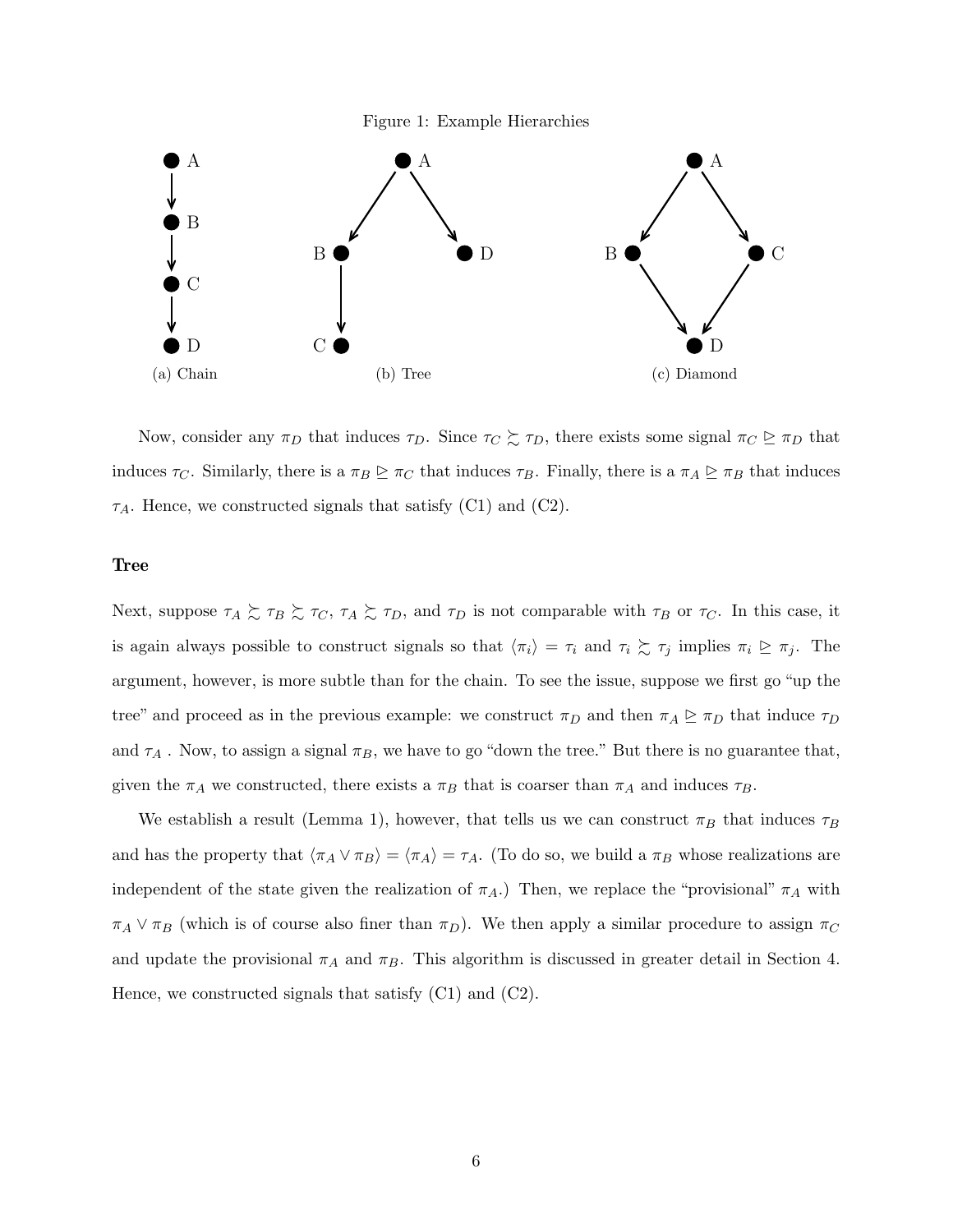

Figure 2: The diamond hierarchy is not universally constructible

### Diamond

Finally, suppose  $\tau_A \succeq \tau_B \succeq \tau_D$ ,  $\tau_A \succeq \tau_C \succeq \tau_D$ , and  $\tau_B$  and  $\tau_C$  are not comparable. We now give an example of four experiments ordered in this manner such that there do not exist signals that satisfy  $(C1)$  and  $(C2).<sup>8</sup>$ 

Let  $\Omega = \{0,1\}$  with a uniform prior. Since the state space is binary, we associate each belief with  $Pr(\omega = 1) \in [0, 1]$ . The rows in Figure 2 depict the four experiments, with the number of dots in a circle proportional to the probability mass on that belief. It is easy to see that these four experiments satisfy the given Blackwell ordering, with arrows (solid or dashed) showing how to obtain a higher-ranked distribution as a mean-preserving spread of a lower-ranked distribution.

Now, to obtain a contradiction, suppose that the signals  $\pi_A$ ,  $\pi_B$ ,  $\pi_C$ , and  $\pi_D$  satisfy (C1) and (C2). First, note that these signals do not merely induce the respective marginal distributions of beliefs (i.e., the experiments), but they also determine the joint distribution of these beliefs. In particular, as noted earlier, whenever  $\pi \trianglerighteq \pi'$  we must have  $\mathbb{E}[\tilde{\mu}_{\pi}|\tilde{\mu}_{\pi'}] = \tilde{\mu}_{\pi'}$ .

We use this fact to show that when  $\tilde{\mu}_{\pi_D} = \frac{1}{6}$  $\frac{1}{6}$ , (i)  $\pi_A \trianglerighteq \pi_B \trianglerighteq \pi_D$  implies that  $\tilde{\mu}_{\pi_A} \neq 1$ , while (ii)  $\pi_A \trianglerighteq \pi_C \trianglerighteq \pi_D$  implies that  $\tilde{\mu}_{\pi_A} = 1$  with a strictly positive probability. To see (i), note that when  $\tilde{\mu}_{\pi_D} = \frac{1}{6}$  $\frac{1}{6}$ , we must have  $\tilde{\mu}_{\pi_B} = \frac{1}{6}$  $\frac{1}{6}$  and thus  $\tilde{\mu}_A \neq 1$  (since  $\tilde{\mu}_{\pi_A} = 1$  if and only if  $\tilde{\mu}_{\pi_B} = 1$ ). To see (ii), note that when  $\tilde{\mu}_{\pi_D} = \frac{1}{6}$  $\frac{1}{6}$ , there is a strictly positive probability that  $\tilde{\mu}_{\pi_C} = \frac{2}{3}$  $\frac{2}{3}$  (since  $\tilde{\mu}_{\pi_C} = \frac{5}{6}$  $\frac{5}{6}$  if

<sup>&</sup>lt;sup>8</sup>The mathematical details of this example are presented in the proof of Lemma 6 in the Appendix.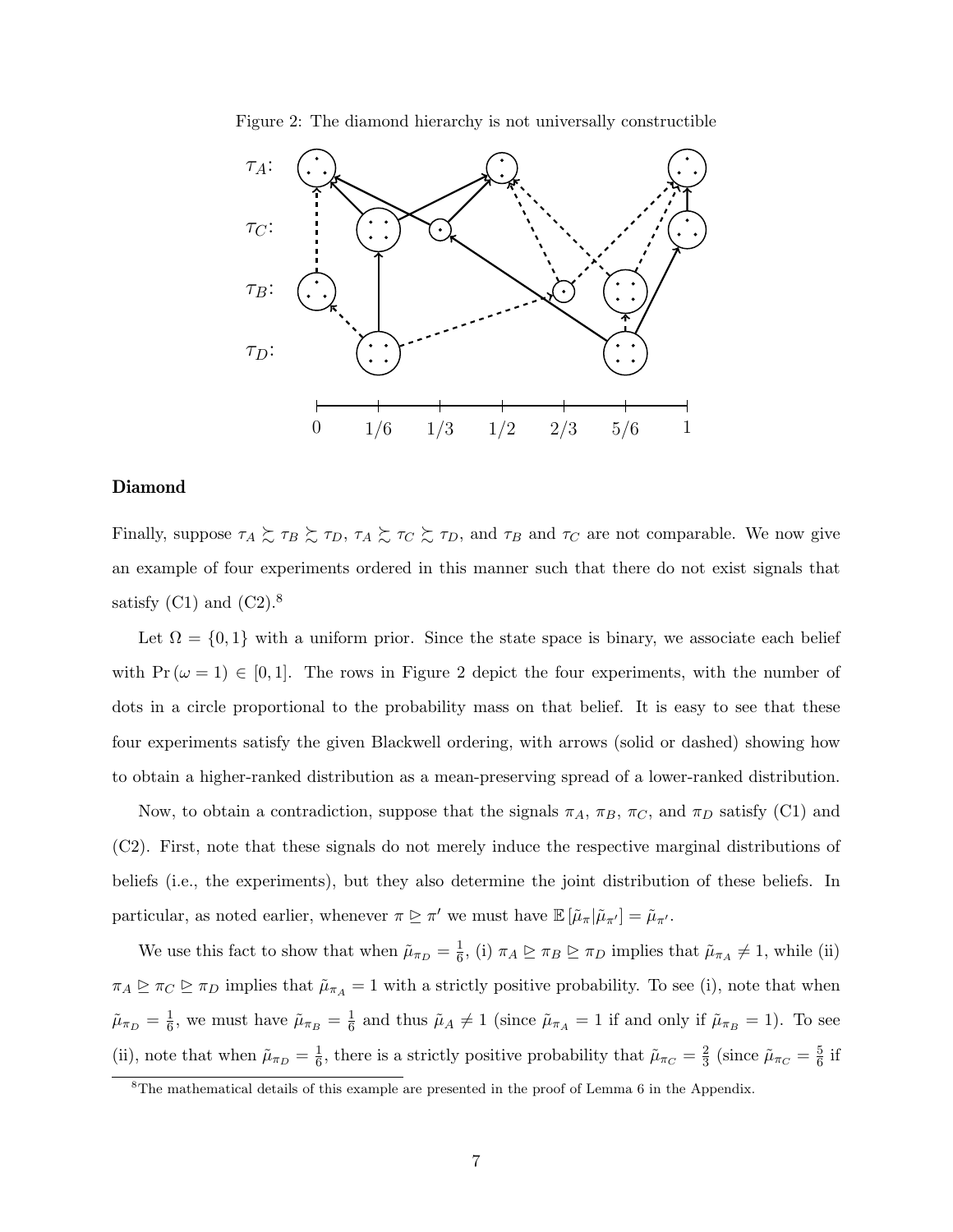and only if  $\tilde{\mu}_{\pi_D} = \frac{5}{6}$  $(\frac{5}{6})$ ; and when  $\tilde{\mu}_{\pi_C} = \frac{2}{3}$  $\frac{2}{3}$ , there is a strictly positive probability that  $\tilde{\mu}_{\pi_A} = 1$  (since all of the other beliefs in the support of  $\tilde{\mu}_{\pi_A}$  are strictly lower than  $\frac{2}{3}$ ). Thus, we have reached a contradiction.

# 4 Universal constructibility

### 4.1 Information hierarchies and constructibility

These examples motivate the following issue. Partially order a collection of experiments so that higher experiments are Blackwell more informative than lower experiments. Is it possible to find signals that induce these experiments, and that satisfy the property that signals inducing higher experiments are refinements of signals inducing lower ones? We argued that this was in fact always possible when the ranking on experiments corresponded to one of the chain or tree examples above but was not necessarily possible when experiments were ranked as a diamond. The main result of this paper is an if-and-only-if characterization of the rankings of experiments such that suitable refinement-ordered signals exist for any experiments whose Blackwell order is consistent with the ranking.

We now provide the remaining definitions needed to state our result. An *information hierarchy* H is a finite partially ordered set  $(N, \geq)$ . We refer to elements of N as nodes. Given  $n, n' \in N$ , we say that n covers n' if  $n > n'$  and there does not exist  $n'' \in N$  with  $n > n'' > n'$ . The graph of H, denoted  $G(H)$ , is an undirected graph whose nodes are the elements of N with an edge between two nodes if one covers the other.  $G(H)$  is a *forest* if there is at most one path between any two nodes.<sup>9</sup>

Fix an information hierarchy H and  $(\Omega, \mu_0)$ . An experiment allocation on H is a map that

<sup>&</sup>lt;sup>9</sup>It is standard to represent a partially ordered set as a directed graph, e.g., as we do in Figure 1. Our main theorem relates constructibility of a hierarchy to a property of its undirected analogue; this is why we define  $G(H)$ as the undirected version. Formally, the directed graph  $\overrightarrow{G}(H)$ , is the pair  $\overrightarrow{(N,E)}$ , where N is the set of nodes,  $\overrightarrow{E} \subseteq N \times N$  is the set of directed edges, and  $(n, n') \in \overrightarrow{E}$  if n covers n'. A directed path from n to n' is an alternating sequence of nodes and directed edges  $(n_0, \vec{e}_0, ..., n_{L-1}, \vec{e}_{L-1}, n_L)$ , where  $L > 0$ ,  $n_0 = n$ ,  $n_L = n'$ ,  $n_l \in N$  for all  $l \in \{0, ..., L\}, \vec{e}_l = (n_l, n_{l+1}) \in \vec{E}$  for all  $l \in \{0, ..., L-1\},$  and  $l \neq l' \Rightarrow \vec{e}_l \neq \vec{e}_{l'}$ .  $G(H)$  is the pair  $(N, E)$ , where N is the set of nodes,  $E \subseteq \{e \subseteq N \mid |e| = 2\}$  is the set of undirected edges, and  $\{n, n'\} \in E$  if n covers n' or n' covers n. An undirected path from n to n' is an alternating sequence of nodes and undirected edges  $(n_0, e_0, ..., n_{L-1}, e_{L-1}, n_L)$ , where  $L > 0$ ,  $n_0 = n$ ,  $n_L = n'$ ,  $n_l \in N$  for all  $l \in \{0, ..., L\}$ ,  $e_l = \{n_l, n_{l+1}\} \in E$  for all  $l \in \{0, ..., L-1\}$ , and  $l \neq l' \Rightarrow e_l \neq e_{l'}.$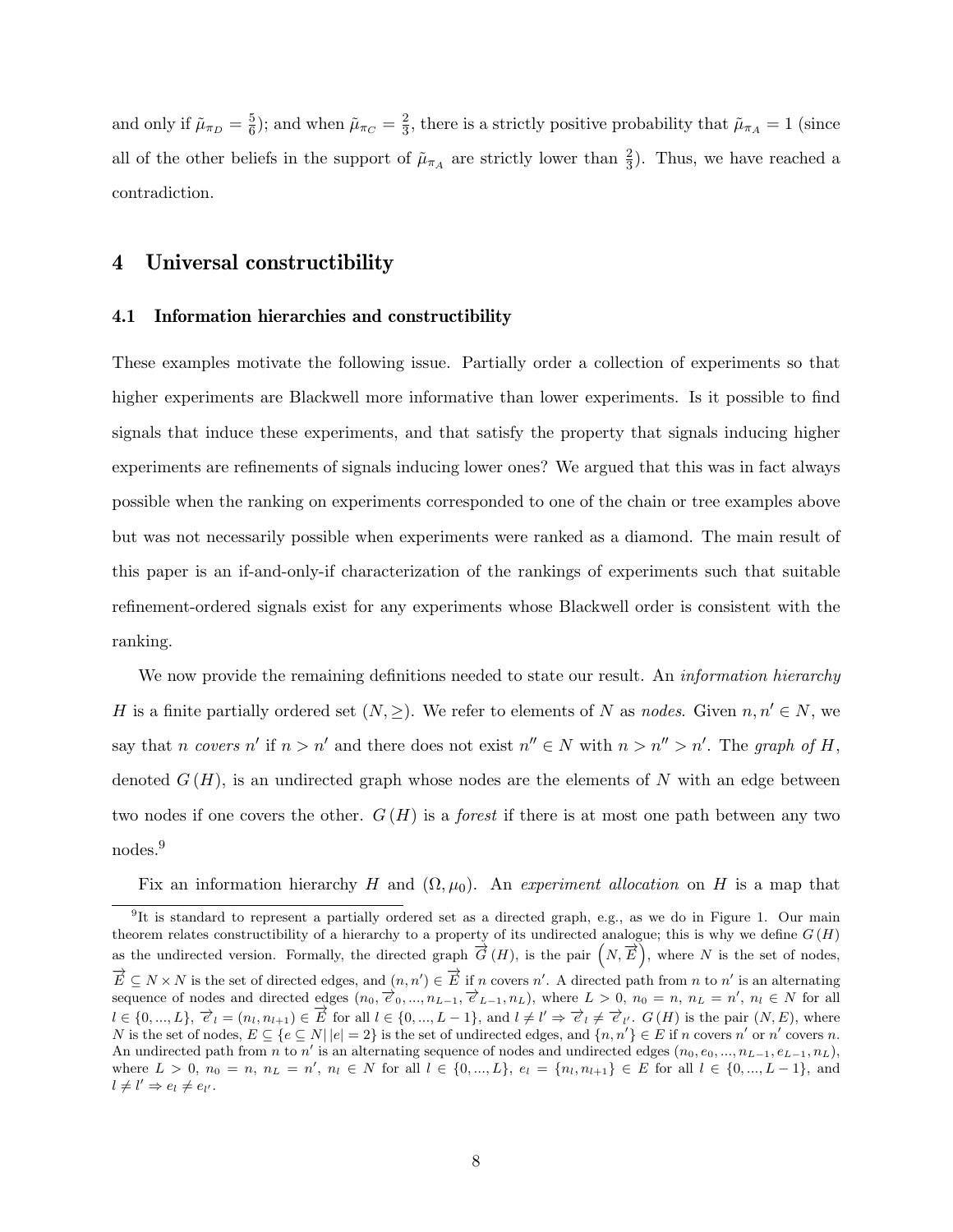assigns an experiment to every node; experiment allocation  $\beta$  is monotone if  $n \geq n'$  implies that  $\beta(n) \gtrsim \beta(n')$ , i.e., higher nodes are Blackwell more informed than lower nodes. A signal allocation on H is a map that assigns a signal to every node; signal allocation  $\sigma$  is monotone if  $n \geq n'$  implies that  $\sigma(n) \geq \sigma(n')$ , i.e., signals associated with higher nodes refine signals associated with lower nodes. A signal allocation  $\sigma$  *induces* an experiment allocation  $\beta$  if for all  $n, \beta(n) = \langle \sigma(n) \rangle$ . A (monotone) experiment allocation on  $H$  is *constructible* if there exists a monotone signal allocation that induces it.<sup>10</sup>

We say that H is universally constructible if for every  $\Omega$  and  $\mu_0$ , every monotone experiment allocation is constructible.

### 4.2 Main result

We now present the main result of the paper:

Theorem 1. An information hierarchy is universally constructible if and only if its graph is a forest.

To relate this result to our motivating examples, both the chain and the tree are examples of information hierarchies whose graphs are forests; hence, every monotone experiment allocation is constructible. The graph of the diamond, however, is not a forest, because there are two paths from A to D, namely the path going through B and the path going through  $C$ ; hence, we were able to present a monotone experiment allocation that is not constructible.

A rigorous proof of Theorem 1 is in the Appendix. The remainder of this section sketches the argument.

#### 4.3 Proof sketch: If

We begin by explaining why, if  $G(H)$  is a forest, then any monotone experiment allocation can be constructed. We illustrate this for the special case when  $G(H)$  is a tree. One can then obtain the general case by applying the same argument on each of the disjoint trees that make up the forest.

The proof relies on the following result, which is of independent information-theoretic interest. We say that  $\pi'$  is *statistically redundant* given  $\hat{\pi}$  if  $\langle \hat{\pi} \vee \pi' \rangle = \langle \hat{\pi} \rangle$ , i.e., observing  $\hat{\pi}$  and  $\pi'$  yields the

<sup>&</sup>lt;sup>10</sup>It is immediate that any constructible experiment allocation is monotone because  $\pi \trianglerighteq \pi' \Rightarrow \langle \pi \rangle \succsim \langle \pi' \rangle$ .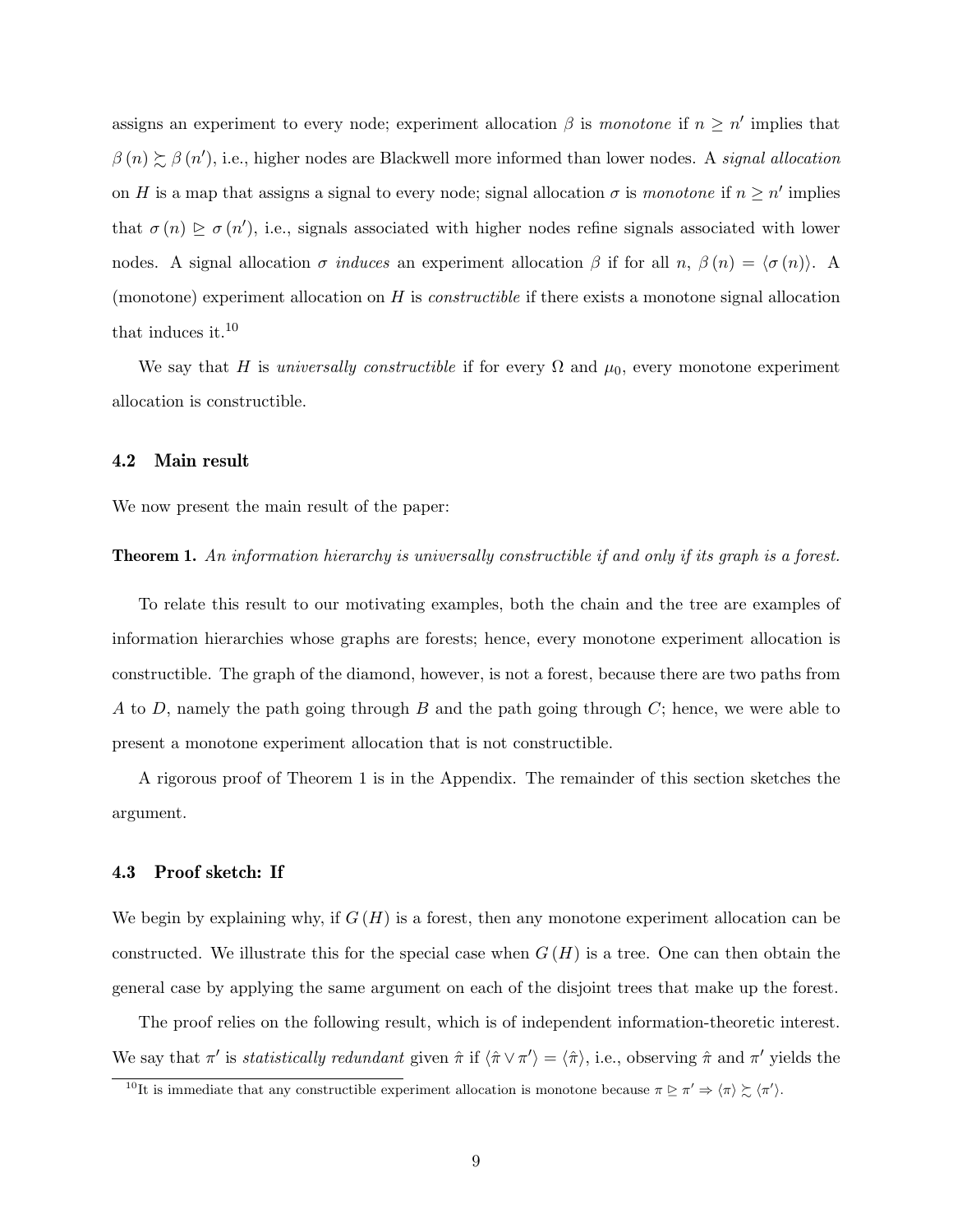same beliefs as observing  $\hat{\pi}$  only.<sup>11</sup>

**Lemma 1.** Fix signals  $\overline{\pi}$  and  $\pi$ , with  $\overline{\pi} \geq \pi$ , and an experiment  $\tau'$  that is Blackwell less informative than  $\langle \pi \rangle$ . There exists a signal  $\pi'$  that induces  $\tau'$  and is statistically redundant given any signal that is between  $\pi$  and  $\overline{\pi}$  in the refinement order.

To better understand the content of Lemma 1, it is helpful to note that the following, stronger, conjecture does not hold. One might think that, analogously to the aforementioned result of Green and Stokey (1978), for any  $\pi$  and  $\tau'$  with  $\tau'$  Blackwell less informative than  $\langle \pi \rangle$ , there exists a  $\pi'$ that induces  $\tau'$  and is coarser than  $\pi$ . This is not the case.<sup>12</sup> Lemma 1 implies, however, that we can nonetheless find a  $\pi'$  that induces  $\tau'$  and is statistically redundant given  $\pi$ , even though we cannot guarantee that  $\pi \geq \pi'$ . Moreover, the Lemma further implies we can find a  $\pi'$  so that  $\pi'$  is statistically redundant given any  $\hat{\pi}$  such that  $\pi \leq \hat{\pi} \leq \overline{\pi}$ .

Why do we need the upper bound  $\bar{\pi}$ ? Once we fix any  $\bar{\pi}$  and  $\pi$ , we can construct  $\pi'$  that is statistically redundant given  $\overline{\pi}$ ,  $\pi$ , and anything in between. But, suppose we only fix  $\pi$  and consider an arbitrary  $\pi'$ . As long as  $\pi'$  is not coarser than  $\pi$ , there is always some refinement of  $\pi$ , say  $\pi^*$ , such that  $\pi'$  is not statistically redundant given  $\pi^*$ .

The proof of Lemma 1 is constructive. To see how the construction works, consider the example in Figure 3. The state is either L or R. Each of the four rows represents a signal, i.e., a partition of  $\{L, R\} \times [0, 1]$ . The two rectangles in each row represent the unit interval crossed with the two states. Each signal realization is indicated by its pattern. Note that  $\bar{\pi} \geq \pi$ , and while  $\langle \pi \rangle \gtrsim \langle \tilde{\pi} \rangle$ , it is not the case that  $\pi \trianglerighteq \tilde{\pi}$  nor that  $\langle \pi \vee \tilde{\pi} \rangle = \langle \pi \rangle$ .

To establish the claim in Lemma 1, we need to construct a signal  $\pi'$  that induces the same beliefs as  $\tilde{\pi}$ , but is statistically redundant given  $\pi$ , and given any refinement of  $\pi$  up to  $\overline{\pi}$ . The bottom row illustrates such a construction. Each signal realization of  $\pi'$  corresponds to a signal realization of  $\tilde{\pi}$ , with the same likelihood in each state. However, the "locations" of the signal realizations in  $\pi'$ are re-arranged so that the conditional probability of each signal realization of  $\pi'$  in state  $\omega$  given

<sup>&</sup>lt;sup>11</sup>It may be helpful to contrast statistical redundancy to the stronger notion of refinement/coarsening. If  $\hat{\pi} \geq \pi'$ , we do not merely have that  $\langle \hat{\pi} \vee \pi' \rangle = \langle \hat{\pi} \rangle$ , we also have that  $\langle \hat{\pi} \vee \pi'' \vee \pi'' \rangle = \langle \hat{\pi} \vee \pi'' \rangle$  for any signal  $\pi''$ . For example, in Figure 3,  $\pi'$  is not a coarsening of  $\pi$ , but (as explained in the discussion below)  $\pi'$  is statistically redundant given π.

<sup>&</sup>lt;sup>12</sup>For example, suppose that  $\langle \pi \rangle \gtrsim \tau'$  but the support of  $\tau'$  has more elements than the number of signal realizations in  $\pi$ . Then, no  $\pi'$  that induces  $\tau'$  could be a coarsening of  $\pi$ .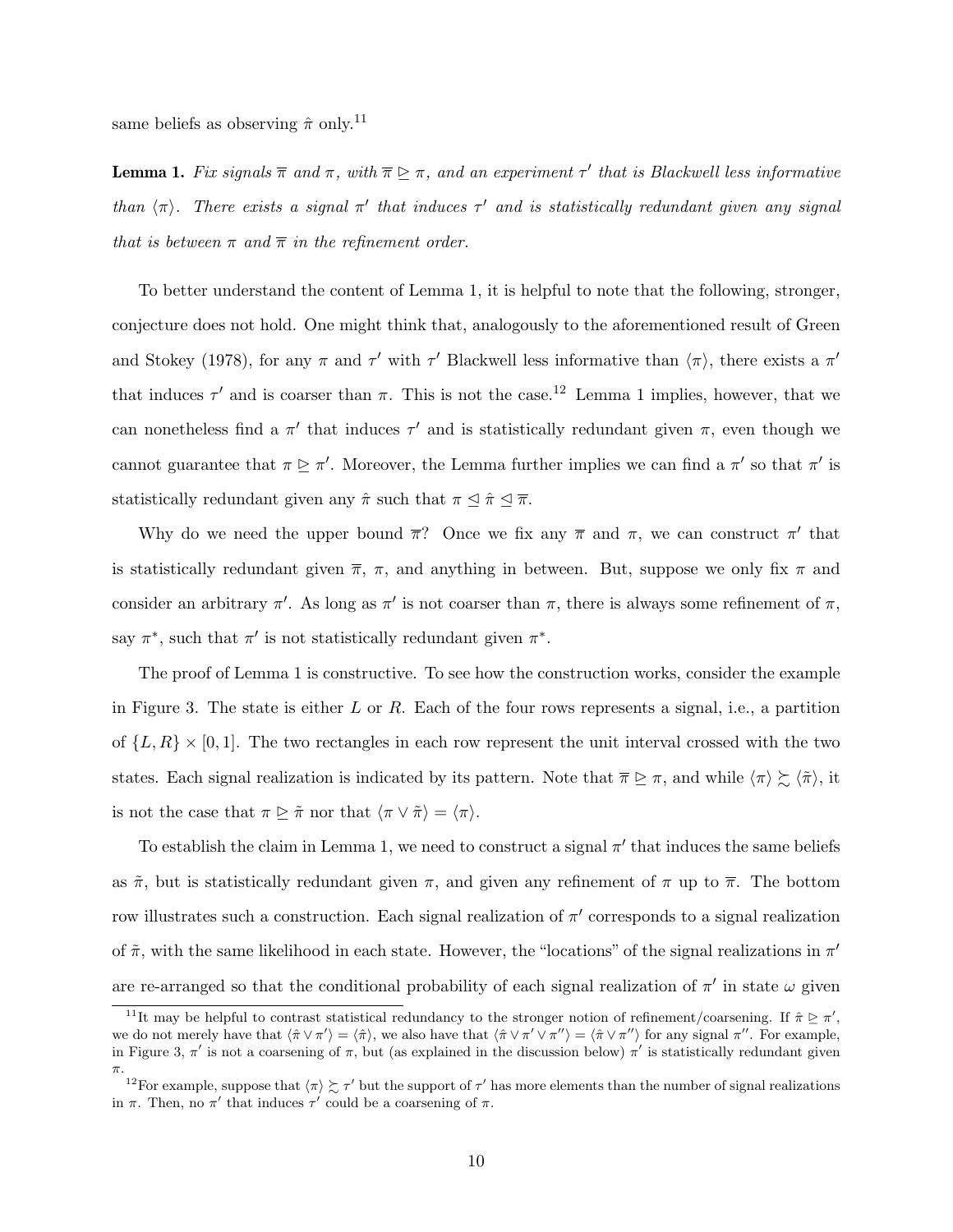#### Figure 3: Illustration of Lemma 1



 $\bar{\pi}$  is (i) the same for  $\omega = L$  and  $\omega = R$ , and (ii) the same for any elements of  $\bar{\pi}$  that refine the same element of  $\pi$ . Property (i) ensures that  $\pi'$  is statistically redundant given  $\overline{\pi}$ , while (i) and (ii) together ensure that it is also redundant given any  $\hat{\pi}$  s.t.  $\overline{\pi} \geq \hat{\pi} \geq \pi$ . The proof in the Appendix generalizes this construction.

With Lemma 1 in hand, we can now establish the universal constructibility of trees. Consider the tree hierarchy described in Section 3. Take some monotone experiment allocation  $\beta$  on this hierarchy. We construct a sequence of monotone signal allocations on progressively larger subsets of N, adding one node at a time. The signal assigned to a given node may be revised as the sequence progresses.

In Step 1 we pick an arbitrary node, say node D. Given  $\beta(D)$ , let  $\sigma^1(D)$  be any signal that induces  $\beta(D)$ . In Step 2 we pick a node connected to D, node A. Node A is above node D and so we follow the same procedure as in the chain example to tentatively assign a suitable signal  $\sigma^2(A)$ to A, with  $\langle \sigma^2(A) \rangle = \beta(A)$  and  $\sigma^2(A) \ge \sigma^1(D)$ ; the signal to D is unchanged in this step, i.e., we let  $\sigma^2(D) = \sigma^1(D)$ . In Step 3 we pick an unassigned node connected to A or D, which here must be node  $B$ . Since  $B$  is below  $A$ , a complication in assigning a signal to  $B$  is that there may not exist a signal  $\tilde{\pi}$  such that  $\langle \tilde{\pi} \rangle = \beta(B)$  and yet  $\sigma^2(A) \geq \tilde{\pi}$ . This is where Lemma 1 comes into play. Applying Lemma 1 with  $\pi = \bar{\pi} = \sigma^2(A)$  and  $\tau = \beta(B)$ , we conclude that there exists a signal π' that induces  $\beta(B)$  and is statistically redundant with  $\sigma^2(A)$ , so that  $\langle \sigma^2(A) \vee \pi' \rangle = \langle \sigma^2(A) \rangle$ . We then set  $\sigma^3(B) = \pi'$ , we replace the initial assignment to A with  $\sigma^3(A) = \sigma^2(A) \vee \pi'$ , and we leave the signal at D unchanged at  $\sigma^3(D) = \sigma^2(D)$ . Finally, in Step 4, we move to the final node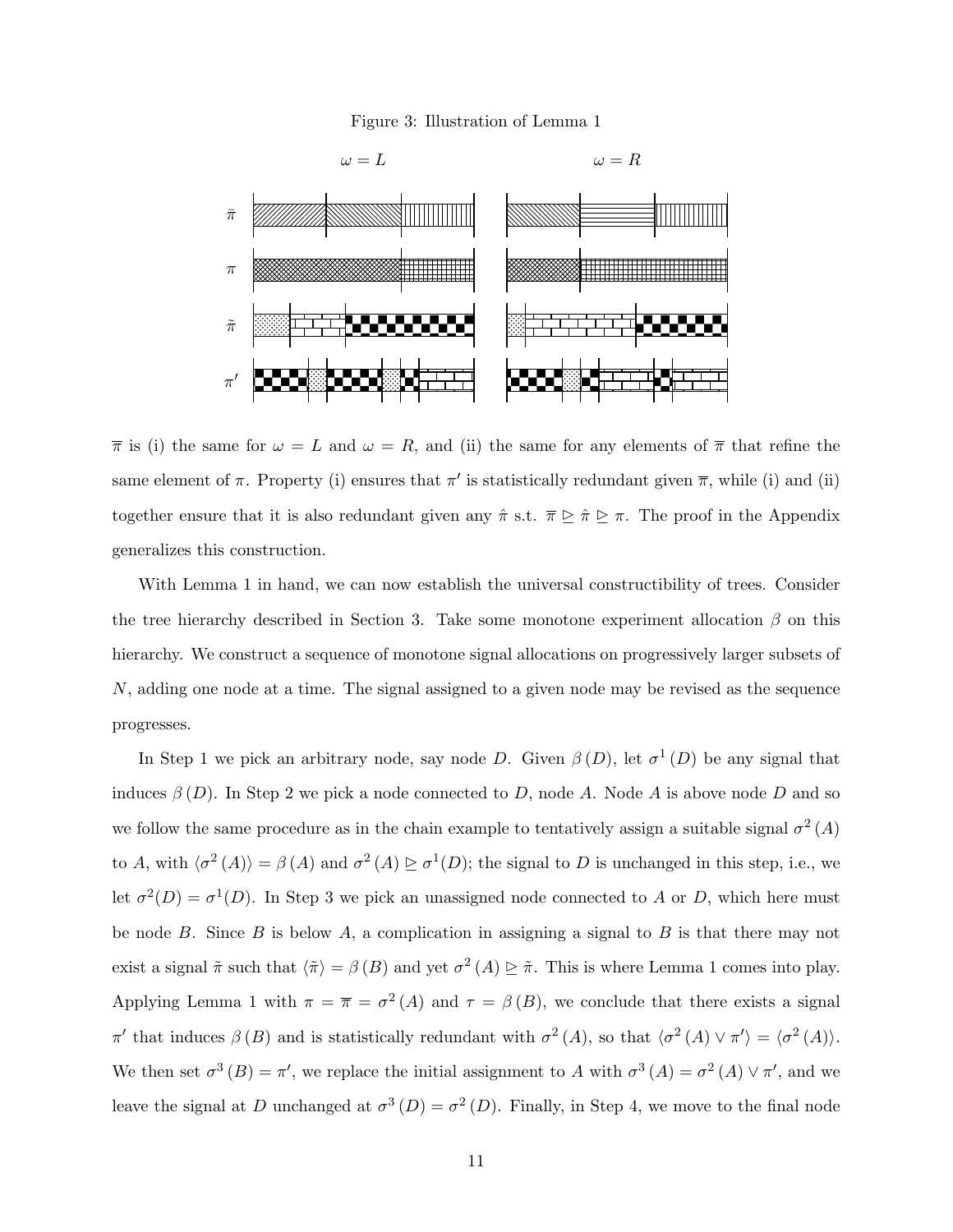C, below the previously assigned node B. We now apply Lemma 1 with  $\bar{\pi} = \sigma^3(A)$ ,  $^{13} \pi = \sigma^3(B)$ , and  $\tau = \beta(C)$  to obtain a new signal  $\pi'$  that induces  $\beta(C)$  and is statistically redundant with the previously assigned signals at nodes above C. We then set  $\sigma^4(C) = \pi'$  and replace the signals of the previously assigned nodes above  $C$  as in Step 3.

This completes the construction of a monotone signal allocation inducing experiment allocation  $β$ . The full details of this procedure, applied to any hierarchy whose graph is a forest, are the heart of the formal proof of the if direction.

Which properties of a tree are used in this argument? When we apply this procedure to trees (or forests more generally), we can add the nodes in a way so that the new node  $n$  always covers or is covered by exactly one node  $n'$  to which we have previously assigned a signal. When n covers  $n'$ , we can apply Green and Stokey's (1978) result to obtain the new signal at n. When n is covered by  $n'$ , we can apply Lemma 1 instead. If the hierarchy is not a forest, however, no matter how we add the nodes, we will inevitably find ourselves in a situation where the new node covers or is covered by more than one node, in which case neither Green and Stokey's (1978) nor Lemma 1 is of use.

#### 4.4 Proof sketch: Only if

We now sketch the proof of the other direction of Theorem 1, that is, a hierarchy is universally constructible only if its graph is a forest. The proof consists of three main steps. Step 1 introduces a notion of a closed subhierarchy and establishes that a hierarchy is universally constructible only if its closed subhierarchies are as well. Step 2 shows that every hierarchy that is not a forest contains a closed subhierarchy that is one of two types. Step 3 shows that both of these types are not universally constructible, thus completing the proof.

Step 1: Given a hierarchy  $H = (N, \geq),$  a subset of nodes  $N' \subseteq N$  induces the hierarchy  $H' = (N', \geq),$  which we refer to as a *subhierarchy* of H, with the partial order being the restriction of  $\geq$  to N'. Say that H' is closed if for every  $n', n'' \in N'$  and  $n \in N$ ,  $n' \geq n \geq n''$  implies  $n \in N'$ . In other words,  $N'$  contains all the nodes from N that are "between" the nodes of  $N'$ . Lemma 2 in the Appendix shows that if H is universally constructible, then every closed subhierarchy of H is also universally constructible. The argument is as follows. Fix a closed subhierarchy  $H'$ . We show that

<sup>&</sup>lt;sup>13</sup>In general,  $\bar{\pi}$  is taken to be the join of all signals previously assigned to nodes above the new node, which in this case is simply  $\sigma^3(A)$ .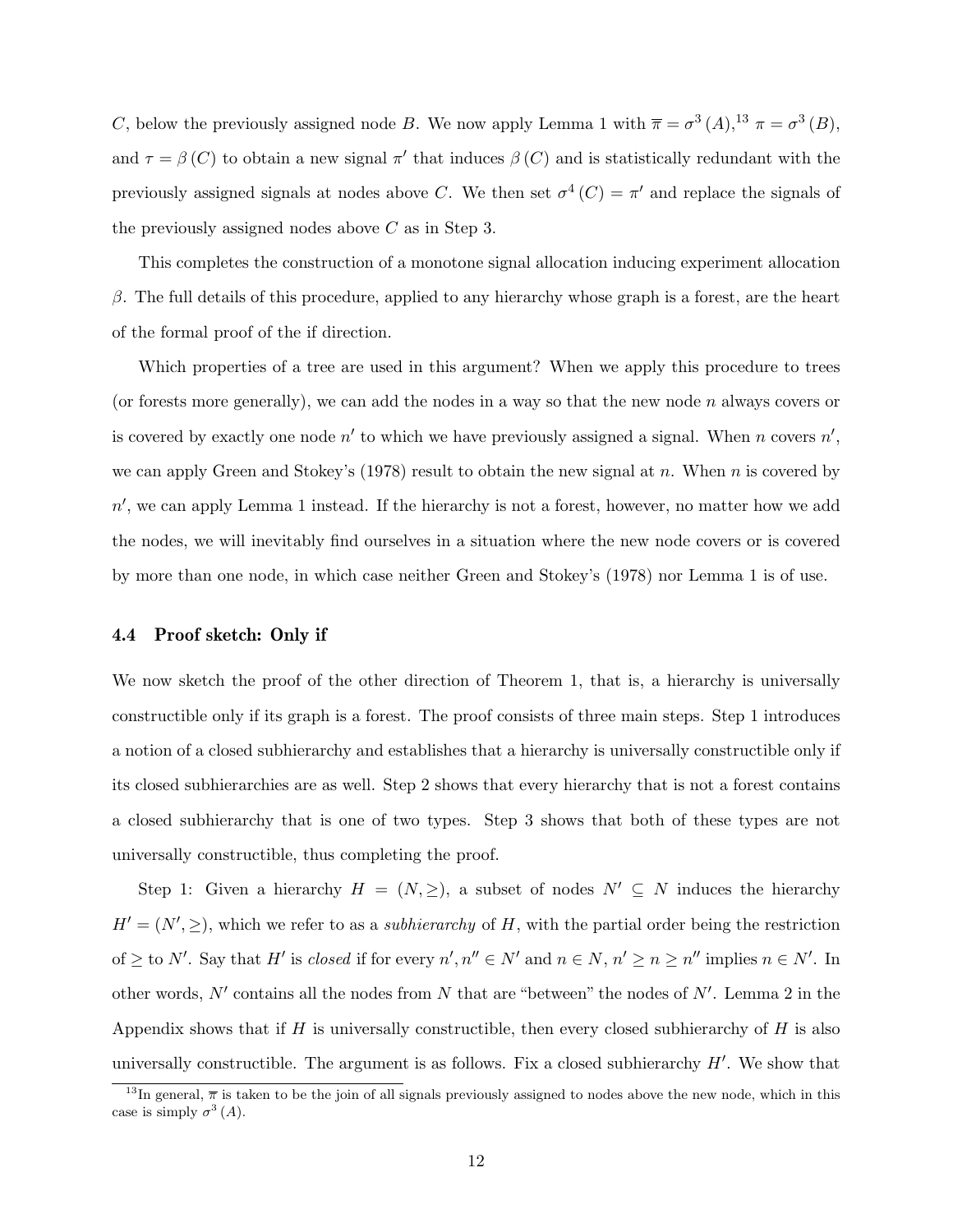any monotone experiment allocation  $\beta$  on  $H'$  can be extended to a monotone experiment allocation on all of H. This step uses the hypothesis that H' is closed, since it means that in extending  $\beta$ , we never have to fill in beliefs "in between" nodes in  $H'$ . As  $H$  is universally constructible, there is a monotone signal allocation on H that induces the extension of  $\beta$ , and the restriction of this signal allocation to N' is a monotone signal allocation on H' that induces  $\beta$ . Since  $\beta$  is arbitrary, H' is universal constructible.

Step 2: Suppose  $G(H)$  is not a forest. A hierarchy is cyclic if  $G(H)$  is not a forest. Given that N is finite and H is cyclic, it follows that H contains a minimal cyclic closed subhierarchy (MCC), i.e., a subhierarchy  $H' = (N', \geq)$  such that: H' is cyclic, closed, and there does not exist  $N'' \subsetneq N'$ such that  $H'' = (N'', \geq)$  is cyclic and closed. Any MCC H' must fall into one of the following categories:

- H' is a union of non-comparable paths (UNP): It contains a maximal node  $\overline{n}$  and a minimal node  $\underline{n}$ , and its graph consists of at least two paths between  $\overline{n}$  and  $\underline{n}$ . Moreover, nodes in  $N \setminus {\overline{n}, \underline{n}}$  are comparable only if they are in the same path. The diamond is an example of a UNP; another example is depicted in Figure 4a.
- H' is a crown: It contains exactly four nodes, which we label  $F(\text{ather})$ ,  $M(\text{other})$ ,  $S(\text{on})$ , D(aughter), and the partial order consists of  $F \geq S$ ,  $F \geq D$ ,  $M \geq S$ , and  $M \geq D$ . A crown is depicted in Figure 6a.

This taxonomy takes considerable effort to prove formally, but the high level argument is as follows. An MCC  $H'$  contains maximal nodes, which are not covered by any other node, and minimal nodes, which do not cover any other nodes. We distinguish two cases on these maximal and minimal nodes.

In the first case, every maximal node in  $H'$  covers every minimal node. Then, the fact that  $H'$ is minimal, together with the existence of a cycle, implies that  $H'$  contains exactly four nodes and is in fact a crown.

Alternatively, there is a maximal node  $\bar{n}$  that does not cover a minimal node  $\underline{n}$ . Then, we show that  $H'$  is a UNP. To see this, note the following two subcases. First, it may be that  $H'$  is simply the set of nodes that are between  $\overline{n}$  and  $\underline{n}$ , i.e., a *between set*. Then, H' consists of a series of directed paths between  $\overline{n}$  and n. Now, if nodes in distinct paths were comparable, then it would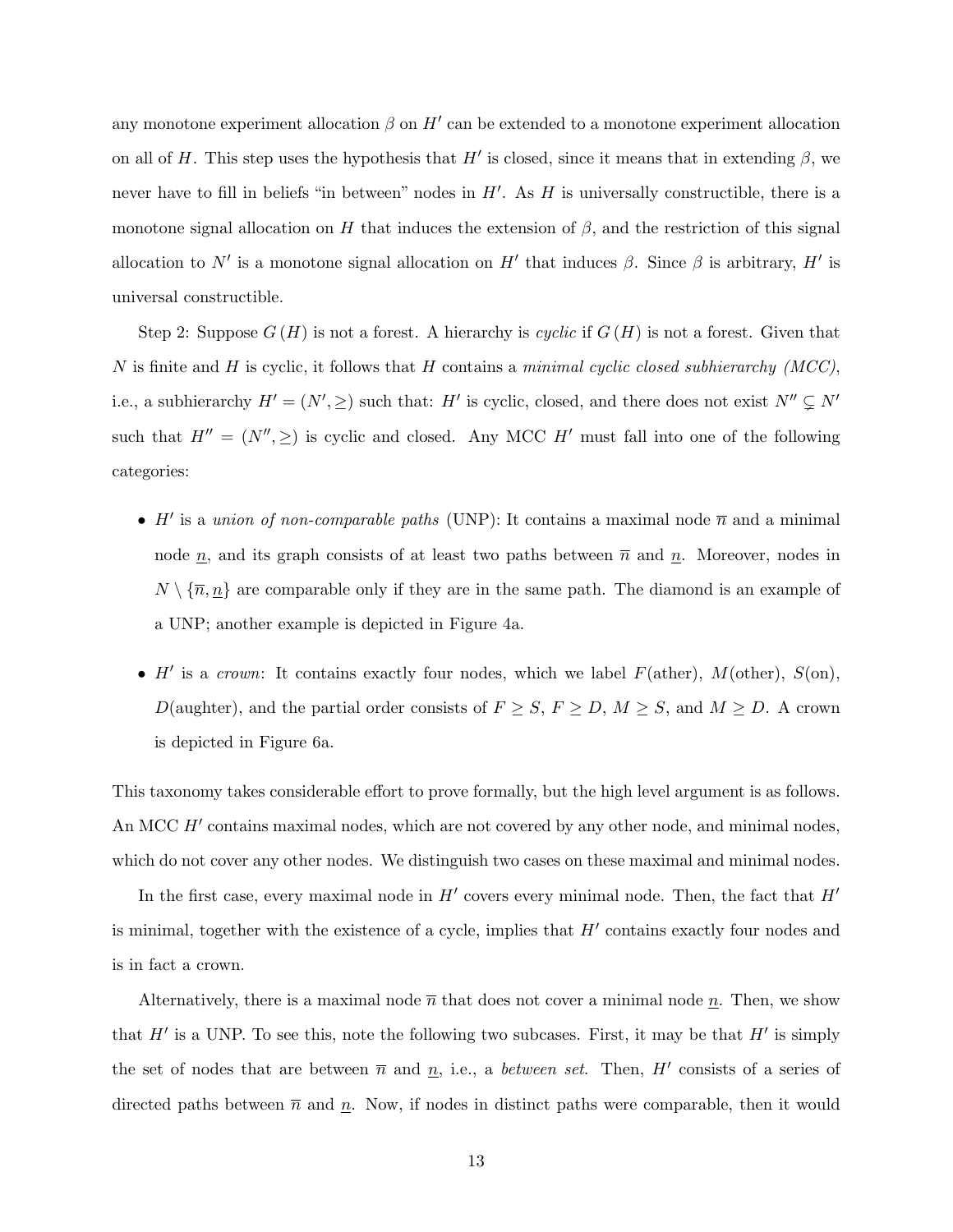

Figure 4: For adjacent nodes, the node that is higher in the figure covers the node that is lower. (a) A UNP. Nodes A, B, and C are in different paths, and therefore are not comparable. (b) A between set which is not an MCC. There are two overlapping (directed) paths that go from  $\bar{n}$  to A to  $n$ , one that goes through B and one that does not. There is a smaller cyclic closed subhierarchy, namely the nodes between  $A$  and  $n$ .

be possible to find a smaller cyclic closed subhierarchy, as illustrated in Figure 4b, violating the fact that  $H'$  is minimal. Thus, nodes must not be comparable across paths and  $H'$  is a UNP. The second subcase is that  $H'$  is not a between set. Lemma 4 in the Appendix shows that then every cycle in  $H'$  must contain every node in  $N'$ . Any such spanning cycle can be decomposed into two undirected paths between a maximal node and a minimal node. If any nodes in these two paths were comparable, we could find a smaller cycle that does not contain every node in  $N'$ , which would contradict Lemma 4. As a result,  $H'$  is a UNP.

Step 3: Finally, we show that UNPs and crowns are not universally constructible. The former is demonstrated in Lemma 6 in the Appendix using a similar construction as we used for the diamond in Section 3. Indeed, the diamond is an example of a UNP in which there are exactly two undirected paths from  $\bar{n}$  to  $\underline{n}$ .

For the crown, we construct a particular monotone experiment allocation that is not constructible: Let  $\Omega = \{0, 1, 2\}$  and  $\mu_0 (\omega = 0) = \frac{1}{2}$ ,  $\mu_0 (\omega = 1) = \frac{1}{4}$ , and  $\mu_0 (\omega = 2) = \frac{1}{4}$ . We represent each belief as a pair  $(x, y)$  in the triangle  $\{(x, y) | x \ge 0, y \ge 0, x + y \le 1\}$ , where  $Pr(\omega = 1) = x$ and  $Pr(\omega = 2) = y$ . Consider the experiment allocation  $\beta$  that assigns to F, M, S, and D the experiments indicated in Figure 5a. Each belief realization is a circle, the letters inside the circle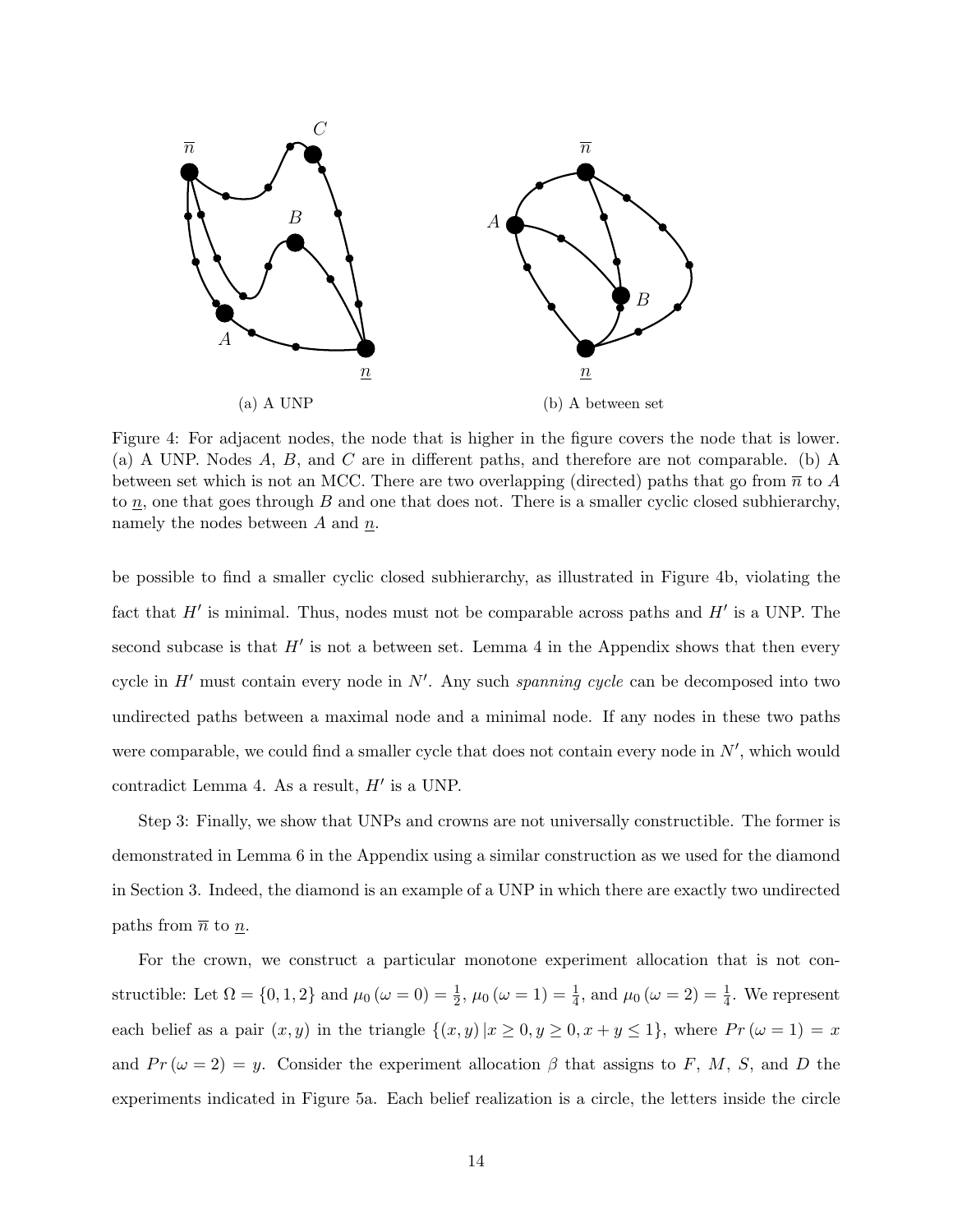



indicate the nodes for which this belief is in the support, and the area of the circle is the likelihood of the belief (which is the same for all nodes attached to the belief). For example, the belief  $(1/4, 1/4)$  can be realized for F, S, and D, with likelihood of  $1/2$  in each case. It is easy to see from Figure 5 that  $\beta$  assigns higher nodes more informative signals. For example, going from D to M (Figure 5b), the mass on the east and west beliefs stays the same, but the mass on the central belief is spread out in the north-south directions.

Lemma 7 in the Appendix formally defines this experiment allocation and shows that it is not constructible. To see what goes wrong, suppose there is a monotone signal allocation that induces  $β$ . Such a signal allocation induces a joint distribution over beliefs at all four nodes. Consider first the joint distribution of beliefs between  $D, M$ , and S. The center D belief occurs if and only if the M belief is north or south (Figure 5b). The center belief of S occurs if and only if the M belief is east or west (Figure 5c). Hence, the probability of both D and S having the center belief is zero. Now consider the joint distribution of beliefs between  $D, F$ , and  $S$ . The belief at  $D$  is in the center if and only if the belief at  $F$  is in the center (Figure 5d), and the belief at  $S$  is in the center if and only if the belief at F is in the center (Figure 5e). So, the probability that both D and S have the center belief is positive, yielding a contradiction.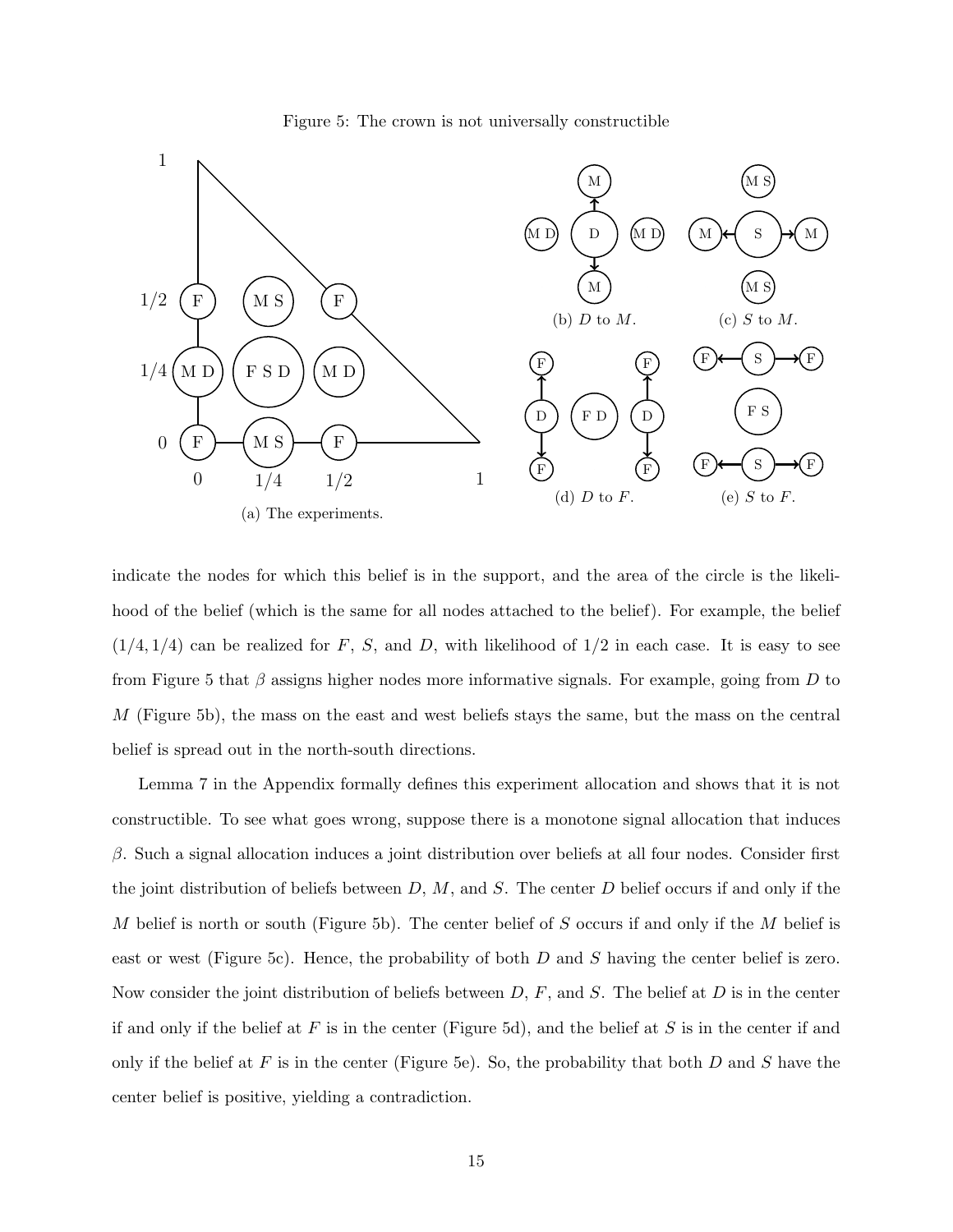

Figure 6: The crown and cross hierarchies.

# 5 Discussion

#### 5.1 Binary states

A key step in our proof of the only-if direction of Theorem 1 shows that the crown is not universally constructible. Specifically, Figure 5 presents a particular experiment allocation involving three states that is not constructible.

It is natural to ask whether there is an example of a non-constructible allocation on the crown using two states. No such example exists: when the state space is binary, every monotone experiment allocation on the crown is constructible. The reason is as follows. Take an arbitrary monotone experiment allocation  $\beta$  on  $\{F, M, S, D\}$ . It is known that the set of experiments under the Blackwell order is a lattice when the state space is binary (Kertz and Rösler, 2000; Müller and Scarsini, 2006). Thus, there exists an experiment  $\beta(S) \vee \beta(D)$  such that  $\beta(S) \vee \beta(D) \succsim \beta(S)$ ,  $\beta(S) \vee \beta(D) \succsim \beta(D)$ , and  $\tau \succsim \beta(S) \vee \beta(D)$  for any  $\tau \succsim \beta(S)$ ,  $\beta(D)$ . We can therefore expand the crown hierarchy by adding a  $T(\text{utor})$  whom  $F(\text{ather})$  and  $M(\text{other})$  hired to oversee the children:  $F \geq T$ ,  $M \geq T$ ,  $T \geq S$ , and  $T \geq D$ . We refer to this hierarchy as the *cross*, which is depicted in Figure 6b. Let  $\hat{\beta}$  be the experiment allocation on the cross that sets  $\hat{\beta}(n) = \beta(n)$  for  $n \in \{F, M, S, D\}$  and  $\hat{\beta}(T) = \beta(S) \vee \beta(D)$ . The allocation  $\hat{\beta}$  is monotone by construction. The cross is a forest, and hence by Theorem 1, it is universally constructible. Thus, there is a monotone signal allocation  $\hat{\sigma}$  that induces  $\hat{\beta}$ . Restricting  $\hat{\sigma}$  to  $\{F, M, S, D\}$  yields a monotone signal allocation on the crown that induces  $\beta$ .

This example illustrates that the binary state space is special. With three or more states, every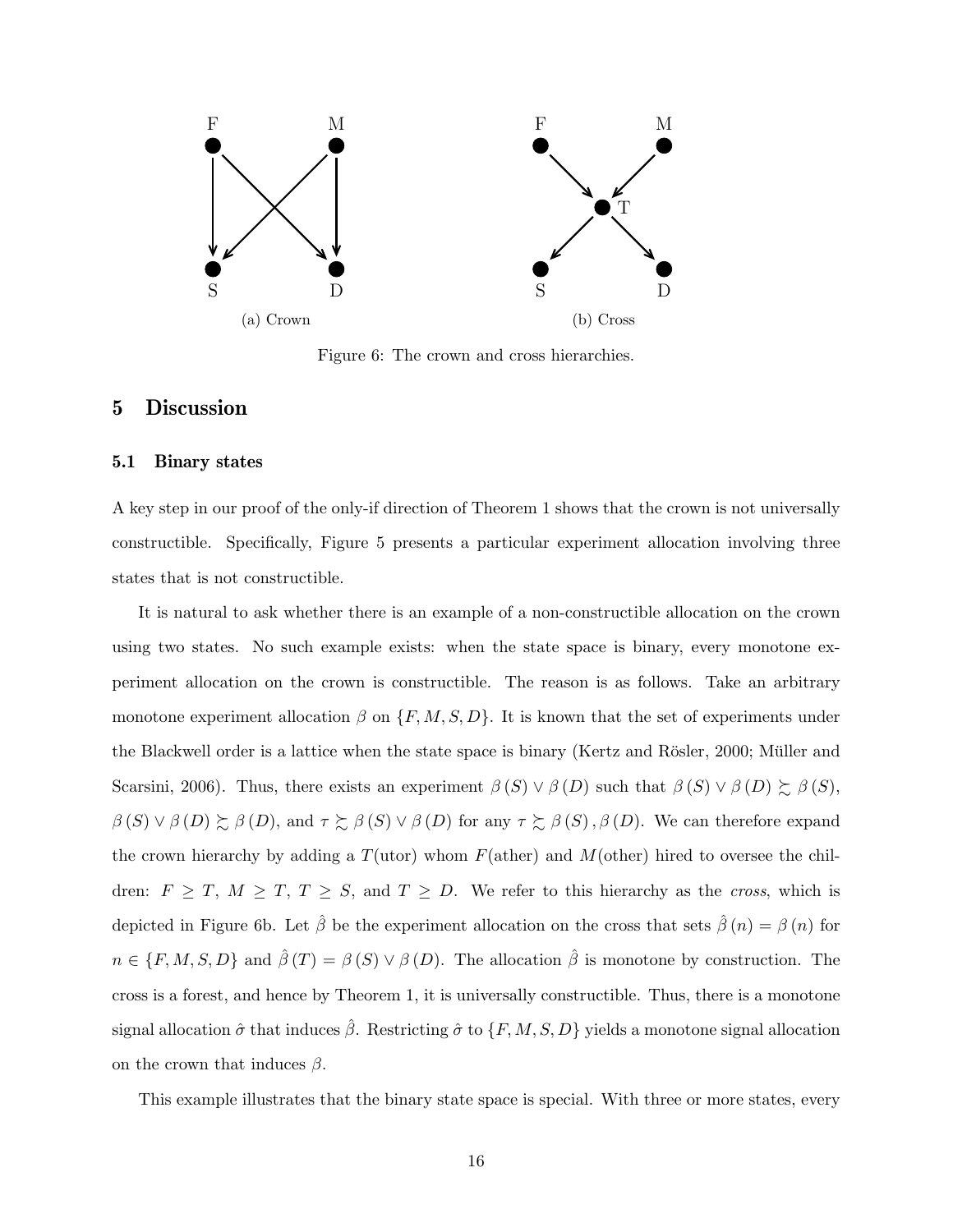monotone experiment allocation is constructible if and only if the hierarchy is a forest. With binary states, being a forest is sufficient for constructibility, but it is not necessary. A natural direction for future research is to characterize necessary and sufficient conditions for every monotone experiment allocation to be constructible for the case of binary states.

#### 5.2 Beyond the refinement order

As we mentioned at the outset, there are various things one might mean by "A is more informed than B." One is that A's signal is Blackwell more informative than B's, i.e.,  $\langle \pi_A \rangle \gtrsim \langle \pi_B \rangle$ . Another is that A has observed all of B's information, i.e.,  $\pi_A \trianglerighteq \pi_B$ . These, however, are not the only economically relevant comparisons of signals. For instance, it might be that  $A$  knows  $B$ 's belief about the state. Or, it might be that if A observed B's information, A's belief about the state of the world would not change, i.e., that  $\pi_B$  is statistically redundant given  $\pi_A$ . In a companion paper (Brooks et al., 2020), we explore these and other relations on signals in more detail. In this section, we explain how our results extend to a large class of notions of "more informed," including those just mentioned.

First, consider the belief-martingale relation on  $\Pi$ , denoted  $\mathcal{B}$ , defined by  $\pi \mathcal{B} \pi'$  if  $\mathbb{E}[\tilde{\mu}_{\pi}|\tilde{\mu}_{\pi'}] =$  $\tilde{\mu}_{\pi'}$ . (We use the word relation rather than order because  $\beta$  is not transitive.)<sup>14</sup> Note that the refinement order implies the belief-martingale relation, which in turn implies the Blackwell order:

$$
\pi \trianglerighteq \pi' \Rightarrow \pi \mathcal{B} \pi' \Rightarrow \langle \pi \rangle \succsim \langle \pi' \rangle.
$$

Many economically relevant comparisons of signals are "in between" refinement and the beliefmartingale relation, i.e., they are weaker than the former and stronger than the latter. For example, the two aforementioned comparisons— $A$  knowing  $B$ 's belief or  $B$ 's signal being statistically redundant given A's—fall in this in-between category. Formally, we say a binary relation  $\mathcal R$  on  $\Pi$  is proper if  $\pi \trianglerighteq \pi' \Rightarrow \pi \mathcal{R} \pi' \Rightarrow \pi \mathcal{B} \pi'.$ 

Our main result can be extended by replacing the refinement order with any proper relation. In particular, say a signal allocation  $\sigma$  on H is R-monotone if  $n \geq n'$  implies that  $\sigma(n) \mathcal{R} \sigma(n')$ . The experiment allocation  $\beta$  on H is R-constructible if  $\beta$  is induced by some R-monotone signal

<sup>&</sup>lt;sup>14</sup>See Brooks *et al.* (2020).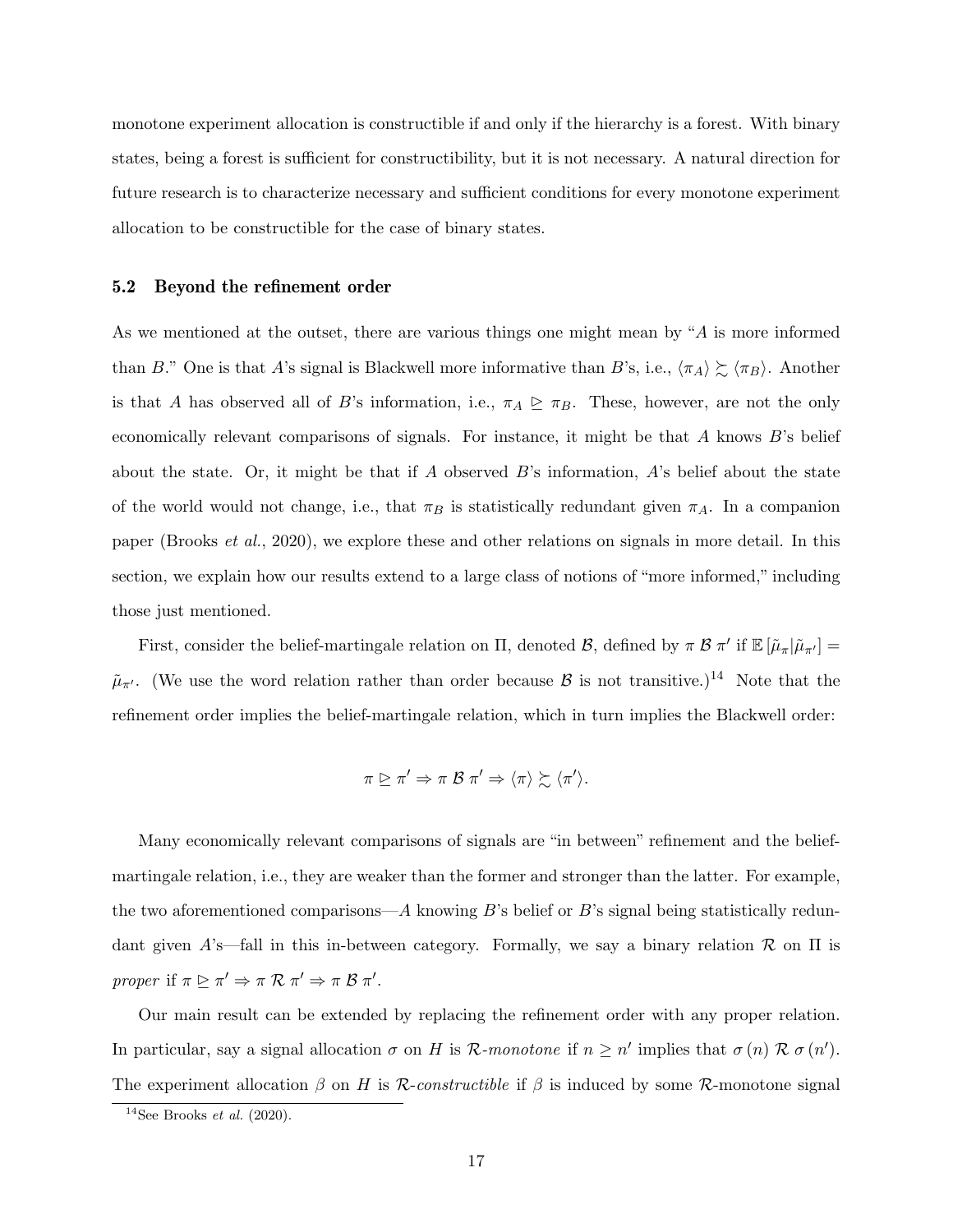allocation on H. A hierarchy is said to be  $R$ -universally constructible if every monotone experiment allocation is R-constructible for any  $\Omega$  and  $\mu_0$ . With this terminology, we have the following:

**Theorem 2.** Fix any proper relation  $\mathcal{R}$ . A hierarchy H is R-universally constructible if and only if its graph is a forest.

The if direction follows immediately from Theorem 1, since  $\geq$ -universal constructibility implies  $\mathcal{R}$ -universal constructibility for any proper  $\mathcal{R}$ . For the only if direction, the key is to recognize that the proofs of Lemmas 6 and 7 in the Appendix establish not only that UNPs and crowns are not  $\ge$ -universally constructible, but also that they are not  $\beta$ -universally constructible. With that change, the remainder of the proof of the only if direction of Theorem 1 (replacing every instance of "universally constructible" with "B-universally constructible") establishes that if  $G(H)$  is not a forest, it is not  $\beta$ -universally constructible. A fortiori, it is not  $\mathcal{R}$ -universally constructible for any proper R.

# 6 Applications

### 6.1 Rationalizing reaction to unknown sources of information

Consider an agent who obtains information from multiple sources. If we do not know the informationgenerating process, what restrictions does the agent's rationality impose on her potential reactions to this information? Concretely, suppose a decision maker has access to a set of information sources  ${x_1, x_2, ..., x_M}$ . Suppose further that our dataset  $\mathcal{D} = {\{\tau_S\}}_{S \subseteq {x_1, ..., x_M}}$  tells us the distribution of beliefs conditional on observing any non-empty subset of information sources. When can we rationalize a given dataset  $\mathcal D$  in the sense that we can associate each information source  $x_i$  with some signal (i.e., an element of  $\Pi$ ) and conclude that belief formation is consistent with Bayes' rule?

To be rationalized, belief distributions (i.e., experiments) in  $D$  have to satisfy two obvious properties. First, there is *Bayes plausibility*: the average belief cannot differ across sets of information sources, i.e.,  $\mathbb{E}_{\tau_S}[\mu] = \mathbb{E}_{\tau_{S'}}[\mu]$  for any two subsets S and S'. Second, there is *Blackwell monotonic*ity: observing a superset of sources necessarily induces a more dispersed distribution of beliefs, i.e.,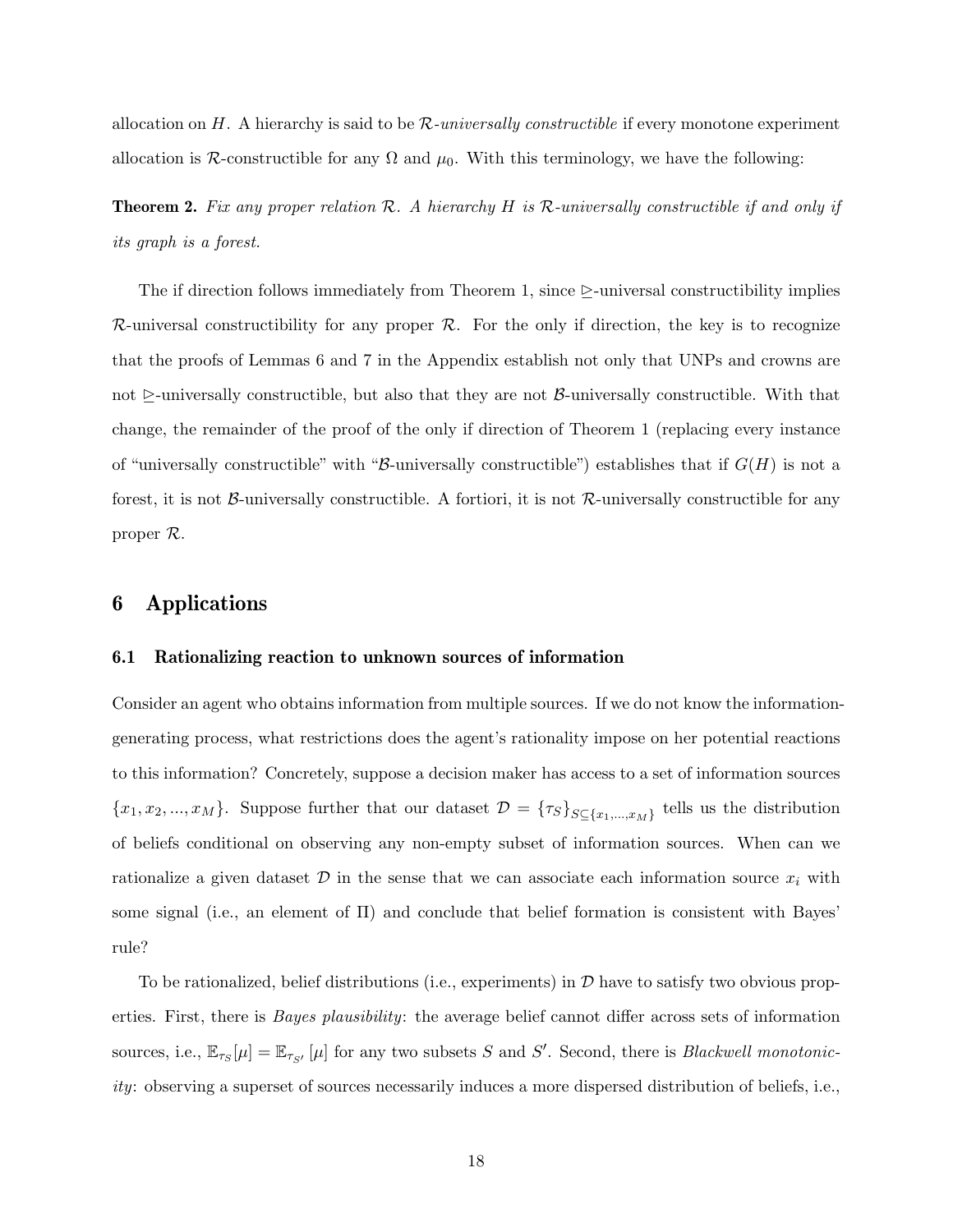

Figure 7: The set-inclusion hierarchy.

 $\tau_S$  is a mean-preserving spread of  $\tau_{S'}$  if  $S' \subseteq S$ . A natural question is whether these are the only properties imposed by Bayesian updating.

Theorem 1 tells us that, when there are three or more sources, the answer is no.<sup>15</sup> In this case, Bayesian updating requires more than just Bayes plausibility and Blackwell monotonicity. To see why, consider the set-inclusion information hierarchy  $H$  where each non-empty collection of sources  $S \subseteq \{x_1, ..., x_M\}$  is associated with a node  $n_S$  and the partial order is the superset order:  $n_S \geq n_{S'}$  if  $S' \subseteq S$ . As illustrated in Figure 7, the graph of this information hierarchy is not a forest. By Theorem 1, this means that there is some monotone experiment allocation on  $H$ , call it  $β$ , that cannot be induced by any monotone signal allocation on H. Now, we can associate with this  $\beta$  a dataset  $\mathcal{D} = {\{\tau_S\}}_{S \subseteq \{x_1,\dots,x_M\}}$  by setting  $\tau_S = \beta(n_S)$ . Note that  $\mathcal D$  necessarily satisfies Bayes plausibility and Blackwell monotonicity (since  $\beta$  is monotone). If we could rationalize  $\mathcal D$  by associating each  $x_i$  with some signal  $\pi(x_i) \in \Pi$ , then the signal allocation  $\sigma(n_s) = \bigvee_{x_i \in S} \pi(x_i)$ would induce  $\beta$  and be monotone (since  $S' \subseteq S$  implies  $\bigvee_{x_i \in S} \pi(x_i) \supseteq \bigvee_{x_i \in S'} \pi(x_i)$ ), contradicting Theorem 1. Thus, we know that there are datasets that satisfy Bayes plausibility and Blackwell monotonicity, yet cannot be rationalized.

A fruitful direction for future research would be to fully characterize which reactions to unknown sources of information are rationalizable.

<sup>&</sup>lt;sup>15</sup>When there are only two sources,  $M = 2$ , it is easy to show that the answer is indeed affirmative. Any reaction to two unknown sources of information that satisfies Bayes plausibility and Blackwell monotonicity is consistent with Bayesian updating.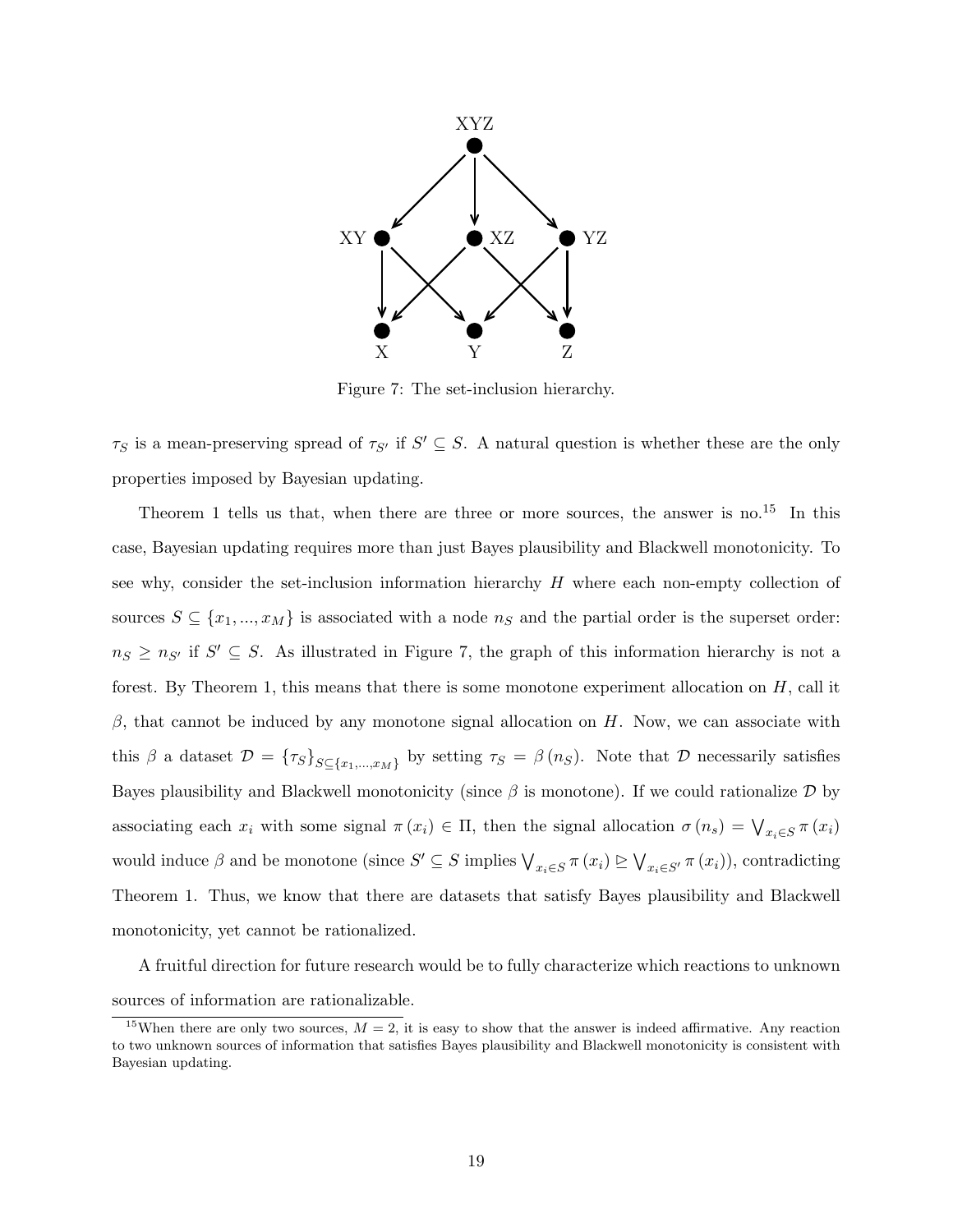### 6.2 Information design

Suppose Sender provides information to a set of agents. Moreover, she face certain types of monotonicity constraints such as some agents must know the beliefs of some other agents or some agents must have access to others' information. Then, we can think of agents as elements of an information hierarchy, and the information design problem consists of selecting a (suitably monotone) signal allocation on this hierarchy. Our results shed light on how such monotonicity constraints affect the information design problem.

For example, consider organizations. A long literature in organization economics emphasizes the importance of the hierarchical structure of managerial relationships (Williamson, 1967). One important aspect of organizational design is deciding how much information to provide—about individuals' prospects for promotion, about the overall performance of the organization, etc.—to each member of the organization. It is often suboptimal to provide full transparency and share full information with everyone (Fuchs, 2007; Jehiel, 2015; Smolin, 2017).

A natural constraint that an information designer might face is that anyone in the organization ought to have access to the information that is available to her subordinates, i.e., that the allocation of signals within the organization should be monotone with respect to the management structure, so that the signal of a superior refines the signals of their subordinates. This constraint interacts with the organization structure. Theorem 1 implies that, if an organization has the feature that every subordinate has at most one superior, the aforementioned constraint can always be satisfied as long as individuals who are higher up in the organization are more informed in the Blackwell sense. Furthermore, if the information designer's objectives only depend on each agent's experiment, then one could reformulate the information design problem in terms of the choice of monotone experiment allocation, rather than choosing monotone signal allocations directly. With richer managerial relationships,<sup>16</sup> however, Theorem 1 also tells us there could be desirable allocations of information which are incompatible with the monotonicity constraint, even though they provide (Blackwell) more information to those higher up in the organization.

<sup>&</sup>lt;sup>16</sup>For instance, suppose that the CEO oversees two middle managers who share the oversight of an employee.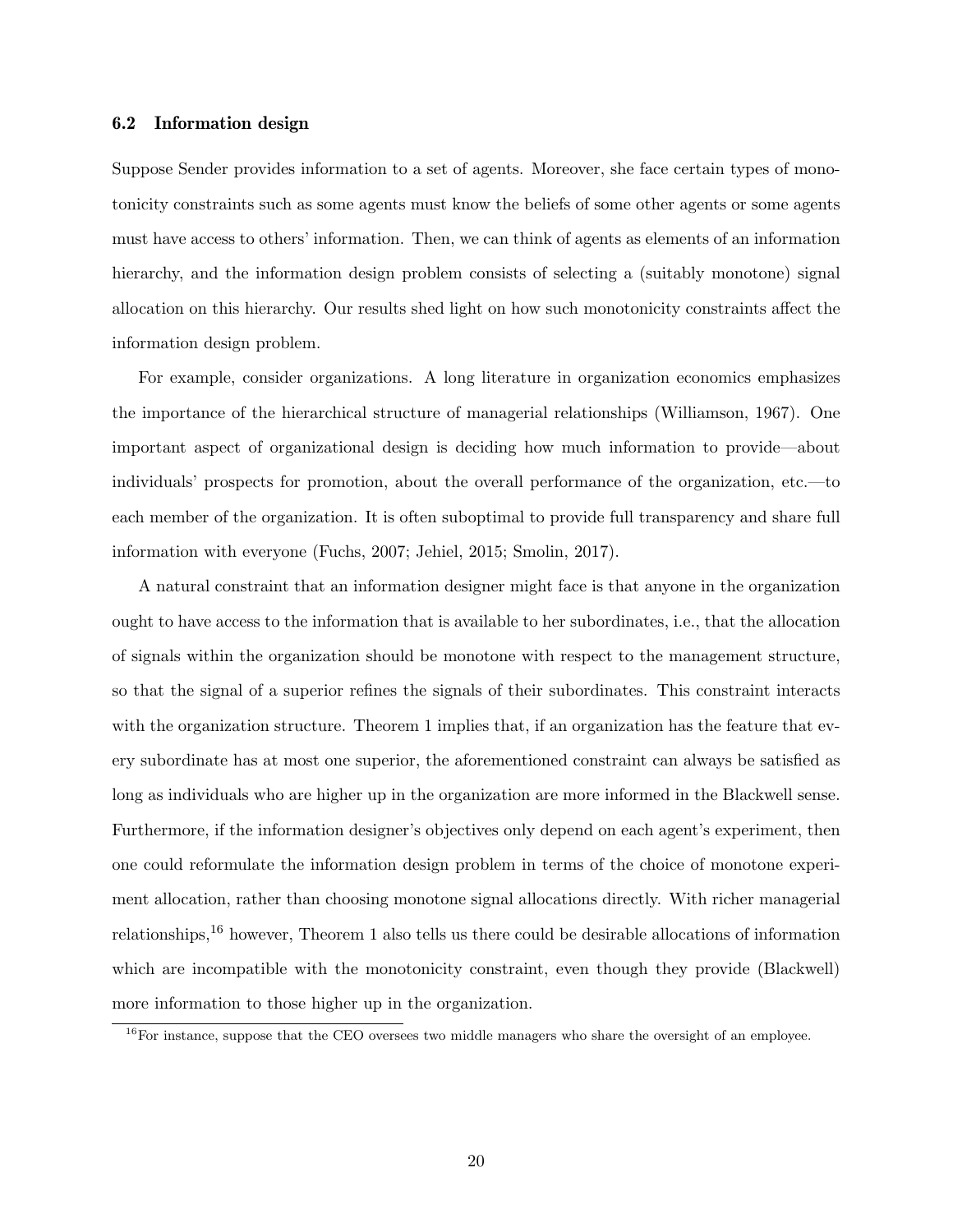# 7 Related literature

We now discuss the connection between our results and related literature in probability theory and in information economics.<sup>17</sup>

#### 7.1 Connections to probability theory

Mathematically, our results are close to a literature in probability theory on the relationship between orders on probability distributions and stochastic processes. Because the connection to this literature is technical, our discussion is somewhat formal and detailed.

Fix two distributions  $\tau, \tau' \in \Delta(\mathbb{R}^k)$ . We say that  $\tau$  is greater than  $\tau'$  in the convex order if for every convex function  $\phi : \mathbb{R}^k \to \mathbb{R}$ ,  $\int \phi d\tau \ge \int \phi d\tau'$ . The Sherman-Stein theorem says that the following are equivalent: (i)  $\tau$  is greater than  $\tau'$  in the convex order; (ii)  $\tau$  can be obtained from  $\tau'$ via mean-preserving spreads. Blackwell (1953, Section 3) observes that his result is implied by the Sherman-Stein theorem, since we can interpret  $\tau$  as an experiment and the convex function  $\phi$  as the maximum utility obtained in a decision problem given a belief. Importantly, the mean-preserving spread from  $\tau$  to  $\tau'$  is a probability transition kernel which defines a martingale on  $\mathbb{R}^k$ . Thus, an equivalent way of stating (ii) is that there exists a two-period martingale on  $\mathbb{R}^k$  such that the marginals are  $\tau$  and  $\tau'$ .

The equivalence was later generalized by Strassen (1965, Theorem 8):  $\tau_1, \ldots, \tau_M \in \Delta(\mathbb{R}^k)$  are increasing in the convex order if and only if there exists an  $M$ -period martingale with marginals  $\tau_1, \ldots, \tau_M$ . This result is closely related to Green and Stokey (1978) and, more broadly, whether experiments can be represented as partitions: When the set of realizations of the martingale is finite, the martingale generates a filtration  $(\Sigma_m)_{m=1}^M$ , where each  $\Sigma_m$  is generated by a finite partition  $\pi_m$  of the underlying probability space, and the partitions are increasing in the refinement order. We can therefore view the probability space itself as an expanded state space, so that the  $\pi_m$ are refinement-ordered signals that induce the given experiments. In our terminology, Strassen's theorem implies that the chain is universally constructible.

There is a substantial literature that further generalizes and strengthens Strassen's theorem.

 $17$ Our inquiry also leads us to a pure graph-theoretic question of whether a partially ordered set contains subsets of a particular form. This subject has been studied in combinatorics and graph theory (e.g., Lu, 2014); within economics, it is used by Curello and Sinander (2019) to study rankings on preference relations.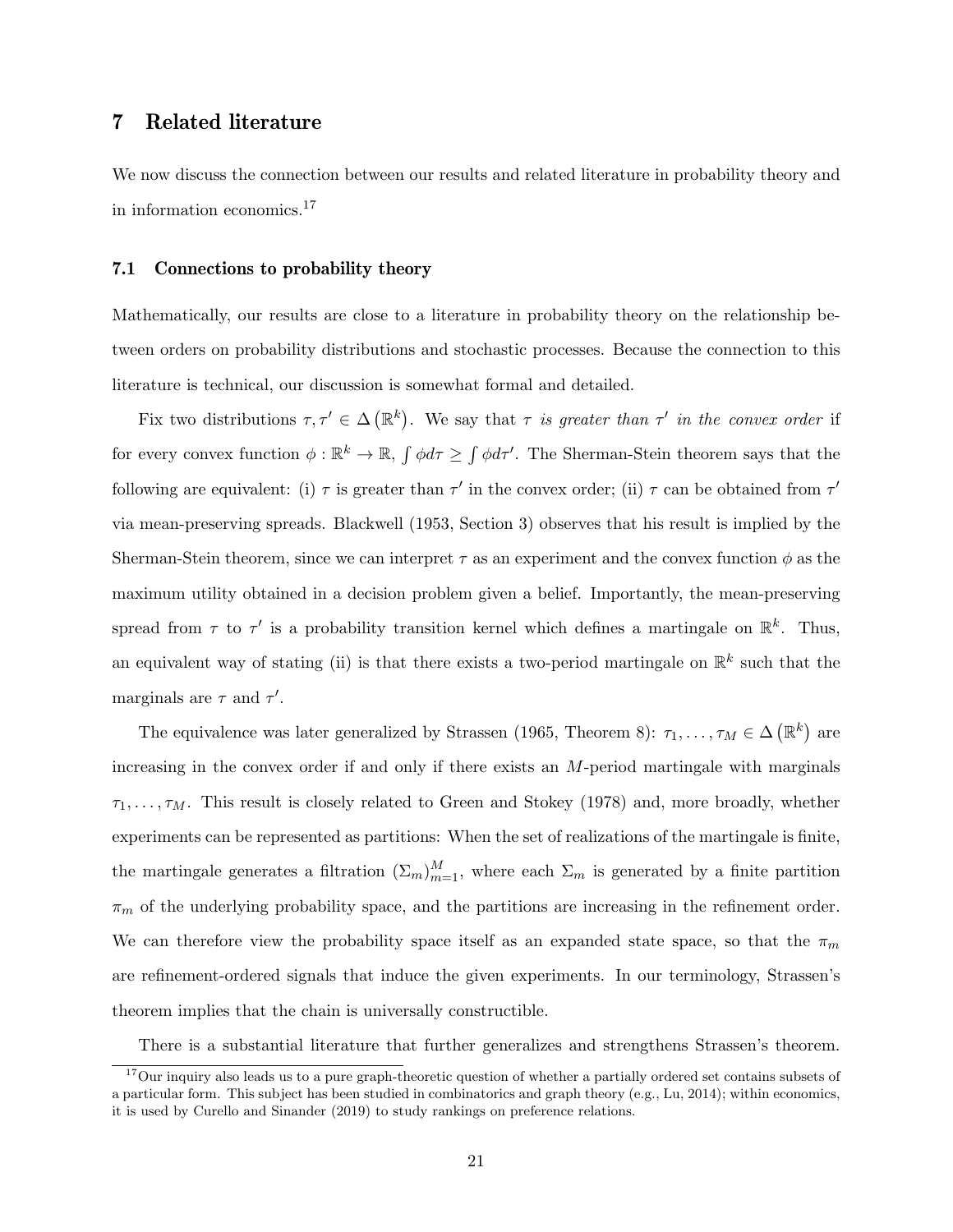See Hirsch et al. (2011) for a survey.<sup>18</sup> To our knowledge, Juillet (2016) is the only paper in this literature to study collections of distributions that are indexed on partially ordered sets. He presents examples that illustrate various ways in which Strassen's theorem does not generalize. Most closely related to the present study, Juillet (2016, Section 4.1) constructs a collection  $(\tau_x)_{x\in X}$ , where X is the diamond and  $\tau_x \in \Delta(\mathbb{R})$ , such that the collection is increasing in the convex order but there does not exist a real-valued martingale on  $X$  with the given marginals. The distributions in Juillet's example are similar in spirit to (but distinct from) our example of a non-constructible belief allocation given in Section 3.<sup>19</sup> Our Theorem 1 implies that the equivalence between  $(\tau_x)_{x\in X}$ increasing in the convex order and induced by a martingale holds if and only if  $X$  is a forest.

Also related is Fill and Machida (2001), who study an analogue of the problem of Juillet (2016), but where the convex order is replaced by a generalization of first-order stochastic dominance. Specifically, Fill and Machida (2001) consider collections of distributions indexed on a partially ordered set  $(\tau_x)_{x\in X}$ , where each  $\tau_x$  is a distribution on a different partially ordered set S. They define a notion of stochastic monotonicity for distributions on S that reduces to first-order stochastic dominance when S is totally ordered. A pair  $(X, S)$  is monotonicity equivalent if the following condition holds: a collection is  $(\tau_x)_{x\in X}$  is stochastically monotone if and only if there is a distribution over non-decreasing functions  $f : X \to S$  such that  $\tau_x$  is the marginal distribution of  $f(x)$ . Monotonicity equivalence is analogous to universal constructibility, but with stochastic monotonicity in place of the Blackwell order. In the special case that S contains a sub-poset that is either a cycle or a crown, Fill and Machida (2001) show that  $(X, S)$  is monotonicity equivalent if and only if X is a forest. The cases where  $X$  is a diamond or a crown also feature prominently in their proof, which follows a similar strategy of showing that if  $X$  is not a forest, then it contains a sub-poset on which monotonicity equivalence fails, and then extending the counterexample to all of  $X$ .

#### 7.2 Connections to information economics

Our paper connects to various threads in the economics literature studying information and beliefs. In addition to the aforementioned classical literature on information orders, Bergemann and Morris

<sup>18</sup>We thank Ludvig Sinander and Aniko Oery for drawing our attention to this literature.

 $19$ It is straightforward to adapt Juillet's example to show that the diamond is not universally constructible. But unlike our example from Section 3, his example is not easily adapted for general UNPs.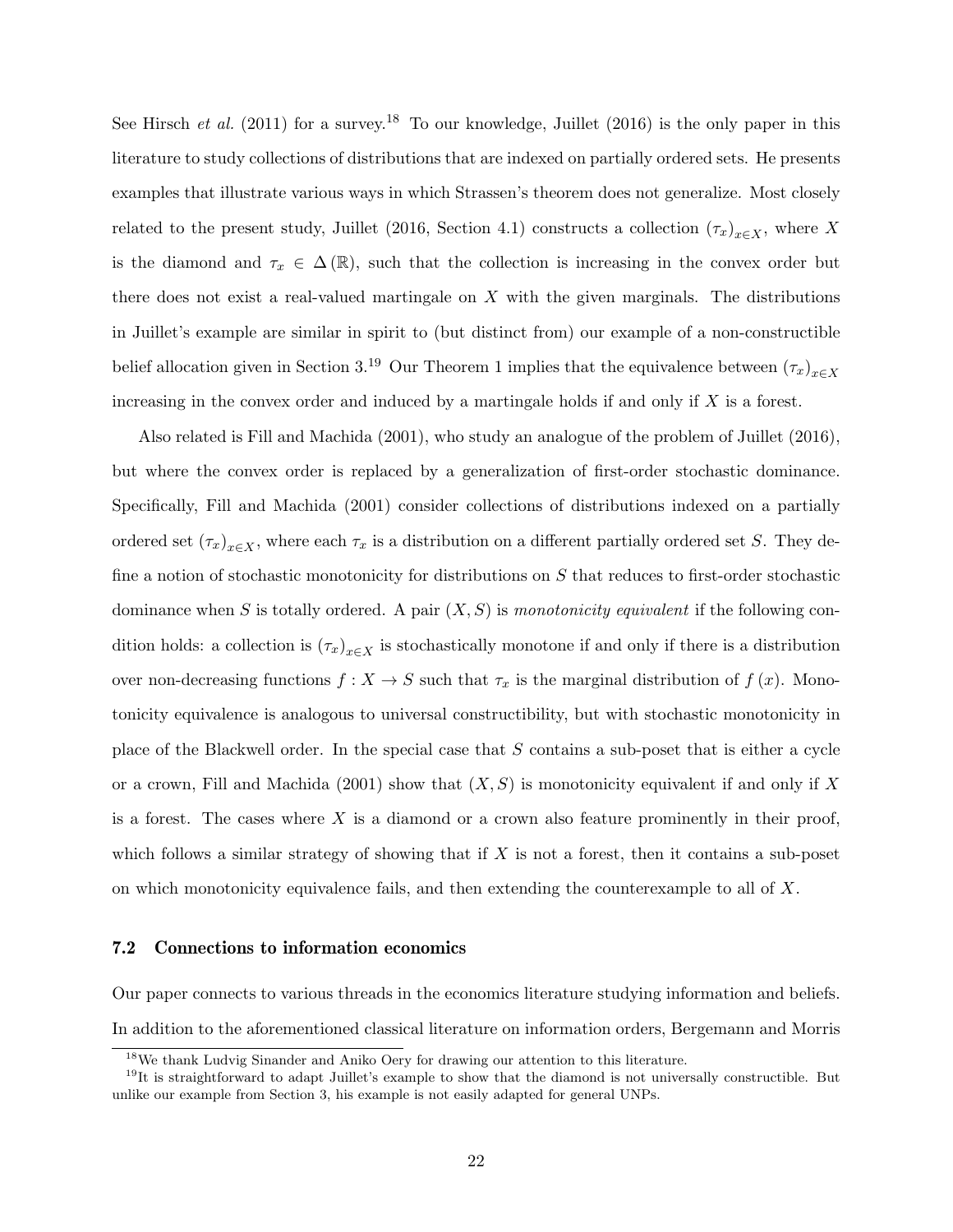$(2016)$  study an extension of the Blackwell order to type spaces, and Mu *et al.* (2019) consider comparisons of repeated experiments.

We contribute to the literature on higher order beliefs (Harsanyi, 1967; Mertens and Zamir, 1985; Brandenburger and Dekel, 1993). Specifically, we characterize when restrictions of the form "player i knows player j's type" place constraints on i's and j's first-order beliefs, beyond the obvious constraint that i must be Blackwell more informed than  $j$ <sup>20</sup>

We also study how signals can be combined to produce more informative signals. Gentzkow and Kamenica (2017) study this issue in the context of a communication game with a receiver who combines information provided by multiple senders. Börgers, Hernando-Veciana and Krähmer (2013) study the interaction between signals from the perspective of whether signals are substitutes or complements.

We also contribute to the growing literature on information design (Kamenica and Gentzkow, 2011; Bergemann and Morris, 2016). Arieli et al. (2021) characterize feasible joint belief distributions of a group of agents in a binary state case. Mathevet and Taneva (2020) analyze the implications of information design for organizational structure.

# 8 Conclusion

We conclude with a brief discussion of an important direction for future work. Our analysis has focused on the question of when an information hierarchy is universally constructible. That condition requires that every monotone experiment allocation is constructible. Of course, even when not every monotone experiment allocation is constructible, some are. A natural goal would therefore be to characterize, for a given information hierarchy, the set of constructible monotone experiment allocations. Such a characterization would be of particular interest in the case of the set-inclusion hierarchy (Figure 7), which would identify the exact sufficient and necessary conditions for rationalizability of reactions to unknown sources of information, as discussed in Section 6.1.

<sup>&</sup>lt;sup>20</sup>In the language of type spaces, "player i knows player j's type" is analogous to the refinement order. As discussed in Section 5.2, we also study relations that are weaker than refinement.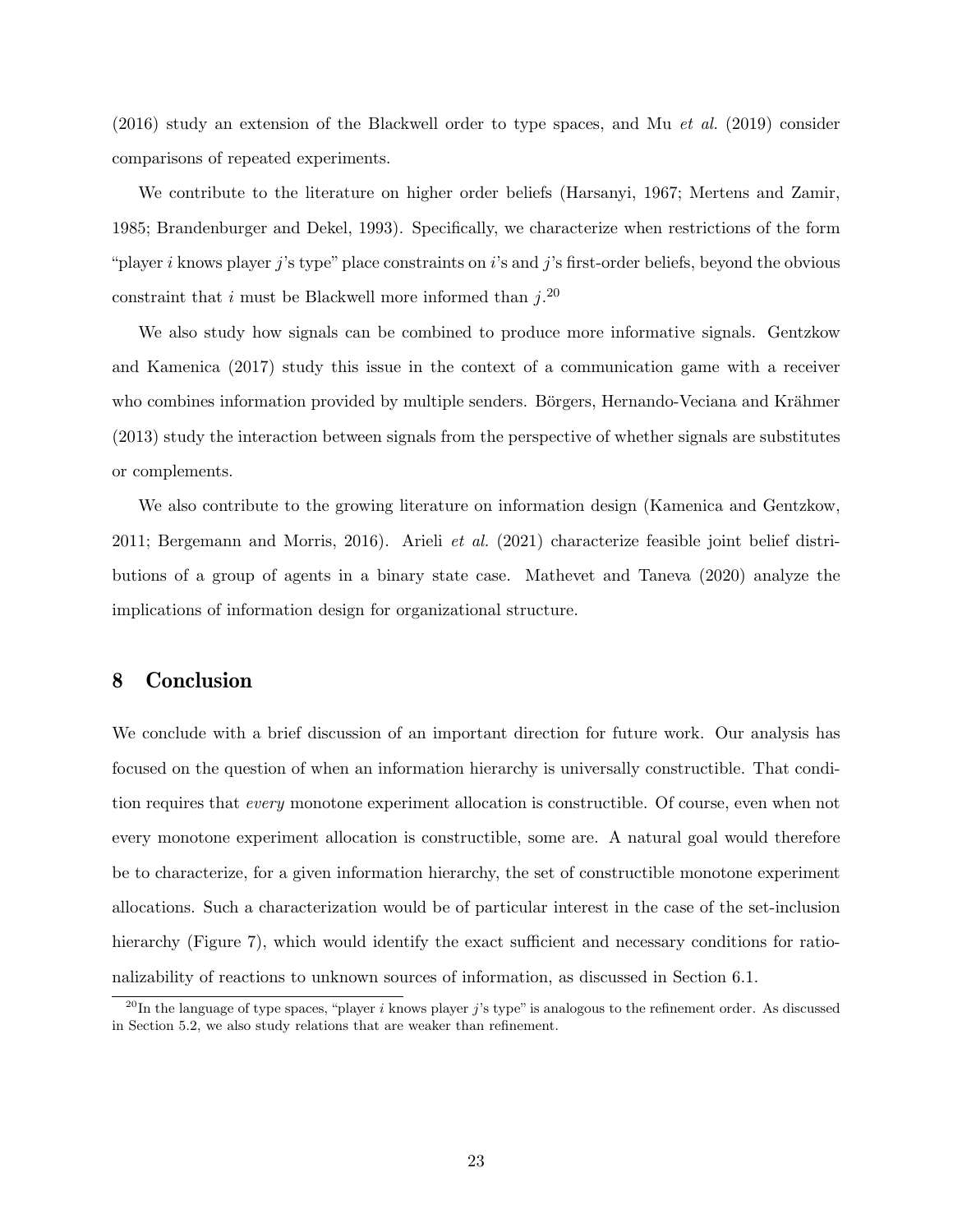# References

- ARIELI, I., BABICHENKO, Y., SANDOMIRSKIY, F. and TAMUZ, O. (2021). Feasible joint posterior beliefs. Journal of Political Economy, 129 (9).
- BERGEMANN, D. and MORRIS, S. (2016). Bayes correlated equilibrium and the comparison of information structures in games. Theoretical Economics, 11 (2), 487–522.
- Blackwell, D. (1953). Equivalent comparisons of experiments. The Annals of Mathematical Statistics, pp. 265–272.
- BÖRGERS, T., HERNANDO-VECIANA, A. and KRÄHMER, D. (2013). When are signals complements or substitutes? Journal of Economic Theory, 148 (1), 165–195.
- BRANDENBURGER, A. and DEKEL, E. (1993). Hierarchies of beliefs and common knowledge. Journal of Economic Theory,  $59$  (1), 189–198.
- BROOKS, B., FRANKEL, A. and KAMENICA, E. (2020). Orders and relations on signals. In progress.
- Curello, G. and Sinander, L. (2019). The Lattice Structure of Preference Comparison. Tech. rep., University of Oxford and Northwestern University.
- FILL, J. A. and MACHIDA, M. (2001). Stochastic monotonicity and realizable monotonicity. Annals of probability, pp. 938–978.
- FUCHS, W. (2007). Contracting with repeated moral hazard and private evaluations. American Economic Review, 97 (4), 1432–1448.
- GENTZKOW, M. and KAMENICA, E. (2017). Bayesian persuasion with multiple senders and rich signal spaces. Games and Economic Behavior, 104, 411–429.
- GREEN, J. R. and STOKEY, N. L. (1978). Two representations of information structures and their comparisons.
- Harsanyi, J. C. (1967). Games with incomplete information played by "bayesian" players, i–iii part i. the basic model. Management science, 14 (3), 159–182.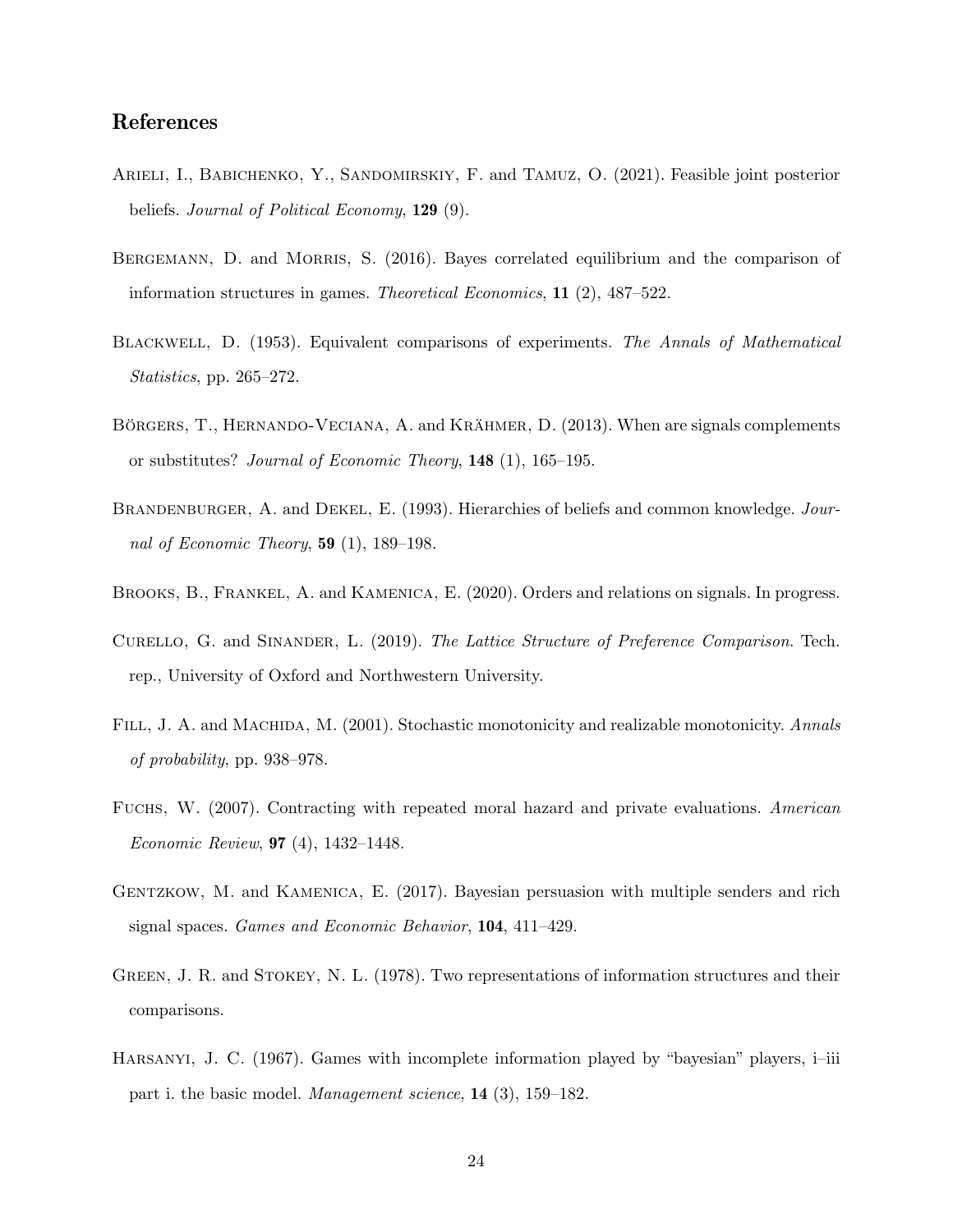- HIRSCH, F., PROFETA, C., ROYNETTE, B. and YOR, M. (2011). Peacocks and associated martingales, with explicit constructions. Springer Science & Business Media.
- Jehiel, P. (2015). Investment strategy and selection bias: An equilibrium perspective on overconfidence.
- JUILLET, N.  $(2016)$ . Peacocks parametrised by a partially ordered set. In *Séminaire de probabilités* XLVIII, Springer, pp. 13–32.
- Kamenica, E. and Gentzkow, M. (2011). Bayesian persuasion. American Economic Review, 101 (6), 2590–2615.
- KERTZ, R. P. and RÖSLER, U.  $(2000)$ . Complete lattices of probability measures with applications to martingale theory. Lecture Notes-Monograph Series, pp. 153–177.
- Lu, L. (2014). On crown-free families of subsets. Journal of Combinatorial Theory, Series A, 126, 216–231.
- MATHEVET, L. and TANEVA, I. (2020). Optimal information hierarchies.
- MERTENS, J.-F. and ZAMIR, S. (1985). Formulation of bayesian analysis for games with incomplete information. International Journal of Game Theory, 14 (1), 1–29.
- MU, X., POMATTO, L., STRACK, P., TAMUZ, O. et al. (2019). Blackwell dominance in large samples. *arXiv preprint arXiv:1906.02838*.
- MÜLLER, A. and SCARSINI, M. (2006). Stochastic order relations and lattices of probability measures. SIAM Journal on Optimization, 16 (4), 1024-1043.
- Smolin, A. (2017). Dynamic Evaluation Design. Tech. rep., University Library of Munich, Germany.
- Strassen, V. (1965). The existence of probability measures with given marginals. The Annals of Mathematical Statistics, **36** (2), 423-439.
- WILLIAMSON, O. E. (1967). Hierarchical control and optimum firm size. *Journal of political econ*omy, 75 (2), 123–138.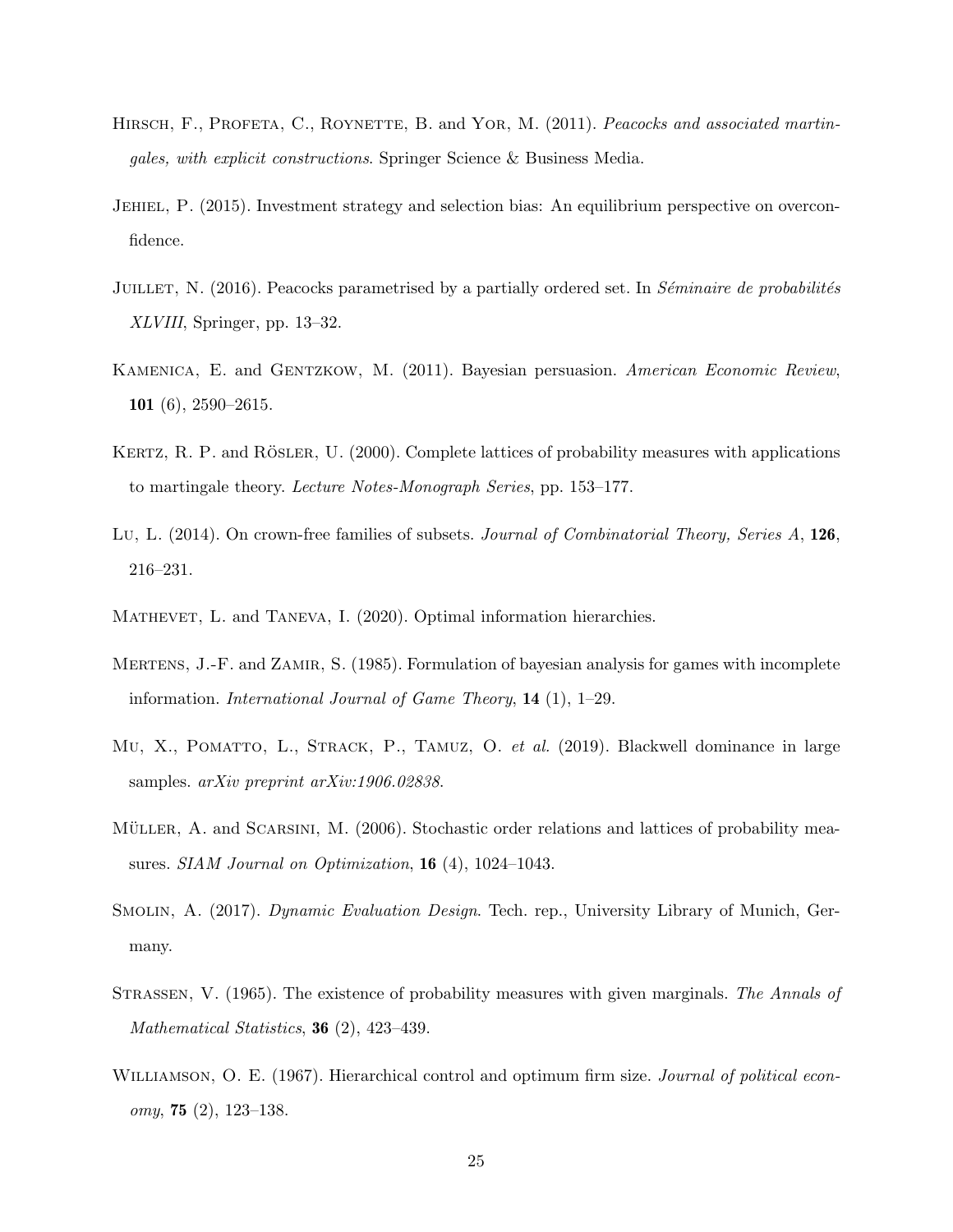# A Proofs

## A.1 Proof of Lemma 1

Proof of Lemma 1. Let  $\tilde{\pi}$  be a signal s.t.  $\langle \tilde{\pi} \rangle = \tau'$ . Since  $\langle \pi \rangle \gtrsim \tau'$ , there exists a garbling  $g : \pi \times \tilde{\pi} \to$ [0, 1] such that  $\sum_{\tilde{s}\in\tilde{\pi}}g(s,\tilde{s})=1$   $\forall s\in\pi$ , and  $p(\tilde{s}|\omega)=\sum_{s\in\pi}g(s,\tilde{s})p(s|\omega)$ . For every  $\bar{s}\in\overline{\pi}$ , let  $s(\overline{s})$  denote the element of  $\pi$  s.t.  $\overline{s} \subseteq s(\overline{s})$ . (This element exists since  $\overline{\pi} \triangleright \pi$ .) Now,  $\forall \overline{s} \in \overline{\pi}$ , let  $\{X_{\tilde{s}}^{\overline{s}}\}_{\tilde{s}\in M^{\overline{s}}}$  be a partition of  $\overline{s}$  s.t.  $\forall \omega, \lambda (\{x | (\omega, x) \in X_{\tilde{s}}^{\overline{s}}\}) = \lambda (\{x | (\omega, x) \in \overline{s}\}) g (\underline{s} (\overline{s}), \tilde{s}),$  where  $M^{\overline{s}} = {\{\tilde{s} \in \tilde{\pi} | g(\underline{s}(\overline{s}), \tilde{s}) > 0\}}.$  Such a partition exists because  $\sum_{\tilde{s} \in \tilde{\pi}} g(\underline{s}(\overline{s}), \tilde{s}) = 1$  for all  $\underline{s}(\overline{s}) \in \pi.$ Let  $\pi' = \left\{ Z^{\tilde{s}} \right\}_{\tilde{s} \in \tilde{\pi}}$  with  $Z^{\tilde{s}} = \bigcup_{\bar{s} \in \bar{\pi} \text{ s.t. } \tilde{s} \in M^{\overline{s}}} X^{\overline{s}}_{\tilde{s}}$ . We now show that  $\pi'$  satisfies (i) and (ii). To show (i), it suffices to show that  $p(Z^{\tilde{s}}|\omega) = p(\tilde{s}|\omega)$  for every  $\tilde{s}$  and  $\omega$ . We have

$$
p(Z^{\tilde{s}}|\omega) = \lambda \left( \left\{ x | (\omega, x) \in \bigcup_{\overline{s} \in \overline{\pi} \text{ s.t. } \tilde{s} \in M^{\overline{s}}} X_{\tilde{s}}^{\overline{s}} \right\} \right)
$$
  
\n
$$
= \sum_{\overline{s} \in \overline{\pi} \text{ s.t. } \tilde{s} \in M^{\overline{s}}} \lambda \left( \left\{ x | (\omega, x) \in X_{\tilde{s}}^{\overline{s}} \right\} \right)
$$
  
\n
$$
= \sum_{\overline{s} \in \overline{\pi} \text{ s.t. } \tilde{s} \in M^{\overline{s}}} \lambda \left( \left\{ x | (\omega, x) \in \overline{s} \right\} \right) g(\underline{s}(\overline{s}), \tilde{s})
$$
  
\n
$$
= \sum_{\tilde{s} \in \overline{\pi}} \lambda \left( \left\{ x | (\omega, x) \in \overline{s} \right\} \right) g(\underline{s}(\overline{s}), \tilde{s})
$$
  
\n
$$
= \sum_{s \in \pi} \sum_{\tilde{s} \text{ s.t. } \underline{s}(\overline{s}) = s} \lambda \left( \left\{ x | (\omega, x) \in \overline{s} \right\} \right) g(\underline{s}(\overline{s}), \hat{s})
$$
  
\n
$$
= \sum_{s \in \pi} g(s, \hat{s}) \sum_{\tilde{s} \text{ s.t. } \underline{s}(\overline{s}) = s} \lambda \left( \left\{ x | (\omega, x) \in \overline{s} \right\} \right)
$$
  
\n
$$
= \sum_{s \in \pi} g(s, \tilde{s}) \lambda \left( \left\{ x | (\omega, x) \in s \right\} \right)
$$
  
\n
$$
= \sum_{s \in \pi} g(s, \tilde{s}) p(s|\omega)
$$
  
\n
$$
= p(\tilde{s}|\omega).
$$

To show (ii), consider some  $\hat{\pi}$  s.t.  $\bar{\pi} \trianglerighteq \hat{\pi} \trianglerighteq \pi$  and some  $\hat{s} \in \hat{\pi}$ . Since  $\hat{\pi} \vee \pi' \trianglerighteq \hat{\pi}$ , there is a partition of  $\hat{s}$ , say  $\{s_i^{\vee}\}_{i\in I}$  s.t.  $s_i^{\vee} \in \hat{\pi} \vee \pi'$  for all i. It will suffice to show that for every  $\omega$ ,  $\omega'$ , and  $s_i^{\vee}$ , we have

$$
\frac{p(s_i^{\vee}|\omega)}{p(s_i^{\vee}|\omega')} = \frac{p(\hat{s}|\omega)}{p(\hat{s}|\omega')}.
$$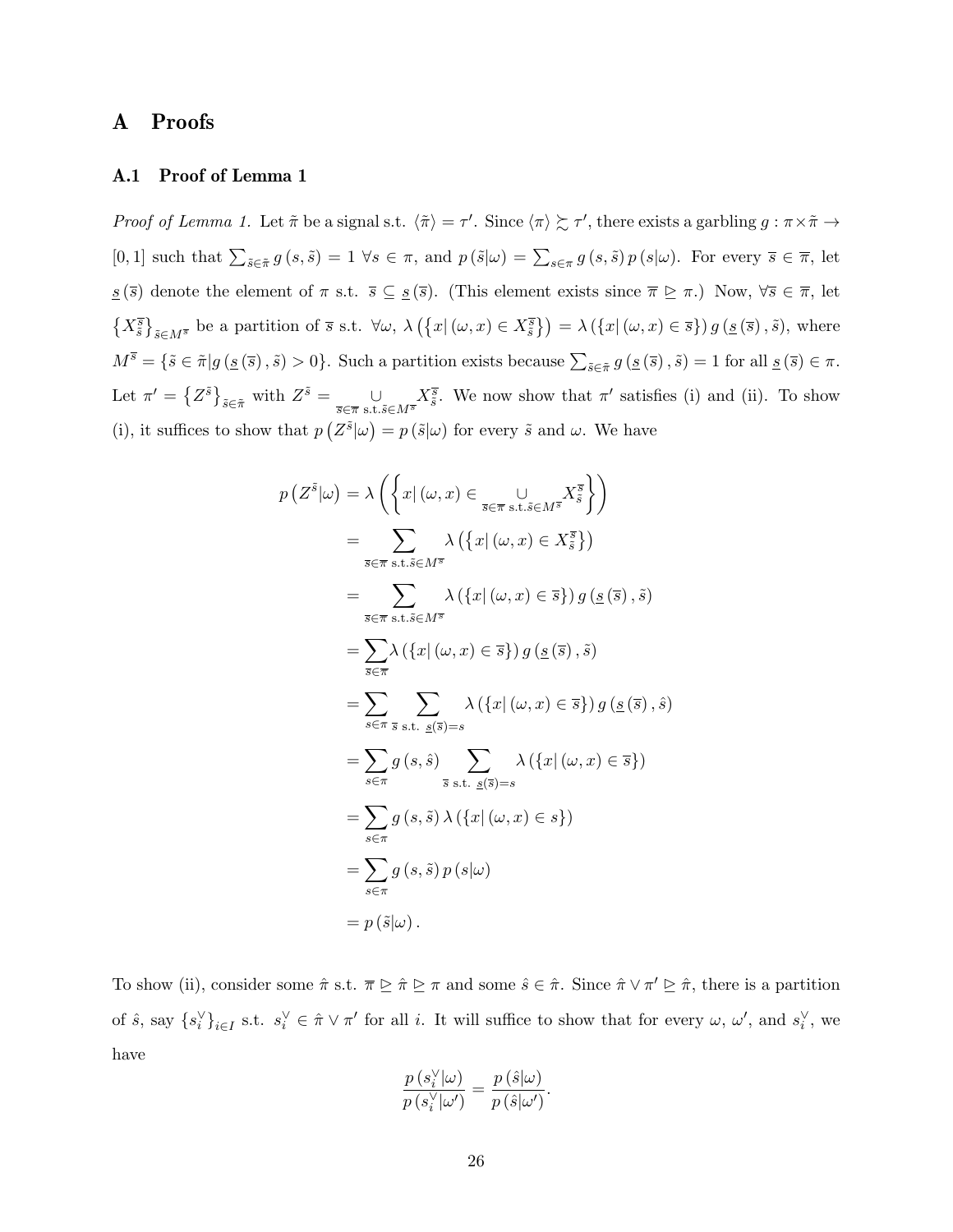Consider some  $s_i^{\vee}$ . Note that there exists  $\underline{s} \in \pi$  with  $\hat{s} \subseteq \underline{s}$  since  $\hat{\pi} \trianglerighteq \pi$ . Let  $Q = {\overline{s} \in \overline{\pi} | \overline{s} \subseteq \hat{s}}$ . Since  $\overline{\pi} \trianglerighteq \hat{\pi}$ , for every  $\omega$ ,  $\lambda(x | (\omega, x) \in \hat{s}) = \sum_{\overline{s} \in Q} \lambda(x | (\omega, x) \in \overline{s})$ . Note that  $\overline{s} \subseteq \underline{s}$  for all  $\overline{s} \in Q$ . Now, we know that  $s_i^{\vee} = s' \cap \hat{s}$  for some  $s' \in \pi'$ . By definition of  $\pi'$ , we know that  $s' = \bigcup_{\overline{s} \in \overline{\pi} \text{ s.t. } \tilde{s} \in M^{\overline{s}}} X_{\tilde{s}}^{\overline{s}}$ for some  $\tilde{s} \in \tilde{\pi}$ . Hence,

$$
\begin{split} s_i^\vee&=\biggl(\underset{\bar{s}\in\overline{\pi}\text{ s.t.}\bar{s}\in M^{\overline{s}}}{\cup}X^{\overline{s}}_{\bar{s}}\biggr)\cap\hat{s}\\ &=\underset{\bar{s}\in\overline{\pi}\text{ s.t.}\bar{s}\in M^{\overline{s}}}{\cup}(X^{\overline{s}}_{\bar{s}}\cap\hat{s})\\ &=\underset{\bar{s}\in Q\text{ s.t.}\bar{s}\in M^{\overline{s}}}{\cup}X^{\overline{s}}_{\bar{s}}, \end{split}
$$

where the last equality follows from the fact that  $X_{\tilde{s}}^{\overline{s}} \subseteq \overline{s}$ , and hence  $X_{\tilde{s}}^{\overline{s}} \cap \hat{s} = X_{\tilde{s}}^{\overline{s}}$  if  $\overline{s} \in Q$  and  $X_{\tilde{s}}^{\overline{s}} \cap \hat{s}$  is empty if  $\overline{s} \notin Q$ . Hence,

$$
p(s_i^{\vee}|\omega) = \lambda \left( \{ x | (\omega, x) \in s_i^{\vee} \} \right)
$$
  
\n
$$
= \lambda \left( \{ x | (\omega, x) \in \bigcup_{\overline{s} \in Q \text{ s.t. } \tilde{s} \in M^{\overline{s}}} X_{\tilde{s}}^{\overline{s}} \} \right)
$$
  
\n
$$
= \sum_{\overline{s} \in Q \text{ s.t. } \tilde{s} \in M^{\overline{s}}} \lambda \left( \{ x | (\omega, x) \in X_{\tilde{s}}^{\overline{s}} \} \right)
$$
  
\n
$$
= \sum_{\overline{s} \in Q \text{ s.t. } \tilde{s} \in M^{\overline{s}}} \lambda \left( \{ x | (\omega, x) \in \overline{s} \} \right) g(s, \tilde{s})
$$
  
\n
$$
= \sum_{\overline{s} \in Q} \lambda \left( \{ x | (\omega, x) \in \overline{s} \} \right) g(s, \tilde{s})
$$
  
\n
$$
= g(s, \tilde{s}) \sum_{\overline{s} \in Q} \lambda \left( \{ x | (\omega, x) \in \overline{s} \} \right)
$$
  
\n
$$
= g(s, \tilde{s}) \lambda \left( \{ x | (\omega, x) \in \tilde{s} \} \right)
$$
  
\n
$$
= g(s, \tilde{s}) p(s|\omega).
$$

Hence,

$$
\frac{p\left(\boldsymbol{\hat{s}}_i^{\vee}\vert\boldsymbol{\omega}\right)}{p\left(\boldsymbol{\hat{s}}_i^{\vee}\vert\boldsymbol{\omega}^{\prime}\right)}=\frac{g\left(\underline{s},\tilde{s}\right)p\left(\hat{s}\vert\boldsymbol{\omega}\right)}{g\left(\underline{s},\tilde{s}\right)p\left(\hat{s}\vert\boldsymbol{\omega}^{\prime}\right)}=\frac{p\left(\hat{s}\vert\boldsymbol{\omega}\right)}{p\left(\hat{s}\vert\boldsymbol{\omega}^{\prime}\right)},
$$

which completes the proof of Lemma 1.

27

 $\Box$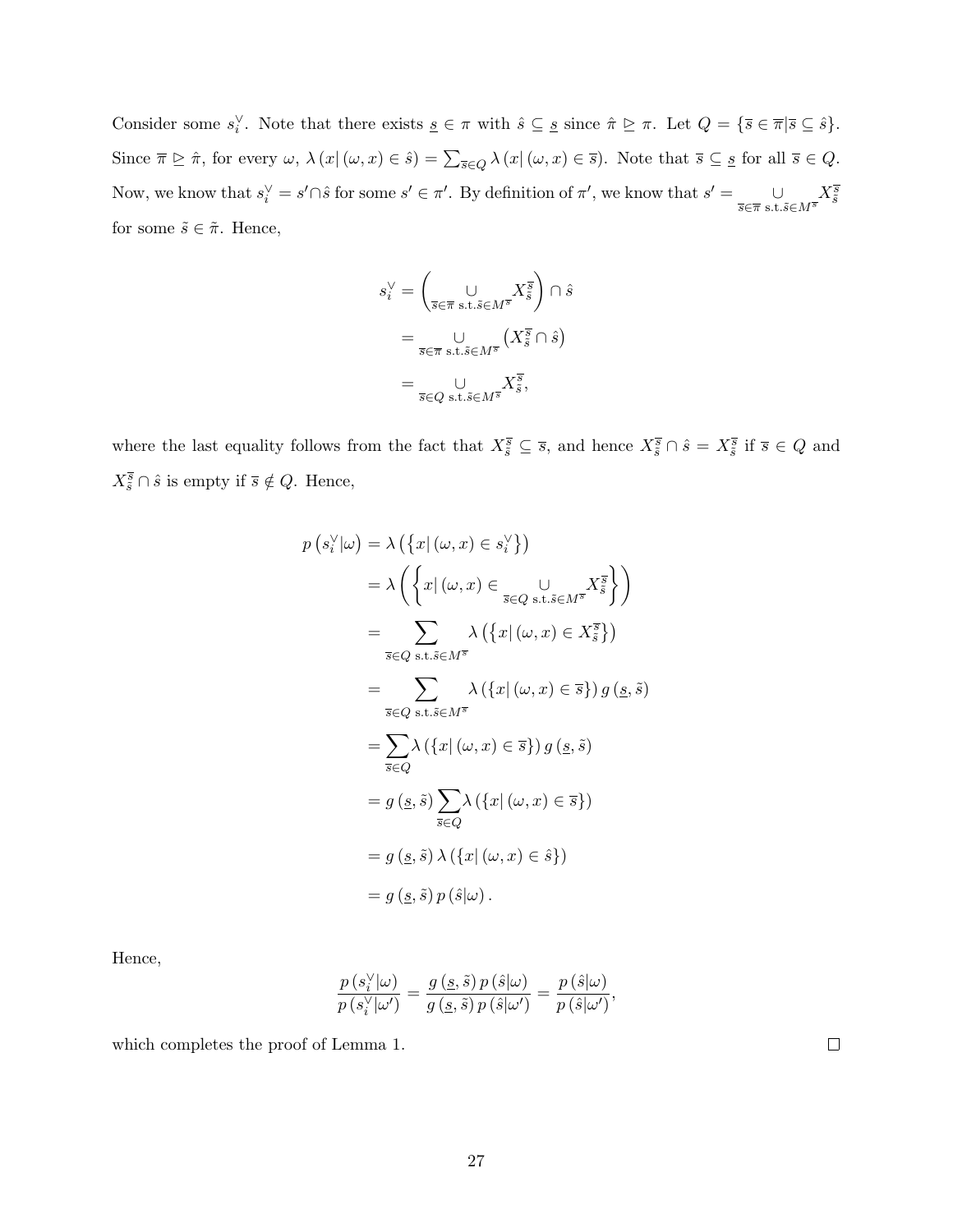#### A.2 Proof of Theorem 1: If

Let H be an information hierarchy and suppose  $G(H)$  is a forest. Let  $\beta$  be a monotone experiment allocation on H. We will construct a monotone signal allocation that induces  $\beta$ . To do so, we construct a sequence of subhierarchies of  $H$ , adding nodes of  $H$  one by one, until we reach the full hierarchy H. At each step, we assign a signal to the newly added node and potentially reassign the signals allocated to the previously added nodes.

We begin with some notation and terminology. A *construction procedure* f is a bijection from  $\{1, ..., |N|\}$  to N that specifies the order in which the nodes are added. Let  $N_l^f = \{f(1), ..., f(l)\}$ . If  $f(l) = n$ , we say that n was added at time l, and we refer to  $N_l^f$ .  $\prod_{l=1}^{J}$  as the previously added nodes. For any subset  $N' \subseteq N$ , let  $CoveredBy (N') = \{n \in N \setminus N' | \exists n' \in N' \text{ that covers } n\}$ , Covering  $(N') =$  ${n \in N \setminus N' \exists n' \in N' \text{ that is covered by } n},$  and

Disconnected  $(N') = \{ n \in N \setminus N' | \nexists n' \in N' \text{ s.t. there is a path from } n \text{ to } n' \text{ in } G(H) \}.$ 

Now, consider a construction procedure f of the following form. Let  $f(1)$  be any node in N. For  $l \in \{2, 3, ..., |N|\}$ , let  $f(l)$  be an arbitrary element of  $CoveredBy\left(N_{l}^{f}\right)$  $\left\{ \sum_{l=1}^{f}\right\} \cup Covering\left( N_{l}^{f}\right)$  $\binom{f}{l-1} \cup$  $Disconnected\left(N_{l}^{f}\right)$  $\bigcup_{l=1}^{f}\big)$ . Note that for any  $N'\subsetneq N$ , CoveredBy  $(N')\cup Covering$   $(N')\cup Disconnected$   $(N')$ is not empty.

*Claim* 1. For each  $l \geq 2$ , there is at most one edge in  $G(H)$  between  $f(l)$  and nodes in  $N_l^f$ . .∫<br>l−1·

*Proof of Claim 1.* Suppose toward contradiction that  $f(l)$  has an edge in  $G(H)$  with distinct  $n,n' \in$  $N_{l}^{f}$  $\int_{l-1}^{f}$ . Since n and n' both have an edge with  $f(l)$ , they must belong to the same tree in  $G(H)$ . Moreover, there must be a path between n and n' in  $G\left(\left(N_{l}^{f}\right)\right)$  $\binom{f}{l-1}$ , ≥). To see this, let  $\underline{n}$  be the node that was added earliest to  $N_l^f$  $\int_{l-1}^{f}$  among the nodes in the tree to which n and n' belong. For every other node  $f(l') \in N_l^f$  $\sum_{l=1}^{f}$  from this tree, we must have  $f(l') \in CoveredBy\left(N^f_{l'}\right)$  $\left(\begin{smallmatrix} f \ l'-1 \end{smallmatrix}\right) \, \cup \,$  $\it{Covering}\left(N_{l'}^{f}\right)$  $\left(\begin{matrix}f\ l'\end{matrix}\right)$ , which in turn means that there is a path from  $f(l')$  to  $\underline{n}$  in  $G\left(\left(\begin{matrix}N^f_l\ l'\end{matrix}\right)$  $\binom{f}{l'-1} \geq$  and thus in  $G\left(\left(N_{l}\right)$  $\binom{f}{l-1}$ , ≥). Hence, there is a path from both n and n' to  $\underline{n}$  and thus a path between n and n' in  $G\left(\left(N_{l}\right)$  $\binom{f}{l-1}$ , ≥). So, there must be a path between n and n' in  $G(H)$  that does not go through  $f(l)$ . But, because  $f(l)$  has an edge with both n and n', there is another path from n to  $n'$  that goes through  $f(l)$ . However,  $G(H)$  is a forest, so there cannot be multiple paths between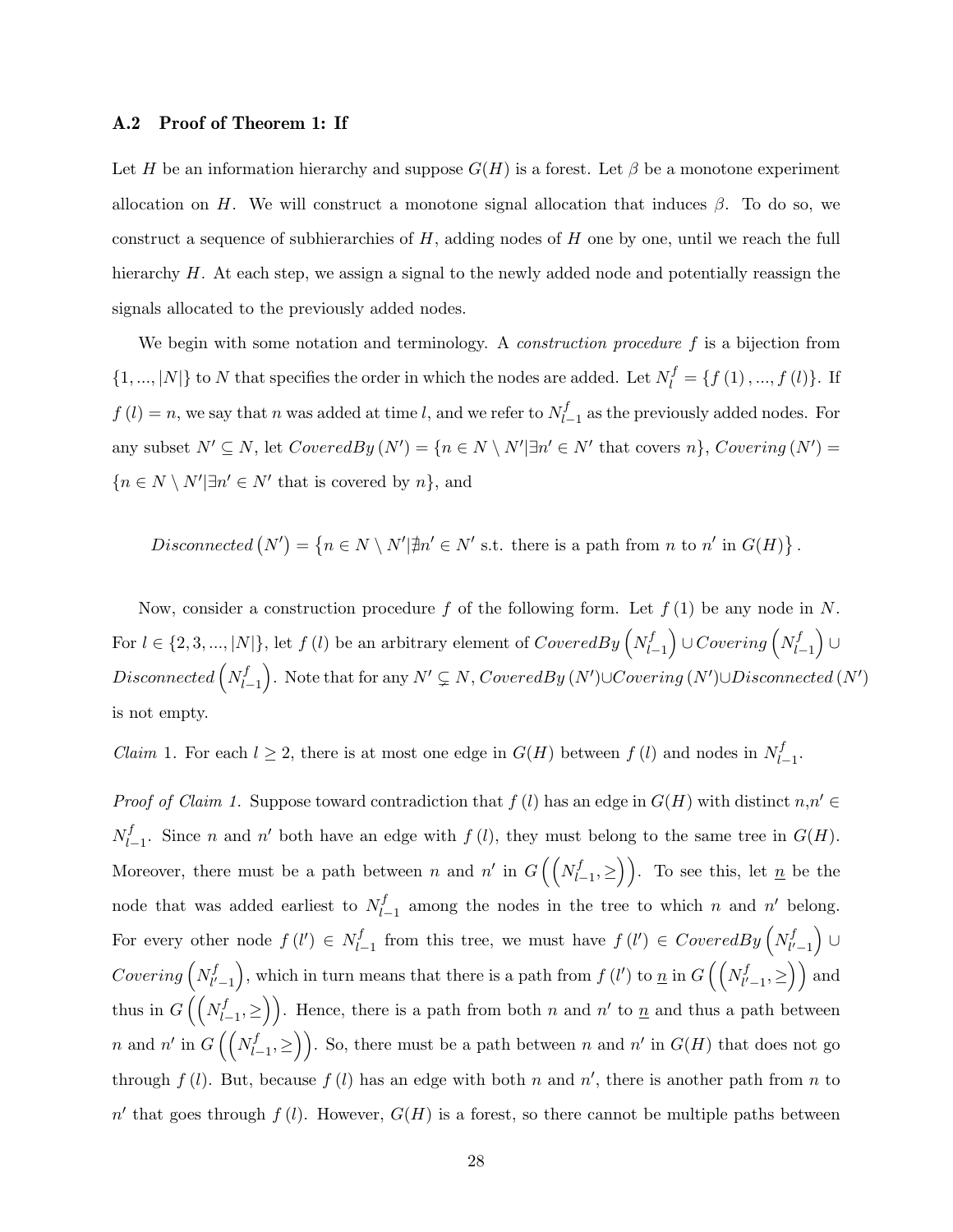two nodes; we have reached a contradiction.

Now, given this construction procedure  $f$ , we assign signals to nodes as follows. At step  $l$ , we expand  $N_{l}^{f}$  $l_{l-1}$  to  $N_l^f = N_{l-1}^f \cup f(l)$  and assign signals according to  $\sigma^l : N_l^f \to \Pi$ . We proceed by induction and show that, as long as the signals previously allocated to nodes in  $N_l^f$ .  $l_{-1}$  are monotone on  $\left(N_l^f\right)$  $\left( \sum_{l=1}^{f}, \geq \right)$  and induce appropriate experiments (i.e., for all  $m \in N_{l}^{f}$  $\langle b_{l-1}^{f}, \langle \sigma^{l-1}(m) \rangle = \beta(m)$ , then the  $\sigma^l$  we specify is monotone on  $\left(N_l^f\right)$  $\left( \frac{df}{dt}, \geq \right)$  induces appropriate experiments.

First, to node  $f(1)$ , we assign an arbitrary signal  $\sigma^1(f(1))$  such that  $\langle \sigma^1(f(1)) \rangle = \beta(f(1))$ . Note we are vacuously satisfying the base case of the induction argument: the signal allocation to the single node in  $N_1^f$  $I_1^J$  induces appropriate experiments. For  $l \geq 2$ , there are three cases:  $f(l) \in CoveredBy\left(N_l^f\right)$  $\left( \begin{matrix} f \\ h-1 \end{matrix} \right)$ ,  $f(l) ∈ Covering\left( N^f_{l-1} \right)$  $\left( \begin{matrix} f \ l-1 \end{matrix} \right)$ , and  $f(l) \in Disconnected\left( N^f_{l-1} \right)$  $\begin{pmatrix} f \\ l-1 \end{pmatrix}$ .

We first consider the case  $f(l) \in Covering\left(N_l^f\right)$  $\binom{f}{l-1}$ . Note that, by Claim 1,  $f(l)$  covers exactly one node in  $N_{l}^{f}$  $\sum_{l=1}^{f}$  (call this node  $\bar{m}$ ) and is not covered by any nodes in  $N_l^f$ .  $\int_{l-1}^{f}$ . Since  $\beta(f(l))$   $\succsim$   $\beta(\bar{m})$ , there exists some  $\pi \trianglerighteq \sigma^{l-1}(\bar{m})$  such that  $\langle \pi \rangle = \beta(f(l))$  (which follows from Theorem 1 of Green and Stokey (1978)). We set  $\sigma^l(f(l)) = \pi$  and we keep the signal allocation for nodes in  $N_l^f$ .  $l-1$ unchanged, i.e.,  $\sigma^l(m) = \sigma^{l-1}(m)$  for all  $m \in N_l^f$ .  $\int_{l-1}^{f}$ . It is clear that  $\sigma^{l}$  induces appropriate experiments (by the inductive hypothesis for  $m \in N^f_{l}$  $\int_{l-1}^{J}$  and by construction for  $f(l)$ ). We also need to show that this signal allocation is monotone on  $N_l^f$  $l_i^f$ . Consider any  $m, m' \in N_l^f$  $l_i^J$  such that  $m > m'$ . Since  $f(l) \in Covering\left(N_l^f\right)$  $\left( \begin{matrix} f \\ l-1 \end{matrix} \right)$ , either  $m, m' \in N_{l-1}$  $\int_{l-1}^{J}$  or  $f(l) = m$ . In the former case, we know  $\sigma^{l}(m) = \sigma^{l-1}(m) \ge \sigma^{l-1}(m') = \sigma^{l}(m')$  by the inductive hypothesis. If  $f(l) = m$ , we know  $f(l) > \bar{m} \geq m'$ . By the inductive hypothesis,  $\sigma^l(\bar{m}) = \sigma^{l-1} \geq \sigma^{l-1}(m') = \sigma^l(m')$  and thus  $\sigma^l(f(l)) \geq \sigma^l(\bar{m}) \geq \sigma^l(m')$ . That completes the proof for this case.

Now consider the case where  $f(l) \in \text{CoveredBy}\left(N_l^f\right)$  $\binom{f}{l-1}$ . Let  $\underline{m}$  be the node in  $N_l^f$ .  $_{l-1}^{J}$  that covers  $f(l)$ . Denote  $\tau' = \beta(f(l))$ ,  $\pi = \sigma^{l-1}(\underline{m})$ , and  $\overline{\pi} = \bigvee_{m \in N_{l-1}^f} \sigma^{l-1}(m)$ . By Lemma 1, we know  $\exists \pi'$  such that (i)  $\langle \pi' \rangle = \tau'$ , and (ii)  $\forall \hat{\pi}$  s.t.  $\bar{\pi} \trianglerighteq \hat{\pi} \trianglerighteq \pi$ ,  $\langle \hat{\pi} \vee \pi' \rangle = \langle \hat{\pi} \rangle$ . We set  $\sigma^l(f(l)) =$  $\pi'$ . For  $m \in N^f_{l}$  $l_{l-1}$ , if  $m \ge f(l)$ , we set  $\sigma^{l}(m) = \sigma^{l-1}(m) \vee \pi'$ ; otherwise, we set  $\sigma^{l}(m) =$  $\sigma^{l-1}(m)$ . We need to show that  $\sigma^l$  is monotone on  $\left(N_l^f\right)$  $\left( \sum_{l}^{f}, \geq \right)$  and induces appropriate experiments. We have that  $\langle \sigma^l(f(l)) \rangle = \langle \pi' \rangle = \tau' = \beta(f(l))$ . For  $m \in N_l^f$ .  $l_{l-1}$ , first consider cases where  $m \geq f(l)$ , so  $\langle \sigma^{l}(m) \rangle = \langle \sigma^{l-1}(m) \vee \pi' \rangle$ . Since  $m \geq m$  (recall that m covers  $f(l)$ ), by the inductive hypothesis,  $\sigma^{l-1}(m) \ge \sigma^{l-1}(m) = \pi$ ; moreover,  $\overline{\pi} = \bigvee_{m' \in N_{l-1}^f} \sigma^{l-1}(m') \ge \sigma^{l-1}(m)$ ;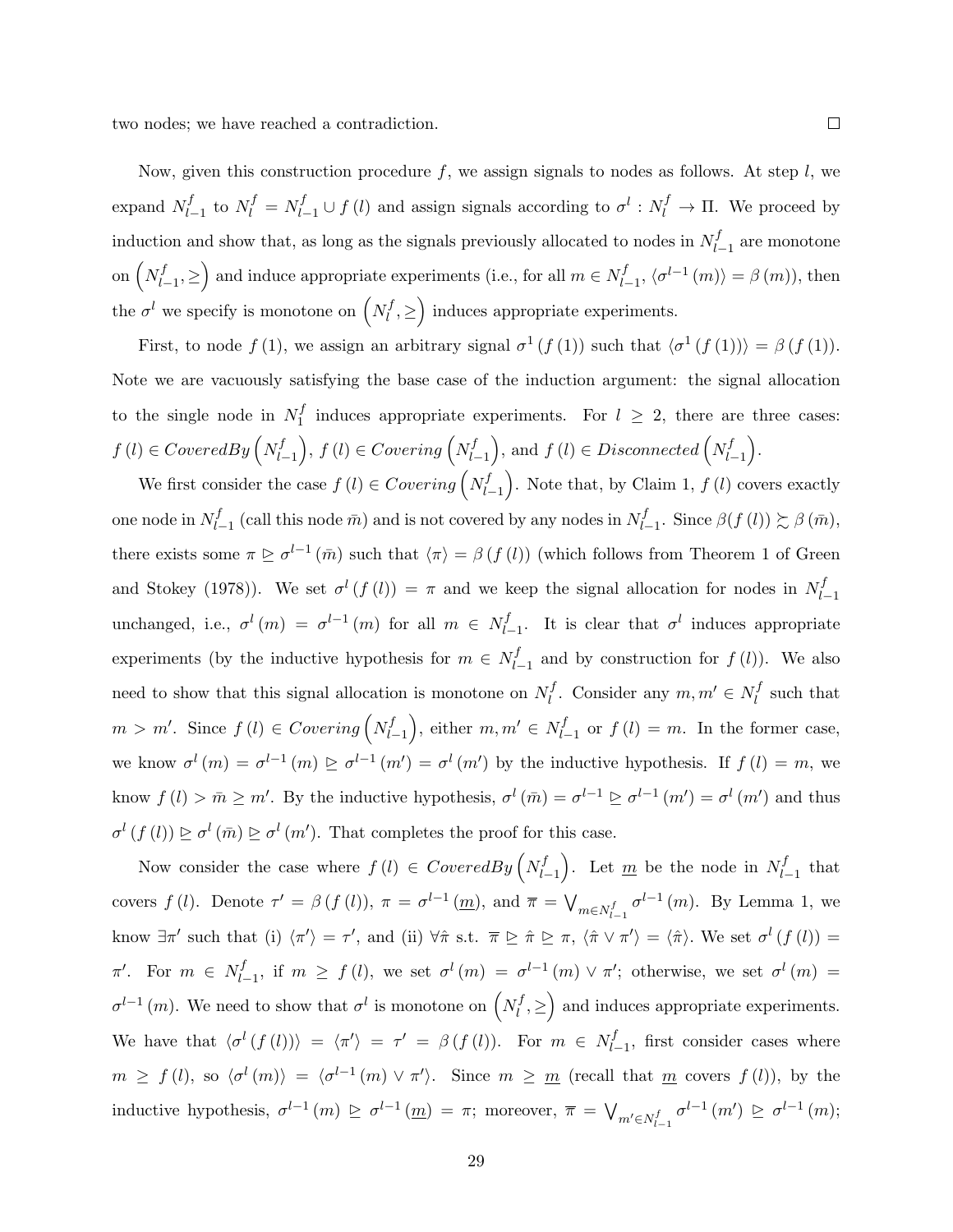hence,  $\langle \sigma^l(m) \rangle = \langle \sigma^{l-1}(m) \vee \pi' \rangle = \langle \sigma^{l-1}(m) \rangle$ . For  $m \in N_L^f$  $\int_{l-1}^{f}$  s.t.  $m \not\geq f(l), \langle \sigma^{l}(m) \rangle = \langle \sigma^{l-1}(m) \rangle.$ Since by the inductive hypothesis,  $\langle \sigma^{l-1}(m) \rangle = \beta(m)$ , we have established that  $\langle \sigma^{l}(m) \rangle = \beta(m)$ for all  $m \in N^f_{l}$  $l_{l-1}$ . We now need to show that  $\sigma^l$  is monotone. Consider any  $m, m' \in N_{l-1}^f$  $_{l-1}^{J}$  s.t.  $m \geq m'$ . There are three cases. First, suppose  $m \geq m' \geq f(l)$ . In that case, we know that  $\sigma^{l}(m) = \sigma^{l-1}(m) \vee \pi^{l}$  and  $\sigma^{l}(m') = \sigma^{l-1}(m') \vee \pi^{l}$ . Since (by the inductive hypothesis)  $\sigma^{l-1}(m) \triangleright$  $\sigma^{l-1}(m')$ , we know that  $\sigma^{l-1}(m) \vee \pi' \geq \sigma^{l-1}(m') \vee \pi'$ , and hence  $\sigma^l(m) \geq \sigma^l(m')$ . The second case is where  $m \ge f(l)$  and  $m' \not\ge f(l)$ . Then,  $\sigma^l(m) = \sigma^{l-1}(m) \vee \pi'$  and  $\sigma^l(m') = \sigma^{l-1}(m')$ . Since (by the inductive hypothesis)  $\sigma^{l-1}(m) \ge \sigma^{l-1}(m')$ , we have that  $\sigma^l(m) = \sigma^{l-1}(m) \vee \pi' \ge \sigma^{l-1}(m) \ge$  $\sigma^{l-1}(m') = \sigma^l(m')$ . Finally, suppose that  $m \not\geq f(l)$  and  $m' \not\geq f(l)$ . Then,  $\sigma^l(m) = \sigma^{l-1}(m)$ and  $\sigma^l(m') = \sigma^{l-1}(m')$ . Since (by the inductive hypothesis)  $\sigma^{l-1}(m) \ge \sigma^{l-1}(m')$ , we have that  $\sigma^{l}(m) \trianglerighteq \sigma^{l}(m')$ .

Finally, suppose  $f(l) \in Disconnected\left(N_l^f\right)$  $\left\{ \begin{array}{l} f \left( f \right) \end{array} \right\}$ . We assign an arbitrary signal  $\sigma^l(f(l))$  to  $f(l)$ such that  $\langle \sigma^l(f(l)) \rangle = \beta(f(l))$ , and we keep the signal allocation to nodes in  $N_l^f$ .  $l_{-1}$  unchanged, i.e.,  $\sigma^{l}(m) = \sigma^{l-1}(m)$  for all  $m \in N_{l}^{f}$  $\int_{l-1}^{f}$ . It is clear that  $\sigma^{l}$  induces appropriate experiments (by the inductive hypothesis for  $m \in N_l^f$ .  $l_{l-1}$  and by construction for  $f(l)$ ). Since  $f(l)$  is not comparable to any node in  $N_{l}^{f}$  $\int_{l-1}^{f}$ , the fact that  $\sigma^{l-1}$  is a signal allocation on  $\left(N_l^f\right)$  $\left\{ \sum_{l=1}^{f} \geq \right\}$  implies that  $\sigma^{l}$  is monotone on  $\left(N_l^f\right)$  $\binom{f}{l}, \geq$ . This completes the proof.  $\Box$ 

### A.3 Proof of Theorem 1: Only if

**Lemma 2.** If an information hierarchy H is universally constructible and H' is a closed subhierarchy of  $H$ , then  $H'$  is universally constructible.

Proof of Lemma 2. Suppose H is an information hierarchy that is universally constructible under B. Fix a state space  $\Omega$  and a prior  $\mu_0$ . Suppose  $H' = (N', \geq)$  is a closed subhierarchy of H. Let  $\beta'$  be a monotone experiment allocation on H'. We need to construct a monotone signal allocation on H' that induces  $\beta'$ . Let  $\beta : N \to \Delta(\Delta(\Omega))$  defined as follows: (i) if  $n \in N'$ , let  $\beta(n) = \beta'(n)$ ; (ii) if  $n \notin N'$  and  $\exists n' \in N'$  such that  $n > n'$ , let  $\beta(n) = \overline{\tau}$ ; and (iii) if  $n \notin N'$  and  $\overline{\beta}n' \in N'$  such that  $n > n'$ , let  $\beta(n) = \underline{\tau}$ .

*Claim 2.*  $\beta$  is monotone on H.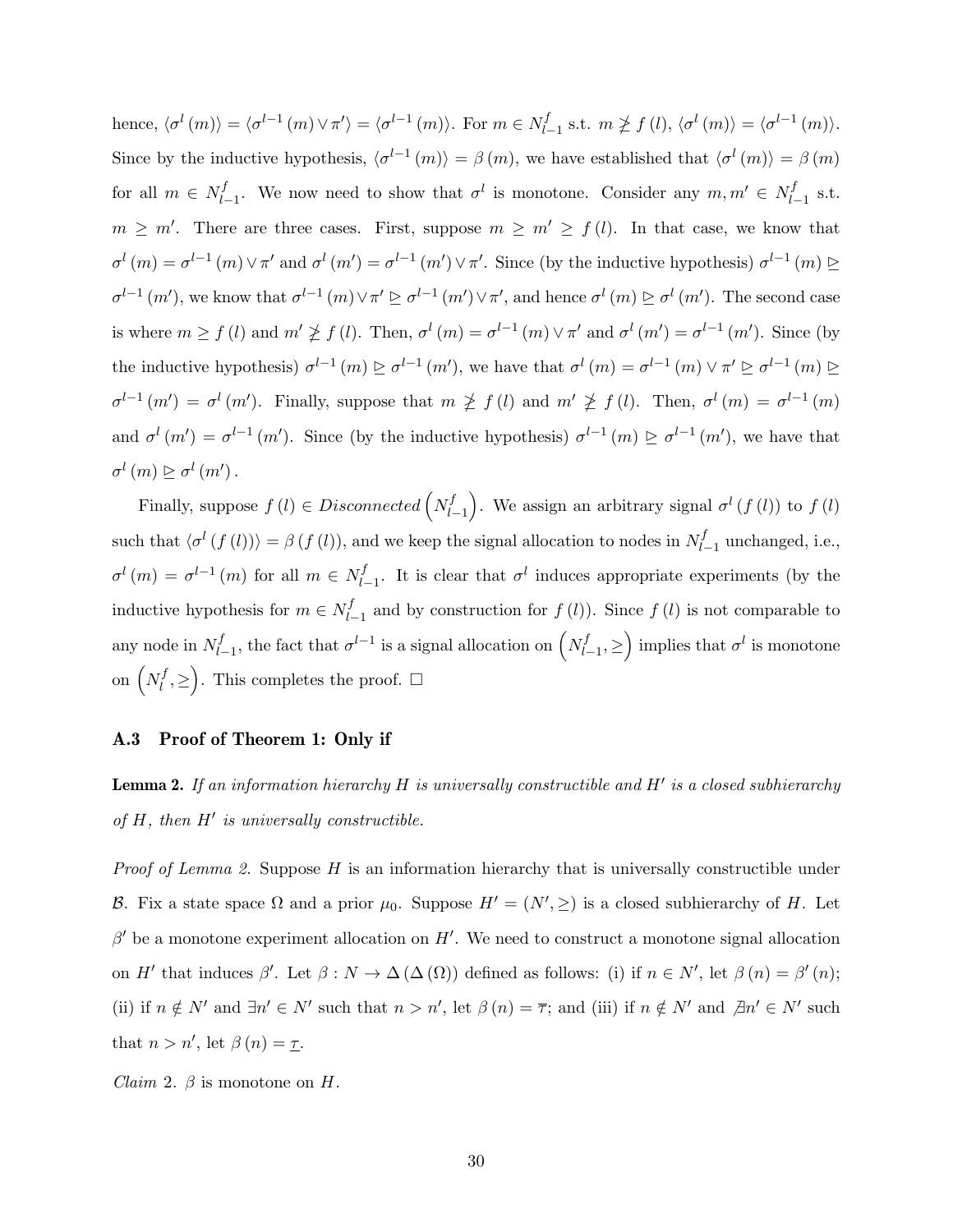Proof of Claim 2. Consider  $n, n' \in N$  with  $n \geq n'$ . We show that  $\beta(n) \succeq \beta(n')$  by considering four exhaustive cases:

If n and n' are both in N', this follows from the fact that  $\beta'$  is monotone on H'.

If n and n' are both not N', consider two subcases. If  $\exists n'' \in N'$  such that  $n > n''$ , then  $\beta(n) = \overline{\tau} \succsim \beta(n')$ . Otherwise, since  $n \geq n'$  and  $\beta n'' \in N'$  such that  $n > n''$ , it must be that  $\exists n'' \in N'$  such that  $n' > n''$ , so  $\beta(n) \succsim \beta(n') = \underline{\tau}$ .

If  $n \notin N'$  and  $n' \in N'$ ,  $\beta(n) = \overline{\tau} \succsim \beta(n')$ .

Finally, if  $n \in N'$  and  $n' \notin N'$ , then there cannot exist an  $n'' \in N'$  with  $n' > n''$ . If such an  $n''$  did exist, then since H' is closed and  $n, n'' \in N'$ , we would have that  $n' \in N'$ , a contradiction. Thus,  $\beta(n) \succsim \beta(n')$ ) =  $\underline{\tau}$ .

Since  $\beta$  is a monotone experiment allocation on H and H is universally constructible, there exists a monotone signal allocation  $\sigma$  on H that induces  $\beta$ . Clearly, the restriction of  $\sigma$  to N' induces  $\beta'$  and is monotone on  $H'$ .  $\Box$ 

Recall that  $\overrightarrow{G}(H)$  is the directed graph associated with the hierarchy H (see footnote 9). The next result shows that if H' is a closed subhierarchy of H, then  $\overrightarrow{G}(H')$  is the subgraph of  $\overrightarrow{G}(H)$ obtained by dropping edges with nodes that are not in  $H'$ .

**Lemma 3.** Fix a hierarchy  $H = (N, \geq)$  and a closed subhierarchy  $H' = (N', \geq)$ . Let  $\overrightarrow{E}$  be the set of edges in  $\overrightarrow{G}(H)$ . Then  $\overrightarrow{G}(H') = (N', \overrightarrow{E}'),$  where  $\overrightarrow{E}' = \{(n, n') \in \overrightarrow{E} | n, n' \in N'\}$ .

Proof of Lemma 3. Fix  $n, n' \in N'$ . We need to show that  $(n, n') \in \overrightarrow{E}'$  if and only if  $(n, n') \in \overrightarrow{E}$ . If  $(n, n') \in \overrightarrow{E}$ , then n covers n' in H, i.e.,  $n > n'$  and there is no  $n'' \in N$  with  $n > n'' > n'$ . A fortiori, there is no  $n'' \in N' \subset N$  with  $n > n'' > n'$ ; hence, n covers n' in H', so  $(n, n') \in \overrightarrow{E}'$ . If  $(n, n') \in \overrightarrow{E}'$ , then *n* covers *n'* in *H'*. As a result,  $n > n'$ . If there exists  $n'' \in N$  such that  $n > n'' > n'$ , then, since H' is closed,  $n'' \in N'$ , so n must not cover n' in H', a contradiction. As a result, n covers n' in H as well, so  $(n, n') \in \overrightarrow{E}$ .  $\Box$ 

The between set of  $(n, n')$  in  $H = (N, \geq)$  is defined as

$$
Btw (n, n', H) = \{ \hat{n} \in N | n \geq \hat{n} \geq n' \} .
$$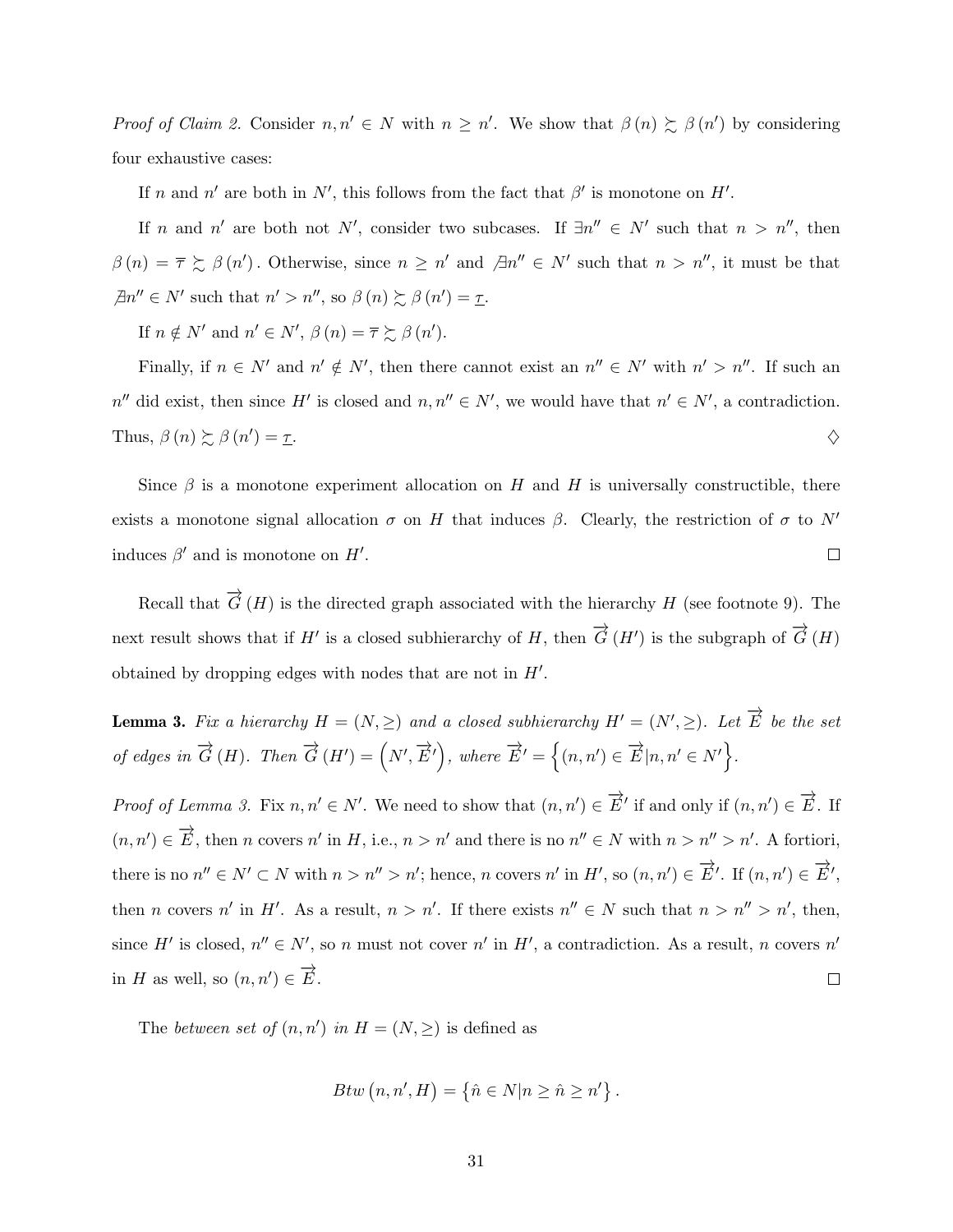Clearly, the subhierarchy induced by the between set of any pair of nodes is closed. Moreover, a subhierarchy  $H' = (N', \geq)$  is closed if and only if N' contains  $Btw$   $(n, n', H)$  for all  $n, n' \in N'$ . We say that  $Btw(n, n', H)$  is simple if every node in  $Btw(n, n', H) \setminus \{n, n'\}$  belongs to exactly one directed path in  $\overrightarrow{G}(H)$  from n to n'. H' is a minimal cyclic closed subhierarchy (MCC) of H if it is cyclic, closed, and there is no cyclic and closed subhierarchy  $H'' = (N'', \geq)$  of H with  $N'' \subsetneq N'$ . We say that a cycle in  $G(H')$  is a spanning cycle if every node in  $N'$  is in the cycle.

**Lemma 4.** Fix a hierarchy  $H = (N, \geq)$  and a subhierarchy  $H' = (N', \geq)$ . Suppose H<sup>t</sup> is an MCC of H. Then, either (i) N' is a simple between set in H, or (ii) every cycle in  $G(H')$  is a spanning cycle.

*Proof of Lemma 4.* For this proof, all between sets are defined relative to  $H$ , and we simply write Btw  $(n, n')$  for Btw  $(n, n', H)$ . Similarly, by closed we mean closed in H. Note that by Lemma 3,  $\vec{G}(H')$  is the subgraph of  $\vec{G}(H)$  obtained by dropping edges with nodes that are not in H'. In particular,  $H'$  is cyclic if and only if  $H$  contains a cycle whose nodes are in  $H'$ . This fact is used freely below.

We consider two cases. First, suppose there are two nodes  $n, n' \in N'$  such that  $n \geq n'$  and there are two distinct paths from n to n' in the directed graph  $\overrightarrow{G}(H)$ . Note that  $Btw(n, n')$  is closed, so that these paths are in  $\overrightarrow{G}((Btw(n,n'),\geq))$  as well, so that  $(Btw(n,n'),\geq)$  is cyclic. Moreover, since H' is closed, we have that  $Btw (n, n') \subseteq N'$ . Hence, since H' is an MCC, we must have that  $N' = B t w (n, n')$ . It remains to show that the between set N' is simple. Suppose to the contrary there is some node  $\hat{n} \in N' \setminus \{n, n'\}$  such that  $\hat{n}$  belongs to two distinct paths from n to n' in  $\overrightarrow{G}(H)$ . Then, there are either two distinct directed paths from n to  $\hat{n}$  or two distinct directed paths from  $\hat{n}$ to n'; thus, either  $Btw(n, \hat{n})$  or  $Btw(\hat{n}, n')$  must be cyclic. Since both  $Btw(n, \hat{n})$  and  $Btw(\hat{n}, n')$ are closed and strict subsets of  $N'$ ,  $H'$  must not be an MCC, so we have reached a contradiction. Thus, we have established that  $N'$  must be a simple between set.

Now consider the second case where for every  $n, n' \in N'$ , there is at most one path from n to n' in the directed graph  $\overrightarrow{G}(H)$ . Given a path P (either directed or undirected), let N<sub>P</sub> denote the set of nodes that appear in P. Since H' is an MCC,  $G(H') = (N', E)$  contains a cycle  $C = (n_0, e_0, ... n_{L-1}, e_{L-1}, n_L)$  where  $L > 1$ ,  $n_0 = n_L$ . We will argue that  $(N_C, \geq)$  is closed. The fact that  $N_C = N'$  will then follow directly from the hypothesis that  $H'$  is an MCC.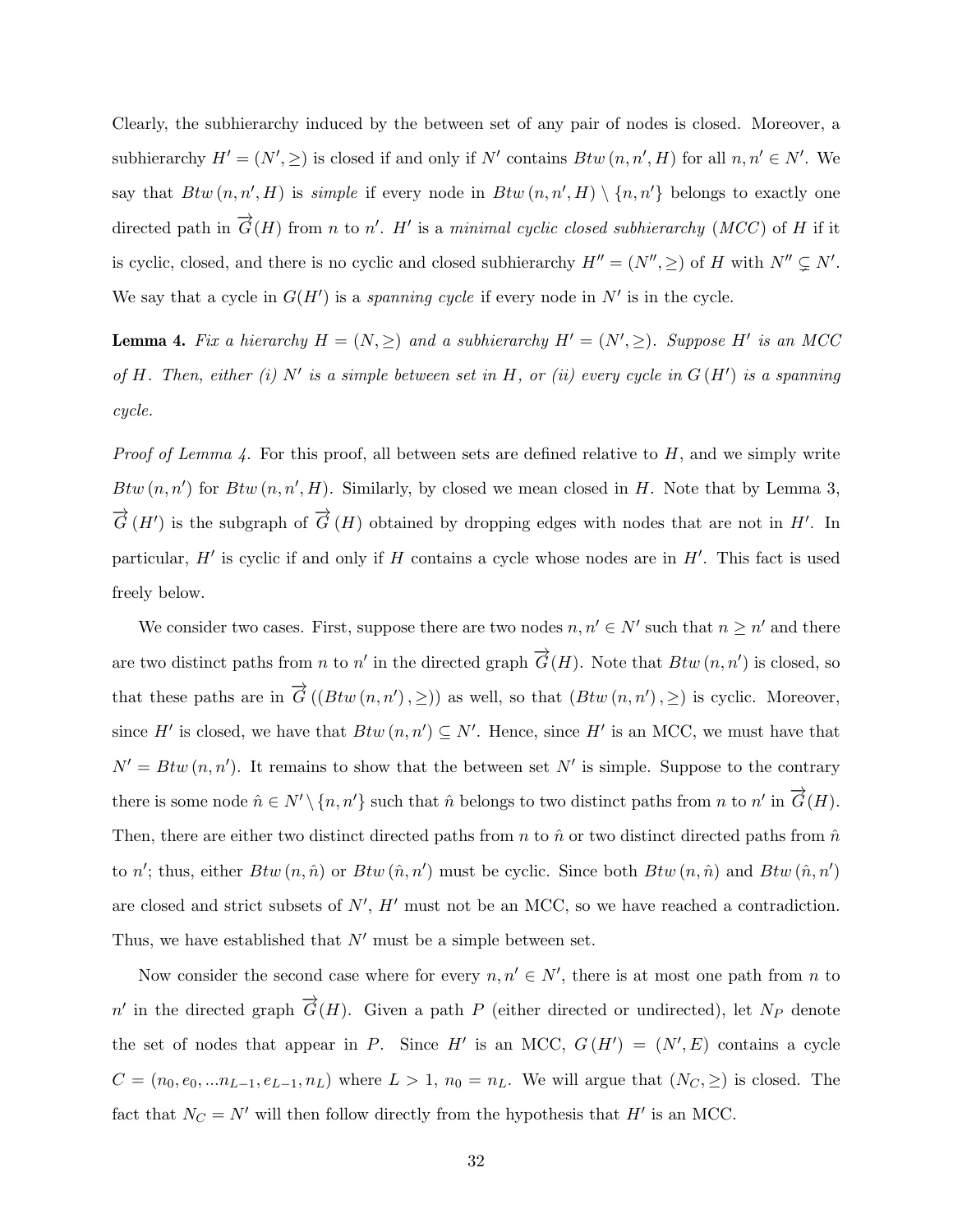Let us then suppose that  $(N_C, \geq)$  is not closed, in order to reach a contradiction. Given a di- $\text{rected path}$   $(n_0, \overrightarrow{e}_0, ..., n_{L-1}, \overrightarrow{e}_{L-1}, n_L)$ , its undirected analogue is the undirected path  $(n_0, e_0, ... n_{L-1}, e_{L-1}, n_L)$ where  $e_i = \{n_i, n_{i+1}\}\$ . Say that a directed path P in  $\overrightarrow{G}(H)$  only contains edges in C if every edge in the undirected analogue of P is in C. A directed path P in  $\overrightarrow{G}(H)$  is an external directed connection (EDC) from n to n' if (i) P is a directed path from n to n'; (ii)  $n, n' \in N_C$ ; and (iii) P does not only contain edges in C. Say that  $(n, n') \in N_C$  are an externally connected pair (ECP) if there is an external directed connection from n to n' or from  $n'$  to n. An ECP  $(n_i, n_j)$  is said to be minimally close if for every  $i \leq \underline{l} < \overline{l} \leq j$ ,  $(n_{\underline{l}}, n_{\overline{l}})$  is an ECP only if  $\underline{l} = i$  and  $\overline{l} = j$ . *Claim* 3. Given any two nodes  $n, n' \in N'$ , if P is the unique directed path in  $\overrightarrow{G}(H)$  from n to n', then  $N_P = Btw (n, n').$ 

*Proof of Claim 3.* If there are two non-comparable nodes in  $Btw(n, n')$ , there would be two distinct directed paths from *n* to *n'*. Hence, all nodes in  $Btw(n, n')$  are comparable. Therefore, there is a directed path from *n* to *n'* whose nodes are  $Btw(n, n')$ . Since there is a unique directed path from *n* to *n'*, the set of nodes in *P* is  $Btw(n, n'$ ).  $\diamondsuit$ 

*Claim* 4. There exist  $i, j$  such that  $(n_i, n_j)$  is a minimally close ECP.

*Proof of Claim 4.* We know there is a pair of nodes in  $N_C$  that are an ECP. Otherwise,  $(N_C, \geq)$ would be closed. Moreover, since  $L$  is finite, there is a pair of nodes in  $N_C$  that are a minimally close ECP.  $\Diamond$ 

Let  $(n_i, n_j)$  be a minimally close ECP s.t.  $\{n_i, n_{i+1}, ..., n_j\} \subsetneq N_C$ . Let  $\overline{n} = \max\{n_i, n_j\}$  and  $\underline{n} =$ min  $\{n_i, n_j\}$ . Let  $P^e$  denote the external directed connection from  $\overline{n}$  to  $\underline{n}$ . Let  $\tilde{P}$  be the undirected path  $(n_i, \tilde{e}_i, ..., \tilde{e}_{j-1}, n_j)$  in  $G(H)$  from  $n_i$  to  $n_j$  in C. Let  $\tilde{Q}$  denote the undirected path from  $n_i$  to  $n_j$ that "goes in the other direction" from  $\tilde{P}$  in C, i.e.,  $\tilde{Q} = (n_i, e_{i-1}, n_{i-1}, ..., e_0, n_0, e_{L-1}, n_{L-1}, ..., e_j, n_j)$ . Let  $S = N_{\tilde{P}} \cup Btw \, (\overline{n}, \underline{n}).$ 

*Claim* 5.  $(S, \geq)$  is cyclic.

*Proof of Claim 5.* It suffices to show there are two distinct undirected paths from  $n_i$  to  $n_j$  in  $G((S, \geq))$ . One path is  $\tilde{P}$ . The other path is the undirected analogue of the external directed connection  $P^e$ . Since  $P^e$  is external, these two undirected paths must be distinct.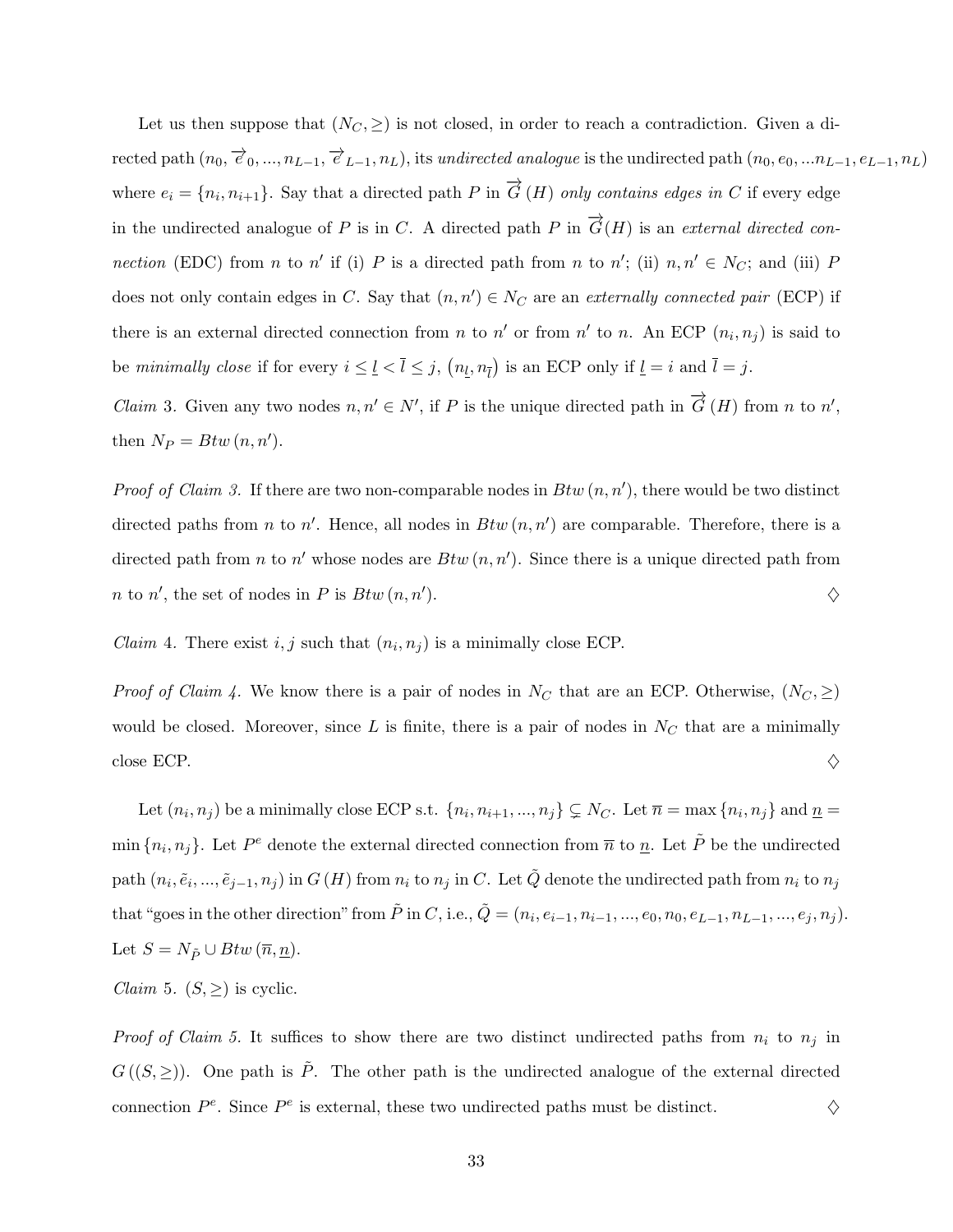Claim 6. S is closed.

*Proof of Claim 6.* Let  $Y = \bigcup_{n,n' \in N_{\tilde{P}}} Btw (n, n')$ . We will show that Y is closed and that  $Y = S$ .

First we show that Y is closed. Consider any  $n', n'' \in Y$  and  $n \in Btw (n', n'')$ . By definition of  $Y, n' \in Btw(n_1, n_2)$  and  $n'' \in Btw(n_3, n_4)$ , where  $n_l \in N_{\tilde{P}}$  for  $l = 1, 2, 3, 4$ . Hence,  $n_1 \geq n' \geq n \geq 3$  $n'' \geq n_4$  and thus  $n \in Btw(n_1, n_4) \subseteq Y$ .

It remains to show that  $S = Y$ . Given  $n \in N_{\tilde{P}}$ ,  $n \in Btw(n, n) \subseteq Y$ . Moreover,  $Btw(\overline{n}, \underline{n}) \subseteq Y$ . Hence,  $S \subseteq Y$ .

Now, consider some  $n \in Y$ . We need to show that  $n \in S$ . If  $n \in N_{\tilde{P}}$ , then we are done. Otherwise,  $n \notin N_{\tilde{P}}$ . We know  $n \in Btw (n', n'')$  for some  $n', n'' \in N_{\tilde{P}}$ . If  $(n', n'') = (\overline{n}, \underline{n})$ ,  $n \in$ Btw  $(\overline{n}, \underline{n}) \subseteq S$ . Suppose instead that  $(n', n'') \neq (\overline{n}, \underline{n})$ . We will reach a contradiction. Let P denote the directed path from  $n'$  to  $n''$  whose nodes include n. Because  $(\overline{n}, \underline{n})$  is a minimally close ECP, path P must only include edges in C. Since  $n \notin N_{\tilde{P}}$ , the nodes in path P cannot be a subset of  $N_{\tilde{P}}$ . Thus, the nodes in P contain the nodes in  $\tilde{Q}$ , including  $\bar{n}$  and  $\underline{n}$ . The sequence of nodes and edges in P between  $\bar{n}$  and  $\underline{n}$  is a directed path between those nodes, and thus is equal to  $P^e$  (by uniqueness of the directed path). Since  $P^e$  contains an edge which is not in  $C$ , we have contradicted the hypothesis that P only contains edges in C. Thus, we have established that  $Y \subseteq S$ .  $\Diamond$ 

We have established that  $(S, \geq)$  is cyclic and closed and that  $S \subseteq N'$ . Since H' is an MCC, it must be that  $S = N'$ . But since  $S = N_{\tilde{P}} \cup Btw (\overline{n}, \underline{n})$ , it must be that  $N_{\tilde{Q}} \subseteq Btw (\overline{n}, \underline{n})$ . All nodes in a between set are comparable, by the hypothesis that directed paths are unique, and so all nodes in  $N_{\tilde{Q}}$  are comparable. Hence,  $\tilde{Q}$  must be the undirected analogue of  $P^e$ . This contradicts the hypothesis that  $(\overline{n}, n)$  is an ECP.  $\Box$ 

**Lemma 5.** If the hierarchy  $H = (N, \geq)$  is such that every cycle in  $G(H)$  is a spanning cycle, then for any pair of nodes  $n, n' \in N$ , there exist two undirected paths from n to n' such that the union of the nodes in the two paths is N and the intersection of the nodes in the two paths is  $\{n, n'\}$ .

*Proof of Lemma 5.* Since there exists a spanning cycle  $G(H)$ , for any pair of nodes  $n, n' \in N$ , there exist two paths  $P = \left(n, e_0^P, n_1^P..., n_{L^P-1}^P, e_{L^P-1}^P, n'\right)$  and  $Q = \left(n, e_0^Q\right)$  $\frac{Q}{0}, n_1^Q$  $_{1}^{Q}...$ ,  $n_{L}^{Q}$  $_{LQ_{-1}}^{Q},e_{L}^{Q}$  $_{LQ_{-1}}^{Q},n'\Big)$ in  $G(H)$  such that  $N = N_P \cup N_Q$  and  $E_P \cap E_Q = \emptyset$ , where  $E_P = \{e_0^P, ..., e_{L^P-1}^P\}$  and  $E_Q =$  $\big\{e_0^Q$  $_0^Q, ..., e_L^Q$  $\{C_{LQ-1}\}\right$ . We need to show that  $N_P \cap N_Q = \{n, n'\}$ . Suppose to the contrary that there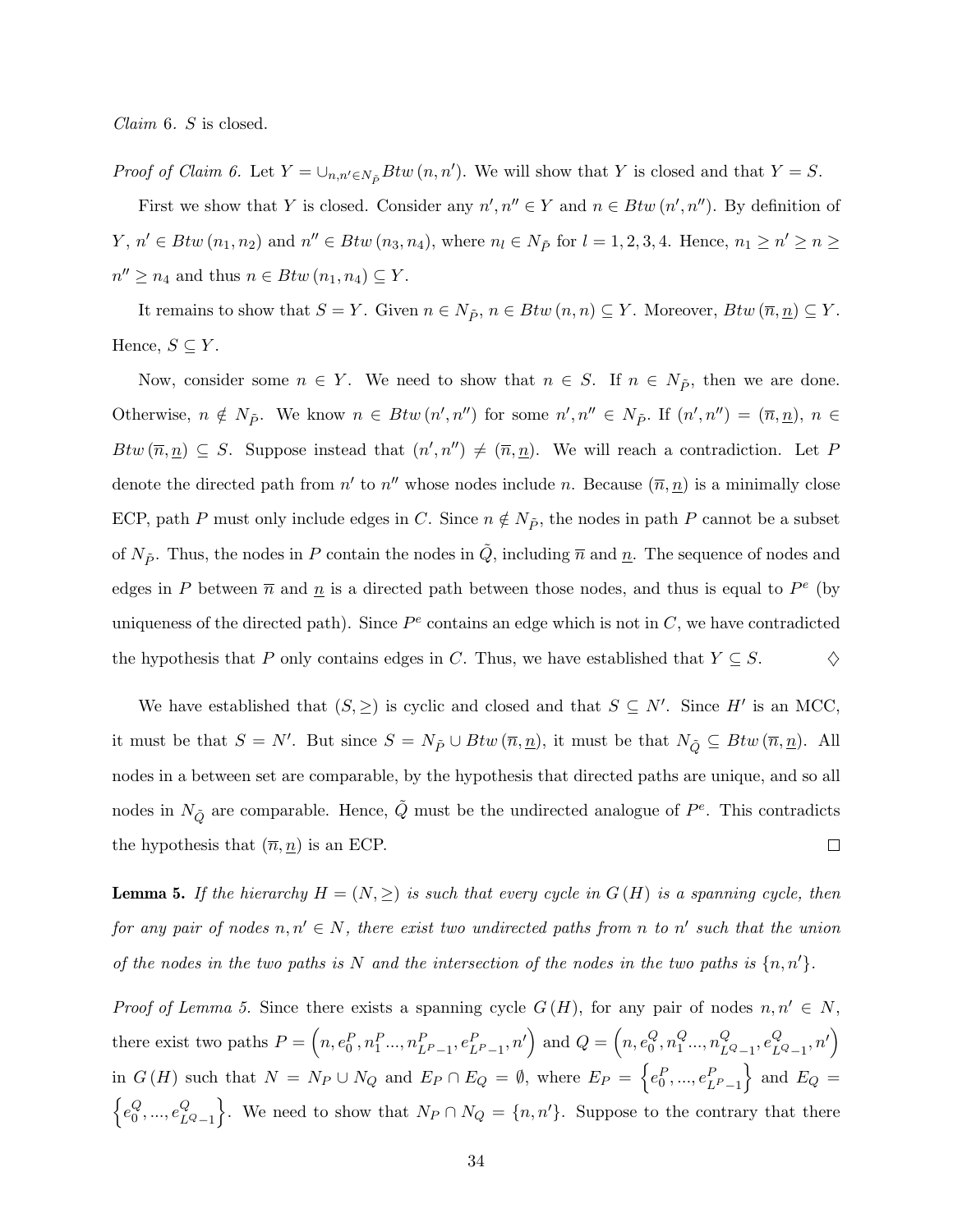exists  $\hat{n} \in N_P \cap N_Q$  with  $\hat{n} \notin \{n, n'\}$ . We know there exist  $l^P \in \{1, ..., L^P-1\}$  and  $l^Q \in \{1, ..., L^Q-1\}$ such that  $\hat{n} = n_{l}^P = n_{lQ}^Q$ . Now, consider the path  $\left(n, e_0^P, n_1^P, ..., e_{l^P-1}^P, n_{l^P}^P, e_{lQ}^Q, n_1^P, ..., n_{l^P}^P, \ldots, n_{l^P}^P, \ldots, n_{l^P}^P, \ldots, n_{l^P}^P, \ldots, n_{l^P}^P, \ldots, n_{l^P}^P, \ldots, n_{l^P}^P, \ldots, n_{l^P}^P, \ldots, n_{l^P}^P$  $\left(\begin{matrix} Q \\ l^Q-2 \end{matrix}\right),...,n\right)$  $_{lQ_{-1}}^{Q}, n_{lQ}^{Q}$  $_{lQ_{-1}}^{Q},e_{lQ}^{Q}$ in  $G(H)$ . Since  $E_P \cap E_Q = \emptyset$ , this is a well-defined path. But it is a cycle that is not spanning and thus we have reached a contradiction.  $\Box$ 

Suppose a hierarchy  $H$  has nodes

$$
N = {\overline{n}} \cup {\underline{n}} \cup {\underline{L}}_1 {\underline{l}}_k^L {\underline{n}}_k^l \Big\}_{k=1}^{K_l},
$$

with  $L \geq 2$ , such that for all  $l = 1, \ldots, L$ , (i)  $K_l \geq 1$ , (ii)  $\overline{n} > n_1^l$ , (iii)  $n_{K_l}^l > \underline{n}$ , (iv)  $n_k^l$  and  $n_{k+1}^l$ are comparable for every  $k = 1, ..., K_l - 1$ , and (v)  $n_k^l$  is not comparable to  $n_k^{l'}$  $_{k}^{l'}$  if  $l \neq l'$ . In this case, we say that  $H$  is a union of non-comparable paths (UNP).

**Lemma 6.** If the hierarchy  $H$  is a UNP, then  $H$  is not universally constructible.

*Proof of Lemma 6.* Let  $\Omega = \{0, 1\}$ . We will present a monotone experiment allocation based on the allocation on the diamond in Section 3 and show that it is not constructible. Consider the experiment allocation given by<sup>21</sup>  $\beta$  (*n*) =  $(\frac{1}{2})$  $\frac{1}{2}, \left(\frac{1}{6}\right)$  $\frac{1}{6}$ ) ;  $\frac{1}{2}$  $rac{1}{2}$   $\left(\frac{5}{6}\right)$  $(\frac{5}{6})$ );  $\beta(\overline{n}) = (\frac{3}{8})$  $\frac{3}{8}$ , (0) ;  $\frac{1}{4}$ , ( $\frac{1}{2}$ )  $\frac{1}{2}$ ) ;  $\frac{3}{8}$  $(\frac{3}{8}, (1)), \ \beta\left(n_k^1\right) =$  $\left(\frac{3}{8}\right)$  $\frac{3}{8}$ , (0) ;  $\frac{1}{8}$ , ( $\frac{2}{3}$ )  $\frac{2}{3}$ ) ;  $\frac{1}{2}$  $\frac{1}{2}, \left(\frac{5}{6}\right)$  $(\frac{5}{6})$  for  $k = 1, ..., K_1$ ; and  $\beta(n_k^l) = (\frac{1}{2})$  $\frac{1}{2}, \left(\frac{1}{6}\right)$  $\frac{1}{6}$ ) ;  $\frac{1}{8}$  $\frac{1}{8}, \left(\frac{1}{3}\right)$  $\frac{1}{3}$ ) ;  $\frac{3}{8}$  $(\frac{3}{8}, (1))$  for all  $l = 2, ..., L$ and  $k = 1, \ldots, K_l$ . These are the experiments depicted in Figure 2, where  $\beta(\bar{n}) = \tau_A$ ;  $\beta(\underline{n}) = \tau_D$ ; for  $k = 1, ..., K_1$ , let  $\beta(n_k^1) = \tau_B$ ; and for all  $l = 2, ..., L$  and  $k = 1, ..., K_l$ , let  $\beta(n_k^l) = \tau_C$ . Monotonicity of  $\beta$  is immediate from the mean-preserving spreads depicted in Figure 2.<sup>22</sup>

Toward a contradiction, suppose  $\sigma$  is monotone signal allocation that induces  $\beta$ . We begin by establishing that, it must be that case that, along any undirected path from  $\bar{n}$  to  $\underline{n}$ , the realized beliefs must be equal across the interior nodes on that path.

*Claim* 7. For all  $l = 1, ..., L$ , we have  $\tilde{\mu}_{\sigma\left(n_k^l\right)} = \tilde{\mu}_{\sigma\left(n_1^l\right)}$  for all  $k = 1, ..., K_l$ .

Proof of Claim 7. It suffices to establish that for any  $k = 1, ..., K_l - 1$ , we have  $\tilde{\mu}_{\sigma\left(n_{k+1}^l\right)} = \tilde{\mu}_{\sigma\left(n_k^l\right)}$ . We know  $n_k^l$  and  $n_{k+1}^l$  are comparable. Assume that  $n_{k+1}^l > n_k^l$ ; the case where  $n_k^l > n_{k+1}^l$  is

 $21$ The experiment is given as a sequence of ordered pairs of a probability and a belief.

<sup>&</sup>lt;sup>22</sup>To see that  $\tau_B$  is a mean-preserving spread of  $\tau_D$ , note that we can obtain  $\tau_B$  from  $\tau_D$  by spreading the realization  $\mu = \frac{5}{6}$  in  $\tau_D$  to  $\{\frac{1}{3},1\}$  in  $\tau_B$  and leaving the realization  $\mu = \frac{1}{6}$  in  $\tau_D$  unchanged. To see that  $\tau_A$  is a mean-preserving spread of  $\tau_B$ , note that we can obtain  $\tau_A$  from  $\tau_B$  by spreading the realizations  $\mu = \frac{1}{6}$  and  $\mu = \frac{1}{3}$  in  $\tau_B$  to  $\{0, \frac{1}{2}\}$  in  $\tau_A$  and leaving the realization  $\mu = 1$  in  $\tau_B$  unchanged. The argument for why  $\tau_A \succeq \tau_C \succeq \tau_D$  is symmetric.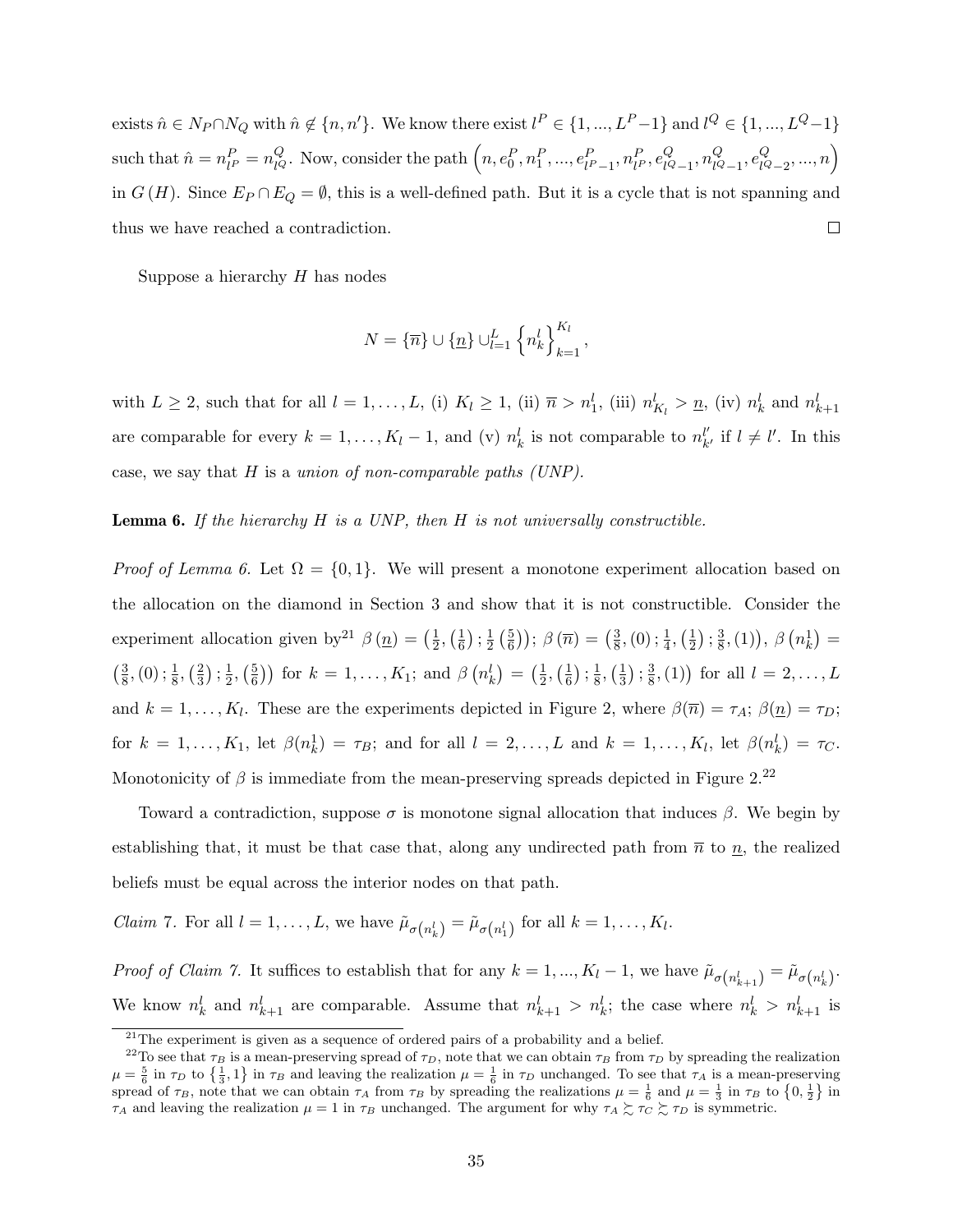analogous and omitted. Since  $\sigma$  is monotone, we have that  $\sigma(n_{k+1}^l) \ge \sigma(n_k^l)$ . As the refinement order implies the belief-martingale property we have that  $\mathbb{E}[\tilde{\mu}_{\sigma(n_{k+1}^l)}|\tilde{\mu}_{\sigma(n_k^l)}] = \tilde{\mu}_{\sigma(n_k^l)}$ . Now suppose toward contradiction that  $\tilde{\mu}_{\sigma(n_{k+1}^l)} \neq \tilde{\mu}_{\sigma(n_k^l)}$ . We would conclude that  $\tilde{\mu}_{\sigma(n_{k+1}^l)}$  is a strict mean-preserving spread of  $\tilde{\mu}_{\sigma(n_k^l)}$ .<sup>23</sup> But that would mean that  $\tilde{\mu}_{\sigma(n_{k+1}^l)}$  is not equal to  $\tilde{\mu}_{\sigma(n_k^l)}$  in distribution and thus that  $\langle \sigma (n_{k+1}^l) \rangle \neq \langle \sigma (n_k^l) \rangle$ ).  $\diamondsuit$ 

We will now reach a contradiction by establishing that  $Pr(\tilde{\mu}_{\sigma(\overline{n})}=0 \& \tilde{\mu}_{\sigma(\underline{n})}=\frac{5}{6})$  $\left(\frac{5}{6}\right)$  is equal to zero and is strictly bigger than zero.

Step 1: We show that  $Pr(\tilde{\mu}_{\sigma(\overline{n})}=0 \& \tilde{\mu}_{\sigma(n)}=\frac{5}{6})$  $\left(\frac{5}{6}\right)^5 = 0. \text{ First, note that } Pr\left(\tilde{\mu}_{\sigma(\overline{n})} = 0 | \tilde{\mu}_{\sigma\left(n^1_1\right)} = 0\right) = 0.$  $1 \text{ since } \mathbb{E}\left[\tilde{\mu}_{\sigma(\overline{n})}|\tilde{\mu}_{\sigma(n_1^1)}=0\right]=0 \text{ and the support of }\tilde{\mu}_{\sigma(\overline{n})}\text{ lies above }0. \text{ Moreover, since }Pr\left(\tilde{\mu}_{\sigma(\overline{n})}=0\right)=0.$  $\frac{3}{8} = Pr\left(\tilde{\mu}_{\sigma\left(n_{1}^{1}\right)}=0\right)$ , we must also have  $Pr\left(\tilde{\mu}_{\sigma\left(n_{1}^{1}\right)}=0|\tilde{\mu}_{\sigma\left(\overline{n}\right)}=0\right) = 1$ . A similar argument establishes that  $Pr\left(\tilde{\mu}_{\sigma\left(n_{K_1}^1\right)} = \frac{5}{6}\right)$  $\frac{5}{6}$ | $\tilde{\mu}_{\sigma(\underline{n})} = \frac{5}{6}$ 6  $= 1$  and  $Pr \left( \tilde{\mu}_{\sigma(n)} = \frac{5}{6} \right)$  $\frac{5}{6}|\tilde{\mu}_{\sigma\left(n_{K_1}^1\right)}=\frac{5}{6}$ 6  $= 1.$  Claim 7 tells us that  $Pr\left(\tilde{\mu}_{\sigma(n_1^1)}=0 \& \tilde{\mu}_{\sigma(n_{K_1}^1)}=\frac{5}{6}\right)$  $\left(\frac{5}{6}\right)$  = 0. Hence,  $Pr\left(\tilde{\mu}_{\sigma(\overline{n})}=0 \& \tilde{\mu}_{\sigma(\underline{n})}=\frac{5}{6}\right)$  $\frac{5}{6}$  = 0.

Step 2: We show that  $Pr(\tilde{\mu}_{\sigma(\overline{n})}=0 \& \tilde{\mu}_{\sigma(n)}=\frac{5}{6})$  $\left(\frac{5}{6}\right) > 0$ . It suffices to show that (a)  $Pr\left(\tilde{\mu}_{\sigma\left(n_{1}^{2}\right)} = \frac{1}{3}\right)$  $\frac{1}{3}$ | $\tilde{\mu}_{\sigma(\underline{n})} = \frac{5}{6}$  $\left(\frac{5}{6}\right) >$ 0, and (b)  $Pr\left(\tilde{\mu}_{\sigma(\overline{n})}=0|\tilde{\mu}_{\sigma(n_1^2)}=\frac{1}{3} \& \tilde{\mu}_{\sigma(\underline{n})}=\frac{5}{6} \right)$  $\frac{5}{6}$  > 0.

Arguments analogous to the ones in Step 1 yield  $Pr\left(\tilde{\mu}_{\sigma\left(n_{K_2}^2\right)} = \frac{1}{6}\right)$  $\frac{1}{6}|\tilde{\mu}_{\sigma(\underline{n})}=\frac{1}{6}$ 6  $= 1.$  Because  $Supp(\tilde{\mu}_{\sigma(\underline{n})}) = \{\frac{1}{6}, \frac{5}{6}\}$  $\left\{\frac{5}{6}\right\}$ , this in turn implies that  $Pr\left(\tilde{\mu}_{\sigma(\underline{n})}=\frac{5}{6}\right)$  $\frac{5}{6}|\tilde{\mu}_{\sigma\left(n_{K_{2}}^{2}\right)}=\frac{1}{3}% \sum_{k=1}^{\infty}\left\vert k_{k}\right\vert ^{2}$ 3  $= 1.$  Thus, Claim 7 tells us that  $Pr\left(\tilde{\mu}_{\sigma(n)} = \frac{5}{6}\right)$  $\frac{5}{6}$ | $\tilde{\mu}_{\sigma\left(n_{1}^{2}\right)}=\frac{1}{3}$  $\frac{1}{3}$  = 1. Therefore  $Pr\left(\tilde{\mu}_{\sigma(n_1^2)} = \frac{1}{3}\right)$  $\frac{1}{3}|\tilde{\mu}_{\sigma(\underline{n})}=\frac{5}{6}$  $\left(\frac{5}{6}\right)$  =  $Pr\bigg(\tilde{\mu}_{\sigma\left(n_{1}^{2}\right)}=\frac{1}{3}$  $\setminus$  $\frac{\sqrt{\sigma(n_1 - \sigma)} }{Pr(\tilde{\mu}_{\sigma(n)} = \frac{5}{6})} > 0$ , establishing part (a).  $\frac{\mu_{\sigma(n)} - \varepsilon}{\text{Now, note that}} Pr\left(\tilde{\mu}_{\sigma(n)} = \frac{5}{6}\right)$  $\frac{1}{3}$  = 1 implies  $Pr\left(\tilde{\mu}_{\sigma(\overline{n})} = 0 | \tilde{\mu}_{\sigma(n_1^2)} = \frac{1}{3} \& \tilde{\mu}_{\sigma(\underline{n})} = \frac{5}{6}$  $(\frac{5}{6}) =$ 

 $\frac{5}{6}$ | $\tilde{\mu}_{\sigma\left(n_{1}^{2}\right)}=\frac{1}{3}$  $Pr\left(\tilde{\mu}_{\sigma(\overline{n})}=0|\tilde{\mu}_{\sigma\left(n_{1}^{2}\right)}=\frac{1}{3}\right)$  $\frac{1}{3}$ ). Moreover, since  $Supp(\tilde{\mu}_{\sigma(\overline{n})}) = \{0, \frac{1}{2}\}$  $\frac{1}{2}$ , 1 }, we have  $\mathbb{E}\left[\tilde{\mu}_{\sigma(\overline{n})}|\tilde{\mu}_{\sigma\left(n_{1}^{2}\right)}=\frac{1}{3}\right]$  $\frac{1}{3}$  =  $\frac{1}{3} \Rightarrow Pr\left(\tilde{\mu}_{\sigma(\overline{n})} = 0 | \tilde{\mu}_{\sigma(n_1^2)} = \frac{1}{3}\right)$  $\frac{1}{3}$  > 0, establishing (b).  $\Box$ 

Lemma 7. The crown is not universally constructible.

*Proof.* Consider the experiment allocation given by  $\beta(F) = \left(\frac{1}{8}\right)^2$  $\frac{1}{8}$ ,  $\left(0, \frac{1}{2}\right)$  $\frac{1}{2}$ ) ;  $\frac{1}{8}$  $\frac{1}{8}, \left(\frac{1}{2}\right)$  $\frac{1}{2}, \frac{1}{2}$  $\frac{1}{2}$ ) ;  $\frac{1}{8}$  $\frac{1}{8}, \left(\frac{1}{2}\right)$  $(\frac{1}{2}, 0); \frac{1}{8}$  $\frac{1}{8}$ ,  $(0, 0)$ ;  $\frac{1}{2}$ ,  $(\frac{1}{4})$  $\frac{1}{4}, \frac{1}{4}$  $\frac{1}{4})$ ),  $\beta\left(M\right)=\left(\frac{1}{4}\right)$  $\frac{1}{4}$ ,  $\left(0, \frac{1}{4}\right)$  $\frac{1}{4}$ ) ;  $\frac{1}{4}$  $\frac{1}{4}, (\frac{1}{2})$  $\frac{1}{2}, \frac{1}{4}$  $\frac{1}{4}$ ) ;  $\frac{1}{4}$  $\frac{1}{4}$ ,  $\left(\frac{1}{4}\right)$  $(\frac{1}{4},0);\frac{1}{4}$  $\frac{1}{4}, (\frac{1}{4})$  $\frac{1}{4}, \frac{1}{2}$  $(\frac{1}{2})$ ,  $\beta(S) = (\frac{1}{4})$  $\frac{1}{4}, (\frac{1}{4})$  $(\frac{1}{4}, 0); \frac{1}{2}$  $\frac{1}{2}, (\frac{1}{4})$  $\frac{1}{4}, \frac{1}{4}$  $\frac{1}{4}$ ) ;  $\frac{1}{4}$  $\frac{1}{4}, (\frac{1}{4})$  $\frac{1}{4}, \frac{1}{2}$  $(\frac{1}{2})$ , and  $\beta(D)$  =  $\left(\frac{1}{4}\right)$  $\frac{1}{4}$ ,  $\left(0, \frac{1}{4}\right)$  $\frac{1}{4}$ ) ;  $\frac{1}{2}$  $\frac{1}{2}, (\frac{1}{4})$  $\frac{1}{4}, \frac{1}{4}$  $\frac{1}{4}$ ) ;  $\frac{1}{4}$  $\frac{1}{4}, (\frac{1}{2})$  $\frac{1}{2}, \frac{1}{4}$  $(\frac{1}{4})$ ). These experiments are depicted in Figure 5. To see that  $\beta(F)$  is a mean-preserving spread of  $\beta(S)$ , note that we can obtain  $\beta(F)$  from  $\beta(S)$  by (i) spreading the

<sup>&</sup>lt;sup>23</sup>For any two random variables X and Y, if  $\mathbb{E}[X|Y] = Y$  and  $X \neq Y$ , X must be a strict mean-preserving spread of Y .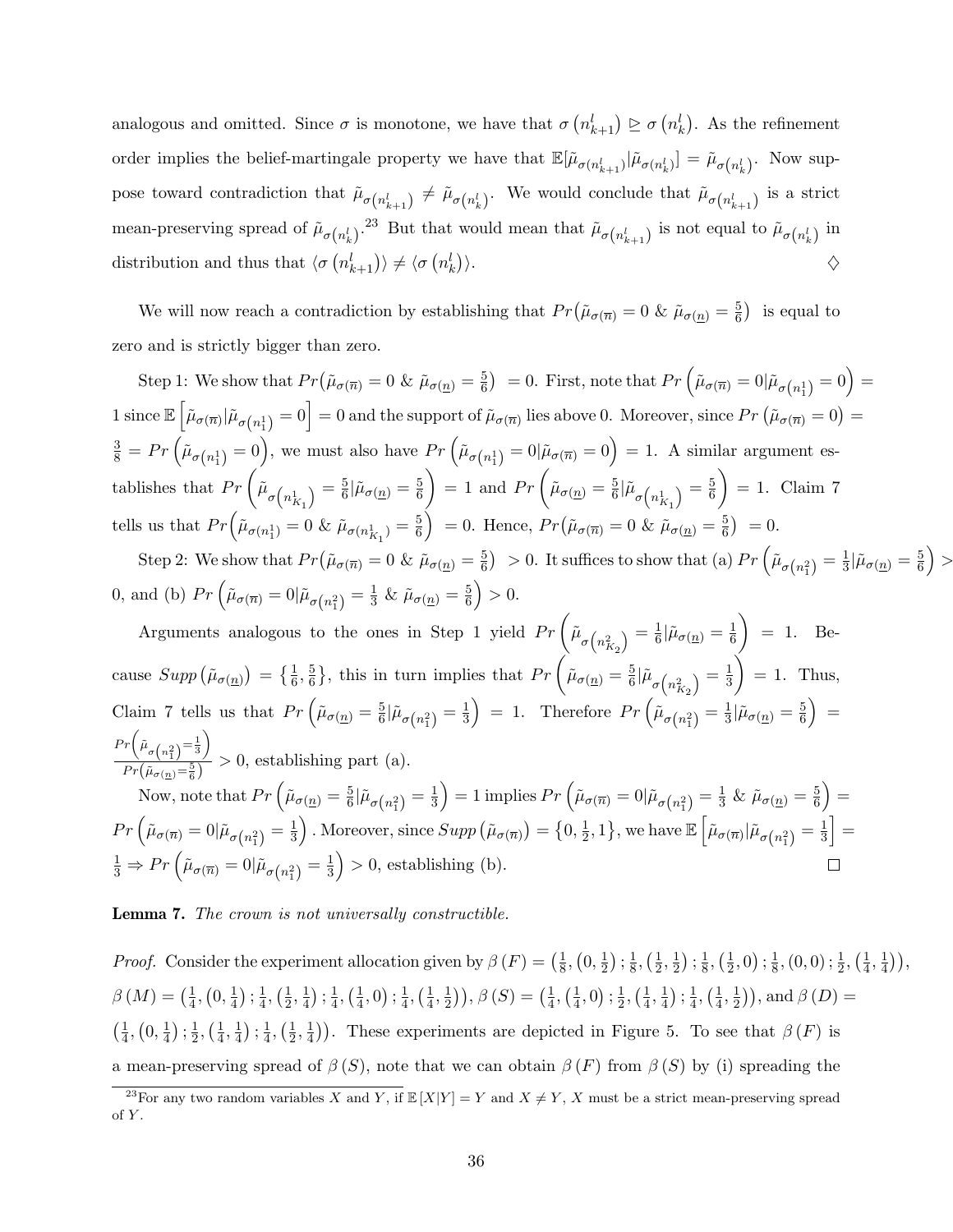realization  $\left(\frac{1}{4}\right)$  $\frac{1}{4}$ , 0) in  $\beta(S)$  to  $\left\{ \left(0,0\right),\left(\frac{1}{2}\right)$  $(\frac{1}{2},0)\}$  in  $\beta(F)$ , (ii) leaving the realization  $(\frac{1}{4})$  $\frac{1}{4}, \frac{1}{4}$  $\frac{1}{4}$ ) in  $\beta(S)$  unchanged, and (iii) spreading the realization  $\left(\frac{1}{4}\right)$  $\frac{1}{4}, \frac{1}{2}$  $\frac{1}{2}$ ) in  $\beta\left(S\right)$  to  $\left\{\left(0, \frac{1}{2}\right)$  $\frac{1}{2}$ ),  $(\frac{1}{2})$  $\frac{1}{2}, \frac{1}{2}$  $\frac{1}{2}$ }. To see that  $\beta(M)$  is a mean-preserving spread of  $\beta(S)$ , note that we can obtain  $\beta(M)$  from  $\beta(S)$  by (i) leaving the realization  $\left(\frac{1}{4}\right)$  $(\frac{1}{4},0)$  in  $\beta(S)$  unchanged, (ii) spreading the realization  $(\frac{1}{4})$  $\frac{1}{4}, \frac{1}{4}$  $\frac{1}{4}$ ) in  $\beta\left(S\right)$  to  $\left\{\left(0, \frac{1}{4}\right)$  $(\frac{1}{4})$ ,  $(\frac{1}{2})$  $\frac{1}{2}, \frac{1}{4}$  $\frac{1}{4})\}$ in  $\beta(M)$ , and (iii) leaving the realization  $\beta(S) = \left(\frac{1}{4}\right)$  $\frac{1}{4}, \frac{1}{2}$  $\frac{1}{2}$ ) unchanged. The argument for why  $\beta(F)$ and  $\beta(M)$  are mean-preserving spreads of  $\beta(D)$  is symmetric. Hence,  $\beta$  is monotone.

We claim that  $\beta$  is not constructible. As before, consider the joint distribution of beliefs on  $\{F, M, S, D\}$  induced by any monotone signal allocation  $\sigma$ , and recall that  $\sigma(n) \geq \sigma(n')$  implies  $\mathbb{E}\left[\tilde{\mu}_{\sigma(n)}|\tilde{\mu}_{\sigma(n')}\right] = \tilde{\mu}_{\sigma(n')}$ . Specifically, consider the conditional probability of  $\tilde{\mu}_{\sigma(S)} = \mu_0$  given  $\tilde{\mu}_{\sigma(D)} = \mu_0$ . Since  $\sigma(M) \ge \sigma(S)$ , we have that  $\tilde{\mu}_{\sigma(S)} = \mu_0 \Leftrightarrow \tilde{\mu}_{\sigma(M)} \in \{(0, \frac{1}{4})$  $(\frac{1}{4})$ ,  $(\frac{1}{2})$  $\frac{1}{2}, \frac{1}{4}$  $\frac{1}{4}$ }. Since  $\sigma(M) \trianglerighteq \sigma(D)$ , we have that  $\tilde{\mu}_{\sigma(D)} = \mu_0 \Leftrightarrow \tilde{\mu}_{\sigma(M)} \in \left\{ \left( \frac{1}{4}, 0 \right), \left( \frac{1}{4}, \frac{1}{4} \right) \right\}$  $\frac{1}{4}, \frac{1}{2}$  $\left(\frac{1}{2}\right)$ . Hence, the joint probability of  $\tilde{\mu}_{\sigma(S)} = \mu_0$  and  $\tilde{\mu}_{\sigma(D)} = \mu_0$  must be zero, i.e.,  $Pr(\tilde{\mu}_{\sigma(S)} = \mu_0 | \tilde{\mu}_{\sigma(D)} = \mu_0) = 0$ . But,  $\sigma(F) \ge \sigma(S)$ implies  $\tilde{\mu}_{\sigma(S)} = \mu_0 \Leftrightarrow \tilde{\mu}_{\sigma(F)} = \mu_0$ , and  $\sigma(F) \ge \sigma(D)$  implies  $\tilde{\mu}_{\sigma(D)} = \mu_0 \Leftrightarrow \tilde{\mu}_{\sigma(F)} = \mu_0$ . Hence,  $Pr\left(\tilde{\mu}_{\sigma(S)} = \mu_0 | \tilde{\mu}_{\sigma(D)} = \mu_0\right) = 1$ , a contradiction.  $\Box$ 

**Lemma 8.** If the hierarchy  $H = (N, \geq)$  is cyclic and N is a simple between set in H, then H is not universally constructible.

*Proof of Lemma 8.* Since  $H = (N, \geq)$  is cyclic and N is a simple between set, H must be a UNP. Therefore Lemma  $6$  establishes that  $H$  is not universally constructible.  $\Box$ 

**Lemma 9.** If the hierarchy H is cyclic and not a crown, and every cycle in  $G(H)$  is a spanning cycle, then H is not universally constructible.

*Proof of Lemma 9.* Suppose that  $H = (N, \geq)$  is cyclic and not a crown, and that every cycle in  $G(H)$  is a spanning cycle. We say an element  $\overline{n}$  of N is maximal if there is no  $n \in N$  such that  $n > \overline{n}$ . We say an element  $\underline{n}$  of N is minimal if there is no  $n \in N$  such that  $\underline{n} > n$ .

*Claim* 8. There exist  $\bar{n}$  and  $\underline{n}$  in N that are maximal and minimal, respectively, such that  $\bar{n}$  does not cover  $n$ .

Proof of Claim 8. Suppose toward contradiction that every maximal element covers every minimal element. Hence,  $G(H)$  is a complete bipartite graph of maximal and minimal elements. If there